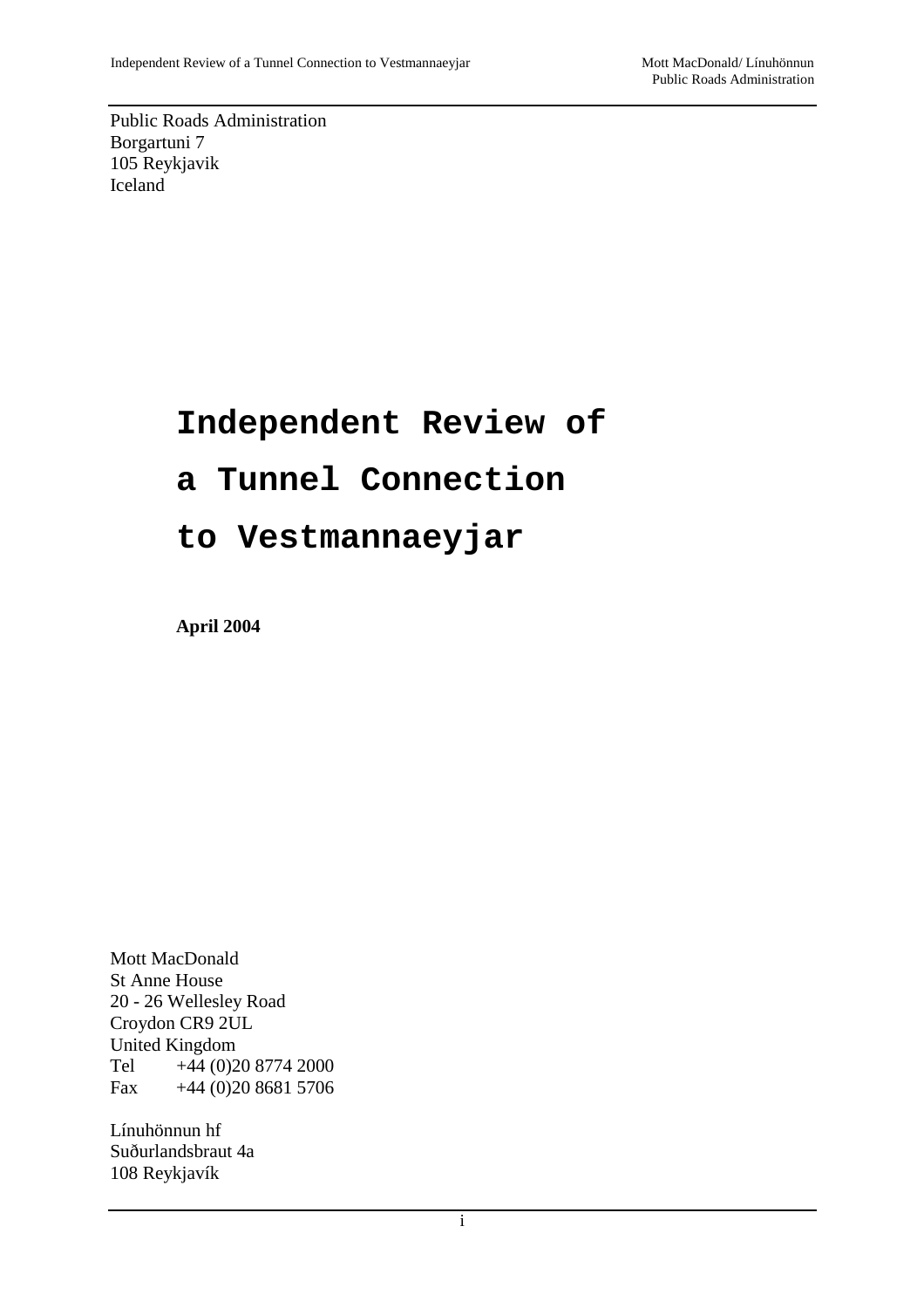# **Independent Review of a Tunnel Connection to Vestmannaeyjar**

#### **Issue and Revision Record**

| <b>Rev</b> | Date     | Originator<br>(Print)<br>(Signature) | <b>Checker</b><br>(Print)<br>(Signature) | Approver<br>(Print)<br>(Signature) | <b>Description</b>                           |
|------------|----------|--------------------------------------|------------------------------------------|------------------------------------|----------------------------------------------|
| A          | 04/03/04 | M A Cooke                            | J H<br>Steingrimsson                     | GD.<br>Mainwaring                  | Draft                                        |
| B          | 18/03/04 | M A Cooke                            | J H<br>Steingrimsson                     | GD.<br>Mainwaring                  | <b>Including Clients Comments</b>            |
| C          | 29/03/04 | M A Cooke                            | J H<br>Steingrimsson                     | G D<br>Mainwaring                  | Minor comments and risk<br>workshop included |

This document has been prepared for the titled project or named part thereof and should not be relied upon or used for any other project without an independent check being carried out as to its suitability and prior written authority of Mott MacDonald being obtained. Mott MacDonald accepts no responsibility or liability for the consequences of this document being used for a purpose other than the purposes for which it was commissioned. Any person using or relying on the document for such other purpose agrees, and will by such use or reliance be taken to confirm his agreement to indemnify Mott MacDonald for all loss or damage resulting therefrom. Mott MacDonald accepts no responsibility or liability for this document to any party other than the person by whom it was commissioned.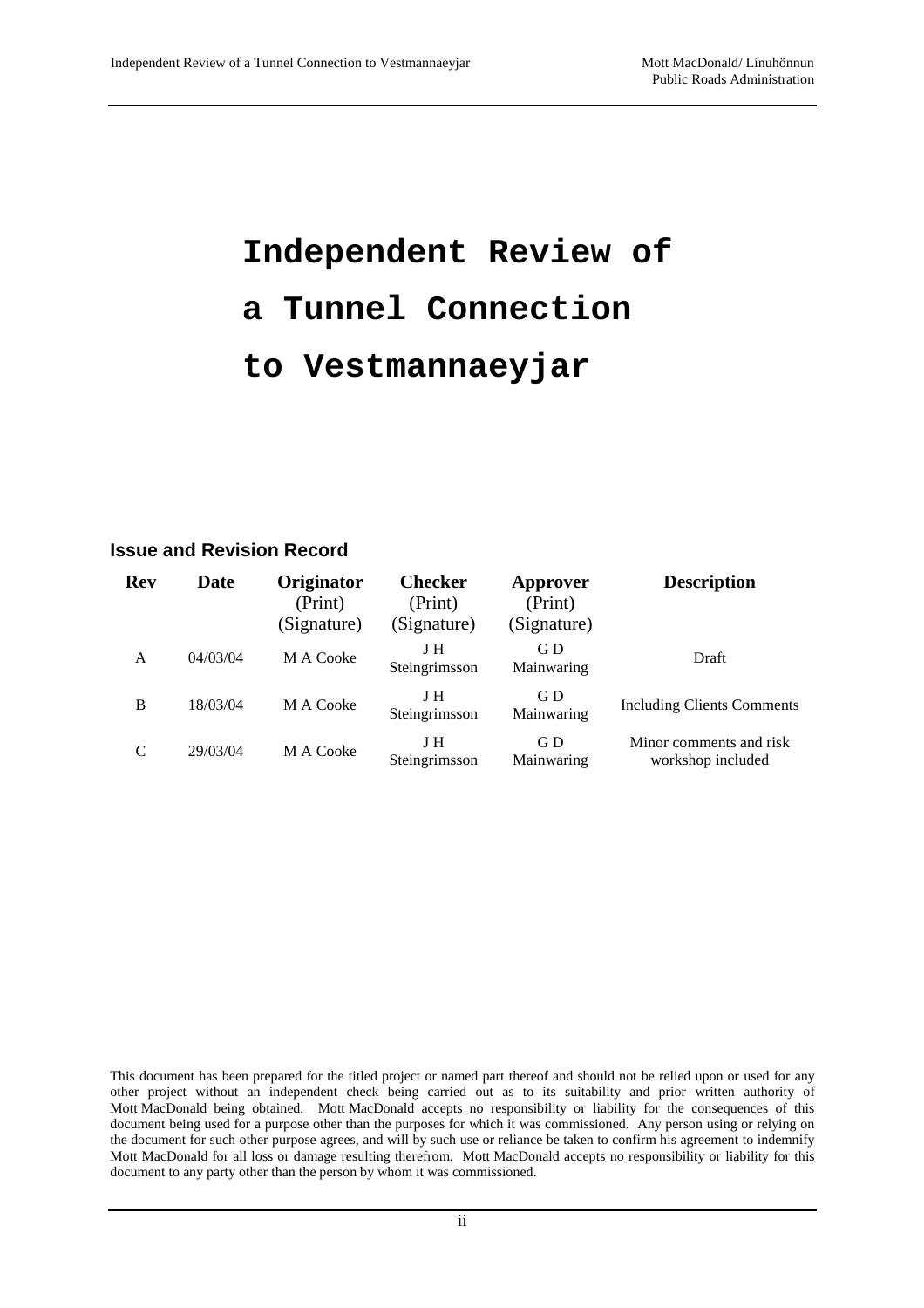# **List of Contents** Page 1 Introduction 1 2 Review of Previous Study 2 3 Geological and Geotechnical Conditions 4 3.1 Introduction 4 3.2 Geological Setting of Project Area 5 3.3 Volcanic Activity 6 3.4 Earthquake Activity 7 4 Design Parameters 9 4.1 Introduction 9 4.2 Existing Road Runnels in Iceland 9 4.2.1 Hvalfjörður Tunnel 9 4.2.2 Breiðadals and Botnsheiði Tunnel 10 4.2.3 Arnardalshamar Tunnel 10 4.2.4 Strákagöng Tunnel 10 4.2.5 Oddsskarð Tunnel 10 4.2.6 Ólafsfjarðarmúli Tunnel 10 4.2.7 Compliance with EU Regulations 10 4.3 European Union Regulations Regarding Long Road Tunnels 11 4.3.1 Safety Parameters 11 4.4 Escape Frequency 13 4.4.1 Fire Safety Engineering Principles 13 4.4.2 International Standards Recommendations 13 4.5 Ventilation 14 4.5.1 Ventilation Design Assumptions 14 4.5.2 Proposed Allowable Pollution Levels 14 4.5.3 Design Solution - Pollution Control 15 4.5.4 Design Solution – Smoke Control and Fire/Life Safety 16 4.5.5 Operational Structure and Emergency Services 16 4.5.6 Psychological Effects 16 4.6 Geometry 17 4.6.1 Geometry for a Bi-Directional Tunnel 17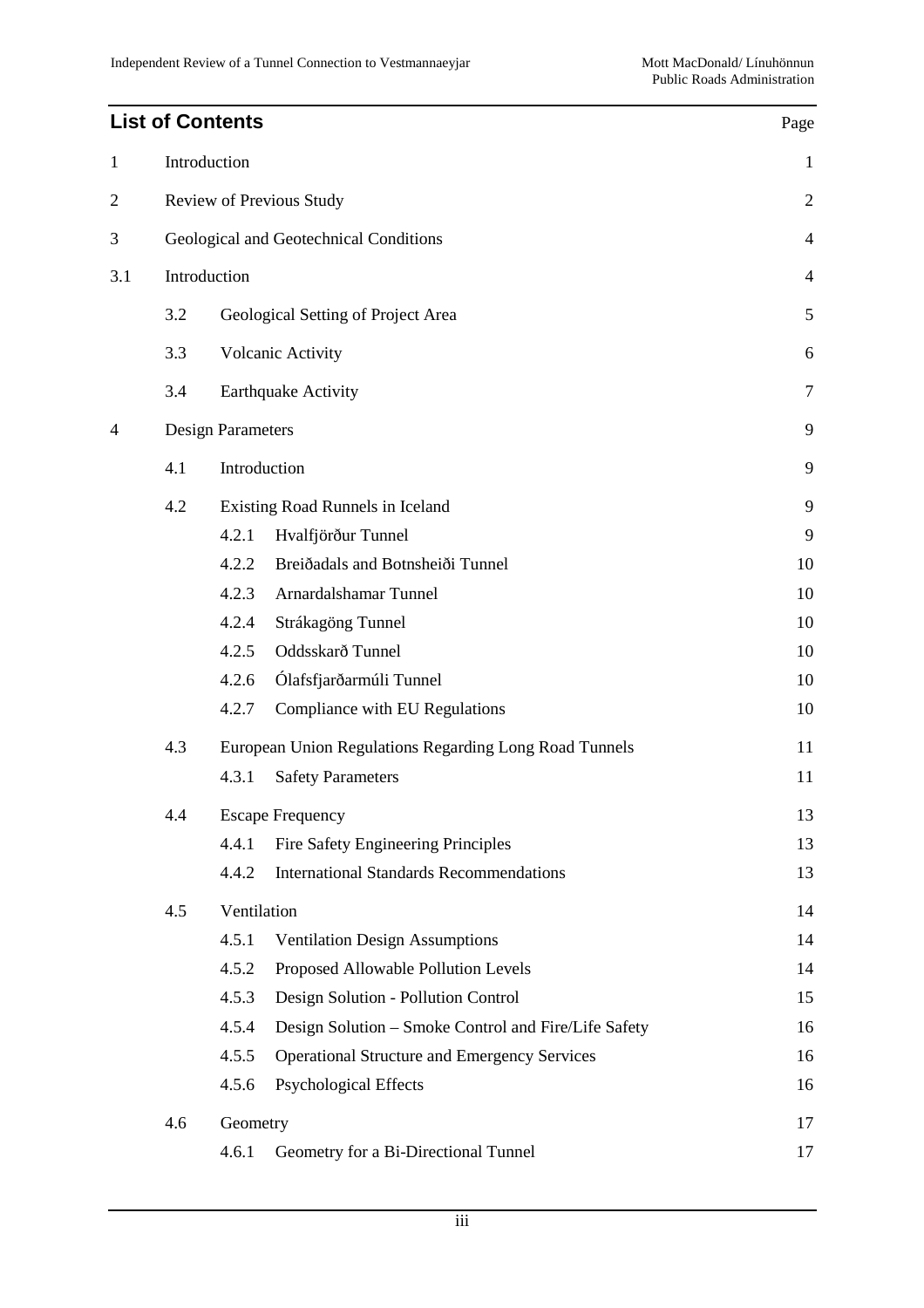|        | 4.7  | <b>Ground Movements</b>                           | 19 |  |
|--------|------|---------------------------------------------------|----|--|
|        |      | 4.7.1<br><b>Earthquake Protection</b>             | 19 |  |
|        |      | Settlement<br>4.7.2                               | 19 |  |
| 5      |      | Layout of the Proposed Vestmannaeyjar Tunnel      | 20 |  |
|        | 5.1  | Specific Local Considerations                     | 20 |  |
|        | 5.2  | Safety in the Vestmannaeyjar Tunnel               | 20 |  |
|        | 5.3  | Recommendations of Proposed Layout                | 21 |  |
| 6      |      | <b>Tunnel Construction Methods</b>                | 22 |  |
|        | 6.1  | Drill and Blast Method                            | 22 |  |
|        |      | 6.1.1<br>Alignment and Geometry                   | 22 |  |
|        | 6.2  | Soft-Ground Tunnel Boring Machine (TBM)           | 22 |  |
|        |      | <b>Tunnel Alignment</b><br>6.2.1                  | 23 |  |
|        |      | 6.2.2<br>TBM Type                                 | 23 |  |
|        |      | 6.2.3<br>Portal Design                            | 24 |  |
|        | 6.3  | Rock Tunnel Boring Machine                        | 24 |  |
|        |      | 6.3.1<br>Alignment                                | 24 |  |
|        |      | 6.3.2<br>TBM Type                                 | 25 |  |
|        |      | 6.3.3<br>Portal Design                            | 25 |  |
| $\tau$ |      | <b>Additional Facilities and Tunnel Operation</b> |    |  |
|        | 7.1  | <b>Additional Facilities</b>                      | 26 |  |
|        | 7.2  | <b>Tunnel Operation</b>                           | 26 |  |
| $8\,$  |      | <b>Environmental Issues</b>                       | 27 |  |
|        | 8.1  | <b>Environmental Impact</b>                       | 27 |  |
|        | 8.2  | Spoil Removal and Materials Delivery              | 27 |  |
| 9      |      | <b>Risks and Opportunities</b>                    | 28 |  |
|        | 9.1  | Risks                                             | 28 |  |
|        | 9.2  | Opportunities                                     | 28 |  |
| 10     |      | <b>Costs and Schedule</b>                         | 29 |  |
|        | 10.1 | Introduction                                      | 29 |  |
|        | 10.2 | Fire & Life Safety/ M&E Installations             | 29 |  |
|        | 10.3 | Drill-and-Blast Tunnel                            | 30 |  |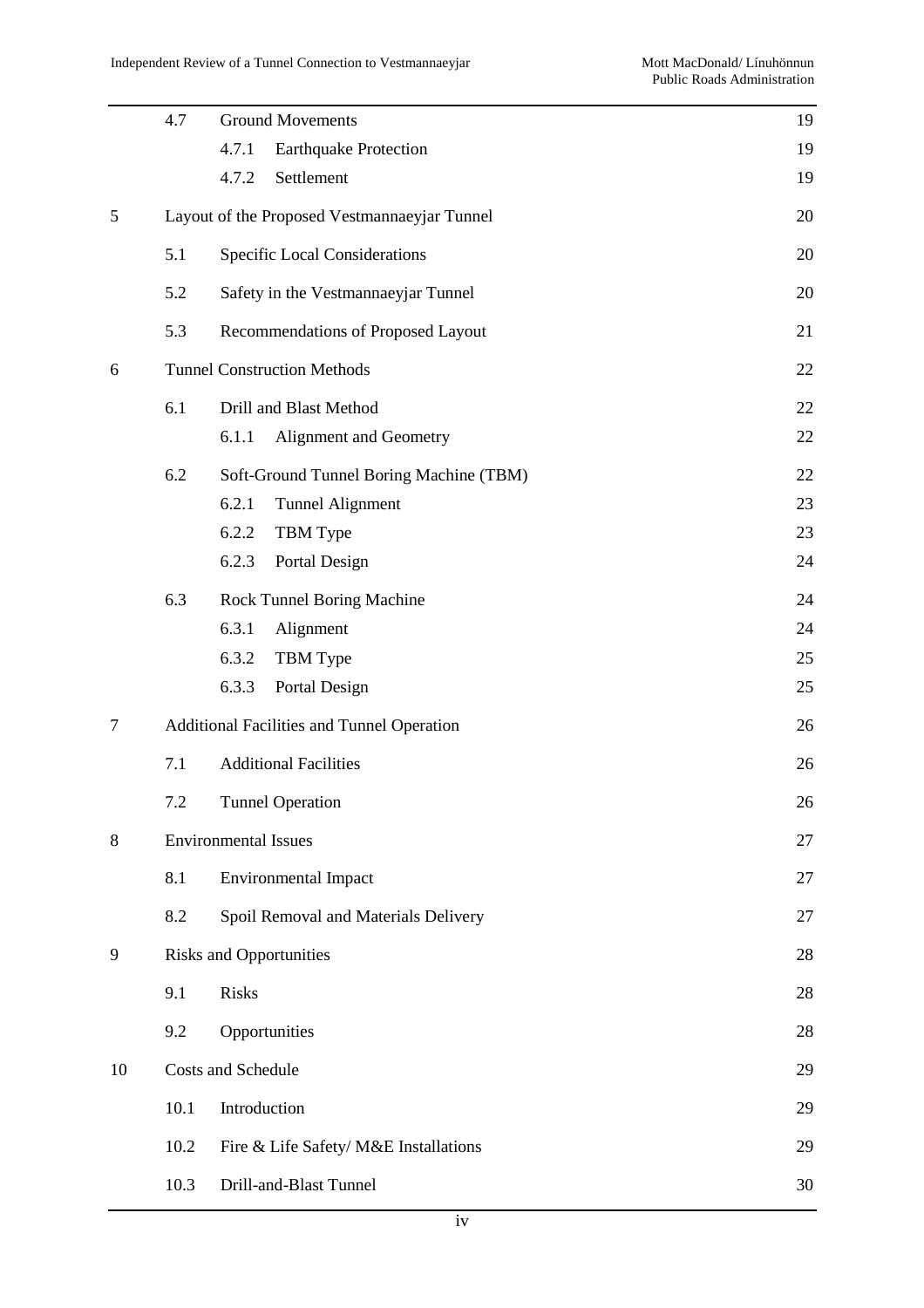|                                                 | 10.4                  | <b>Soft Ground TBM</b>               | 30   |
|-------------------------------------------------|-----------------------|--------------------------------------|------|
|                                                 | 10.5                  | <b>Hard Rock TBM</b>                 | 31   |
|                                                 | 10.6                  | <b>Operational Costs</b>             | 31   |
| 11                                              |                       | Further Studies and Investigations   | 33   |
| Appendix A:                                     |                       | <b>Tunnel Alignment Maps</b>         | A.1  |
| Appendix B:                                     |                       | Drawings                             | B.1  |
| Appendix C:                                     |                       | <b>Risk and Opportunity Register</b> | C.2  |
|                                                 | <b>List of Tables</b> |                                      | Page |
| <b>Table 4.1: Standards on Escape Frequency</b> |                       |                                      | 14   |

| Table 4.2: Pollution level limits proposed for the Vestmannaeyjar tunnel      | 15   |
|-------------------------------------------------------------------------------|------|
| Table 4.3: Current International Practice for Traffic Lane Width and Headroom | 18   |
| <b>List of Figures</b>                                                        | Page |
| Figure 1: Proposed Tunnel Alignments                                          | A.1  |
| Figure 2: Soft Ground Tunnel Alignment showing Sea Bed Contours               | A 2. |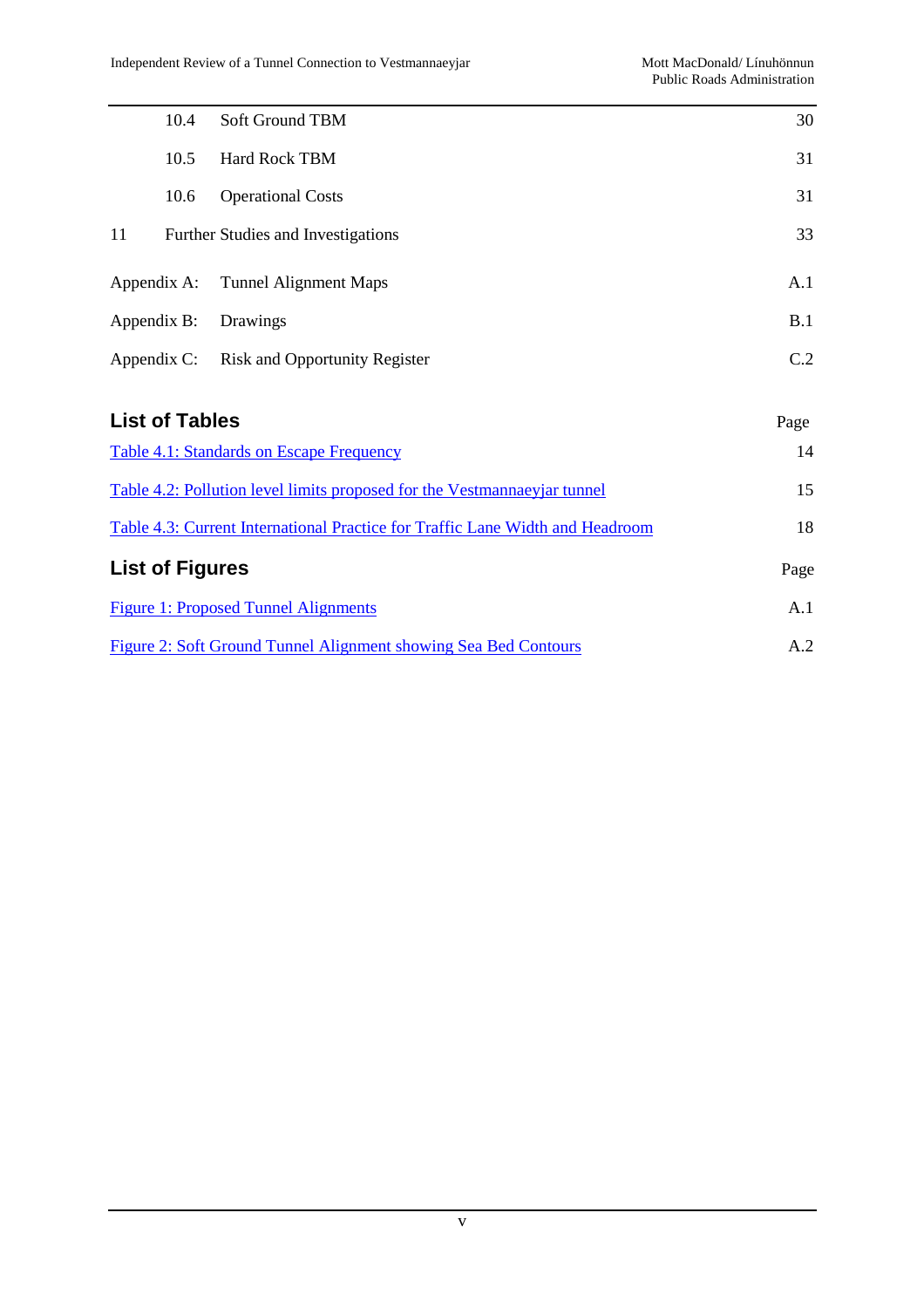### **1 Introduction**

In January 2000 a report was produced by the Public Roads Administration, which studied potential construction methods and associated costs for providing a road tunnel connection between Vestmannaeyjar and mainland Iceland. The Islands are home to a population of approximately 5000, and the main island of Heimaey is approximately 10km offshore of the mainland.

The 2000 report identified three potential methods of forming the tunnel, by conventional drill-andblast techniques through the deep bedrock, by immersed tunnel, and by using the untried submerged floating tube method. The tunnels proposed in the report ranged between 18.5km and 26km in total length, and the cost estimates for the construction of the tunnel ranged from 20 – 35 billion ISK for the drill-and-blast method, to 120 – 150 billion ISK for the submerged floating tube tunnel.

It has been recognized that the technological advances made in tunnelling methods in recent years have resulted in an effective reduction in cost of tunnel construction. Also, the latest tunnelling work that is being carried out in Iceland, for the Kárahnjúkar Hydroelectric Project is utilising tunnel boring machines for the long tunnel drives, as the contractor sees this to be the most cost-effective form of construction. The 2000 study did not address Tunnel Boring Machines in the report. As a result, the Public Roads Administration has commissioned Mott MacDonald and Línuhönnun to conduct an independent study of the construction methods and costs of forming a fixed link between Vestmannaeyjar and the mainland.

Mott MacDonald is one of the world's largest multi-disciplinary engineering consultancies, with over 7000 staff employed in over 50 countries. The firm was founded on transportation projects, and has been associated with the majority of the highway tunnels built in the UK throughout the last century. The Group has unrivalled experience with the design of major undersea tunnels, with the Channel Tunnel between UK and France, the Storebaelt Rail Tunnels in Denmark, Sydney Harbour Tunnel, Hong Kong SSDS and several cable tunnels in Singapore being the leading projects. The expertise of Mott MacDonald's staff encompass the design and implementation of the full range of tunnel construction methods, including bored tunnels in soft ground and hard rock, drill and blast techniques, and immersed tube techniques for sub-aqueous tunnels.

In terms of the fire and life safety issues relating to transportation projects, the company authored the UK guide "Design of Road Tunnels" (BD78/99). In the wake of the various serious tunnel fire incidents in recent years, Mott MacDonald has monitored and contributed to the subsequent debate through representation on the PIARC Tunnels Technical Committee and four of the six working groups which support it. Currently the Group is teamed with Línuhönnun in the supervision of construction of the tunnelling for the Kárahnjúkar Hydroelectric project.

Mott MacDonald's worldwide database of tunnelling experience together with Línuhönnun's local knowledge of geology and local practices has been combined to produce this independent study into the feasibility and cost of a fixed link between Vestmannaeyjar and the mainland. This new study investigates the alignments that were previously proposed, together with the application of tunnel boring machines that could be used in the shallower soft ground under the sea bed as well as the deep hard rock.

In determining the feasibility of the crossing, great emphasis has been placed on understanding the needs and requirements of all current standards for road tunnels in terms of fire and life safety. The layout of new and planned road tunnels in terms of escape provisions and monitoring equipment is continually evolving. Existing facilities throughout Europe are also being upgraded, often at considerable cost. Any proposed road tunnel to Vestmannaeyjar would need to be designed and constructed in accordance with all applicable legislation, and all the features required by such legislation are identified and accounted for in the cost estimates.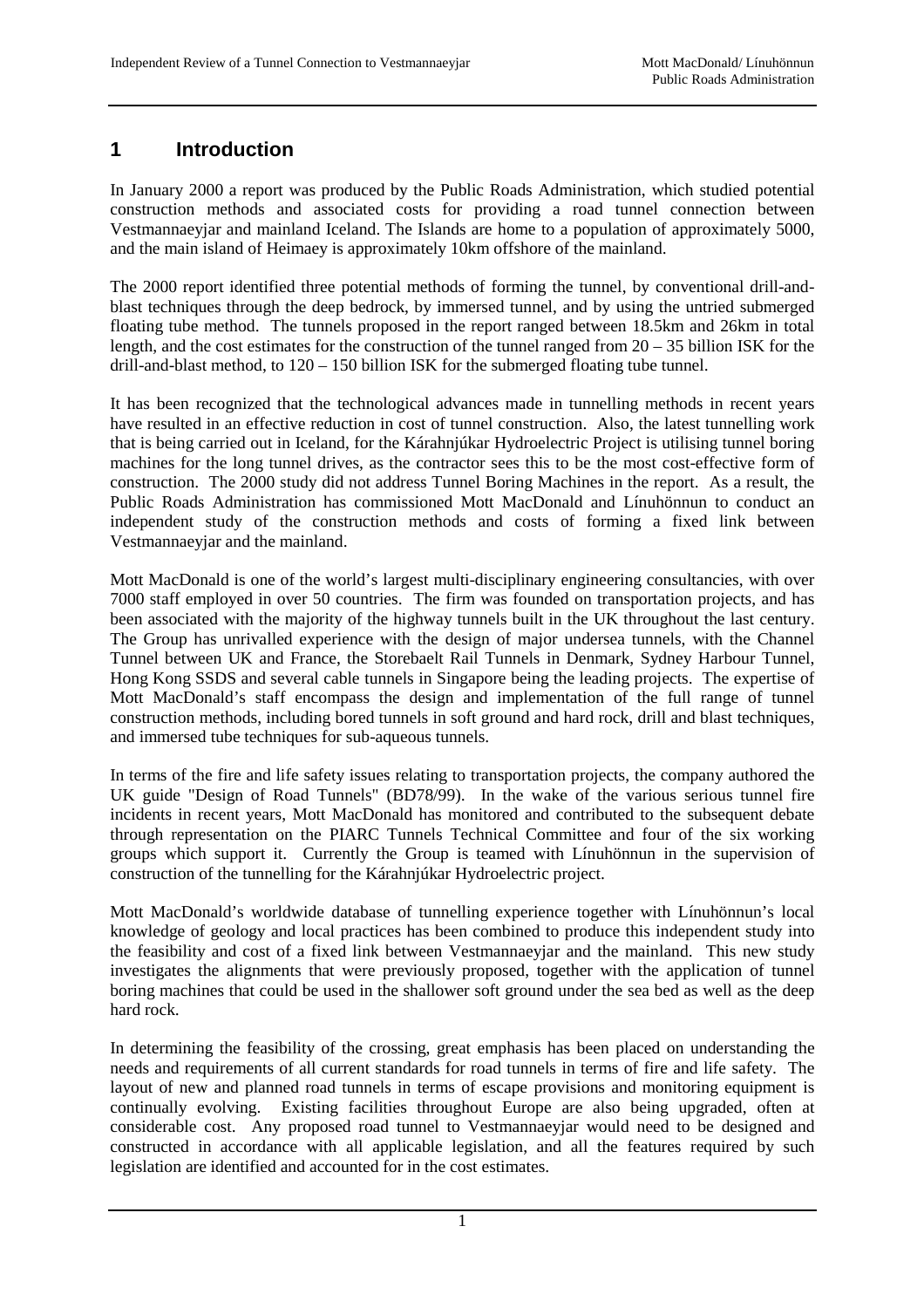#### **2 Review of Previous Study**

The Preliminary Study into the Vestmannaeyjar Road Connection was produced by the Public Roads Administration in January 2000. The report looked extensively into three separate methods of forming the tunnel to the mainland: i) a conventional mined tunnel through the rock horizon; ii) an immersed tube tunnel located in the soft sediments of the sea bed; and iii) a submerged floating tube which is located above the sea bed.

An extensive assessment study was conducted for the report which looked into the Natural Conditions of the area, and this addressed the geography, sea conditions and bathymetry, and presented a detailed appraisal of the geology – including the volcanic and seismic nature of the subject area.

The island of Heimaey is located approximately 10km off the southern shoreline of the mainland. A deep channel, Áll, which attains depths of over 90 metres exists in the sea bed directly north of the island, and this acts as a major barrier in forming a tunnel directly between Heimaey and the mainland. The level of the bedrock is very deep, up to 200 metres below sea level, and on the mainland the minimum thickness of the overlying sand horizons in the Landeyjasandur area is  $40 - 50$  metres near the farm Kross. The area is a volcanic system in its early stages and therefore active volcanically, which is a major concern for any construction activity, only 31 year ago in 1973 a volcanic eruption started on the main Island itself. Seismically it was considered in the report that the area from Landeyjar and out beyond Vestmannaeyjar lies outside the main earthquake zones, so that large earthquakes epicentres in this area are rare. However, there remains considerable seismic activity around the islands, which is generally linked to volcanic eruptions or magma movements. Again, such issues would impact on the design and construction of a tunnel.

As mentioned previously, three separate forms of tunnel construction were addressed in the report. Given the extreme depths of the seabed and the lengths of the tunnels involved, it is agreed that the conventional tunnelling method will be significantly cheaper than both the immersed tunnel and the submerged floating tube methods. From previous Mott MacDonald experience in comparative studies of bored and immersed tube tunnels, the conventional construction method becomes more costeffective for a single bore tunnel after a length of approximately 2km. The 12.5km of tunnel required for the Vestmannaeyjar tunnel, as well as the extreme sea conditions, would rule out the viability of the immersed tunnel option. Although a number of submerged floating tubes are being proposed around the world, none have been constructed to date. When the first such tube is constructed it will be located in far calmer waters than the channel between Vestmannaeyjar and the mainland. Thus the submerged floating tube method is not considered appropriate for the crossing and has not been studied further in this latest report.

The conventional mined tunnel considered in the previous report would be formed by drill-and-blast methods and as such would be located entirely within the hard rock horizon. This meant that the tunnel would be 200 – 300 metres deep under the sea. Two alignment options were considered in the study: the first option connected Heimaey with the Landeyjar area, giving a tunnel length of 18km; the second option continued through to Highway 1 at the Eyjafjöll mountains, with a total tunnel length of 26km.

The report concluded that the shorter tunnel was the most feasible of the two options. However, the level of the rock in the Landeviar area is approximately  $40 - 50$  metres below the surface level, so a significant entrance ramp of 800 metres in length, accommodating an approach road of 7% gradient would be required. The tunnel would be a single bore with a cross section of approximately  $50m^2$ accommodating two lanes of traffic operating in a bi-directional manner. Safety lay-bys would probably need to be incorporated into the tunnel at discrete locations.

The tunnel portal on Heimaey would be located in the south part of Há, which is approximately 1 km from where the alignment crosses the shoreline. The approach to the tunnel portal on Heimaey would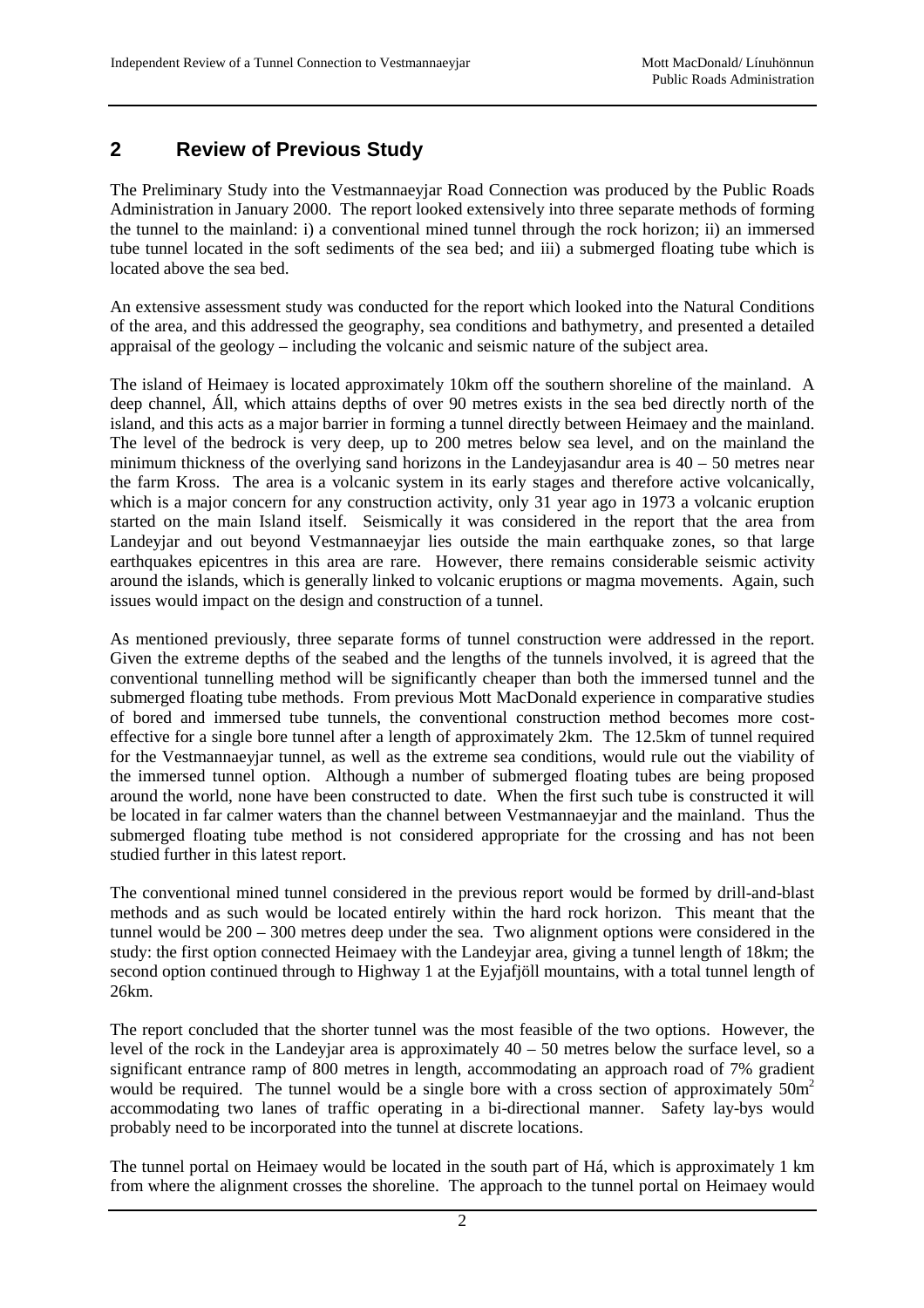be limited to a shallow gradient. Including the approach structures, the overall tunnel length would be approximately 18.5km, making it the second longest road tunnel in the world, and the longest sub-sea road tunnel.

An additional 12 km of surface road would be necessary on the mainland to connect the tunnel to Highway 1, and this was included in the overall cost of the project, which was estimated at 20 - 25 billion ISK. The project would take an estimated  $6 - 7$  years to complete.

A number of uncertainties and risks were identified in the study. The majority of these risks related to the ground conditions and it was recognised that limited knowledge was available on the type, quality and depth of the bedrock, particularly under the sea. There also exists the risks of volcanic and seismic activity, and subsequent events such as floods emanating from the glaciers. It was considered that any continuation of the preliminary study should focus on the volcanism of the area and the fault zone in All, and to improve the geotechnical data along the proposed tunnel alignment.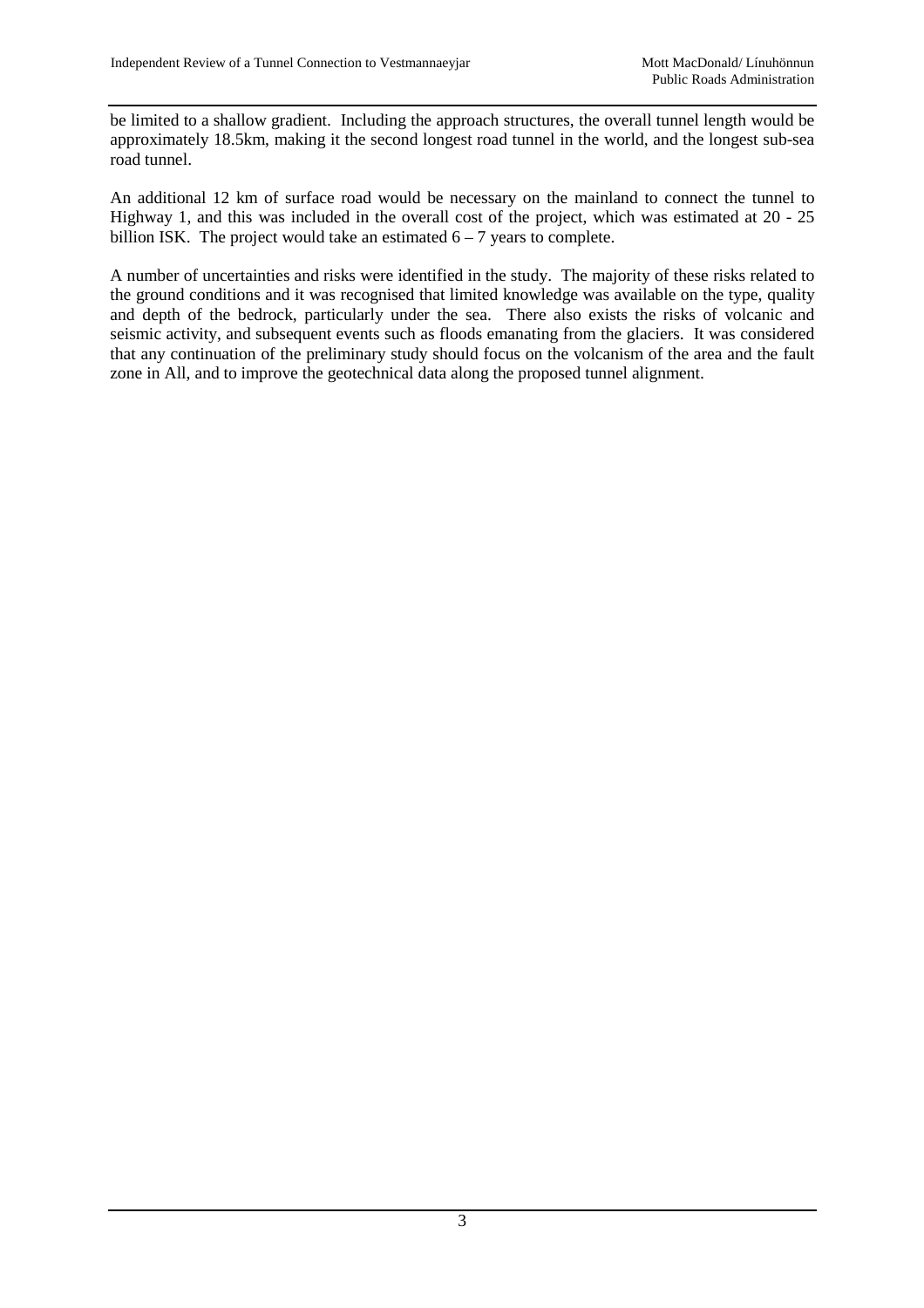# **3 Geological and Geotechnical Conditions**

#### **3.1 Introduction**

The Vestmannaeyjar archipelago is a cluster of volcanic islands formed by sub-marine or sub-glacial eruptions. The largest island, Heimaey, represents the centre of a volcanic system in its early evolution. The system is very young, as the first formations are of late Pleistocene age (Weichsel). The Vestmannaeyjar volcanic system can be regarded as the youngest and southernmost part of the Eastern Volcanic Zone. The current understanding of the rift system through Iceland is that the Islands form the tip of a propagating rift zone. The Eastern Volcanic Zone is extending southwards, by fracturing through series of Tertiary rock formations primarily formed in the Western Volcanic Zone. Among others, Mattsson and Höskuldsson (2003) have suggested that it is likely that Heimaey will, with increased volcanic activity, develop into a central volcano like the mature volcanic centres situated on the Icelandic mainland.

Investigations have been carried out on the Vestmannaeyjar volcanic system since the late 19<sup>th</sup> century, but enhanced greatly when the Surtsey eruption demonstrated the behaviour of a sub-marine eruption so elegantly to the world. Numerous articles, books and theses have been published so far. Most of these concentrate on the volcanic activity and the geological history of the Island. Broadly these can be classified as 6 different phases:

- 1. Studies carried out prior to the Surtsey eruption (late  $19<sup>th</sup>$  century to 1960) led by Porvaldur Thorodsen, Trausti Einarsson and Guðmundur Kjartansson.
- 2. The Surtsey eruption and Heimaey deep drilling 1965. Led by Sigurður Þórarinsson, Guðmundur Pálmason and others.
- 3. Geological investigations on Heimaey, Surtsey and the Vestmannaeyjar volcanic system led by Sveinn P. Jakobsson.
- 4. Hreinn Haraldsson and Hans Palm, carried out geophysical studies on Markarfljótssandur in the late 1970s and early 1980s.
- 5. Sub-sea geophysical studies by the Marine Research Institute near Vestmannaeyjar in the 1980s.
- 6. Marine geophysical investigations carried out in 2003 (Höskuldsson 2003), associated with geological investigation on Heimaey by Mattson and Höskuldsson.

The first three cover the surface geology and volcanic history of Surtsey and Heimaey, along with detailed information on the foundation of Heimaey. Around the island there are many sub-marine eruptive vents, suggesting quite active environment in the Vestmannaeyjar system. Haraldsson and Palm along with other older onshore geophysical investigations give details of the portal conditions in the alluvial formation of Landeyjasandur.

The last two points cover marine investigations in the actual tunnel area between the Islands and the mainland. The last and most recent investigation focused on the seafloor mainly with detailed bathymetrical mapping and high frequency seismic studies. These do not have the penetration to investigate the bedrock in any details with regards to tunnelling properties of the rock, but on the other hand they do penetrate the soft sediments with quite high resolution. The main objective of those investigations has been the volcanic and tectonic history and evolution of the Vestmannaeyjar volcanic system in general. The only investigations that give some idea about tunnelling conditions along possible alignments are the investigation carried out by the Marine Institute in the 1980s.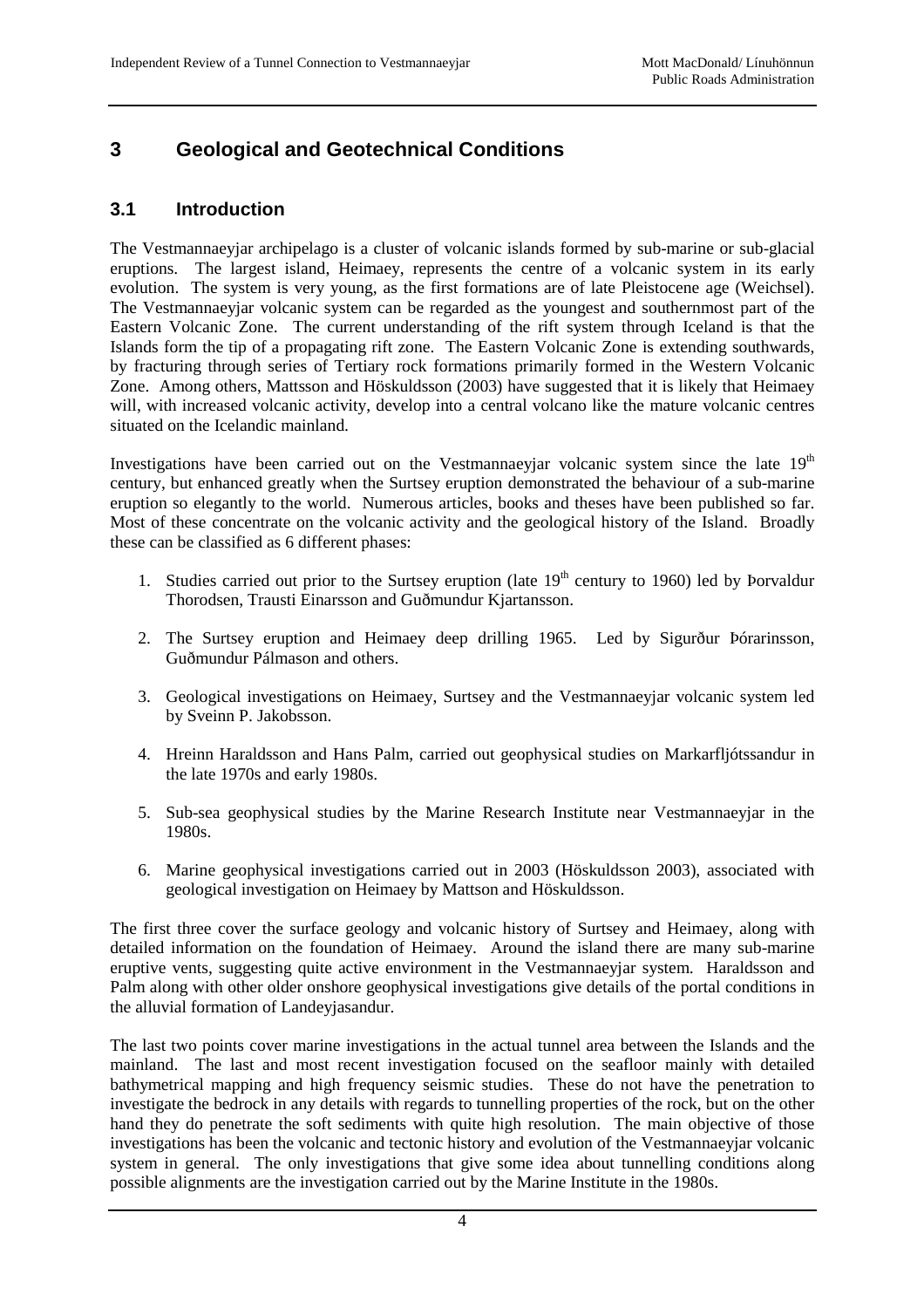#### **3.2 Geological Setting of Project Area**

The foundation of the main island, Heimaey along with large parts of that island is comprised of moberg formations (hyaloclastite), along with lava and shallow intrusion. In 1964 a deep borehole was drilled on Heimaey. From this drill hole the stratigraphy of Heimaey is revealed the volcanic formation of Heimaey extends down to a depth of 180 m. Two layers of tillite are found at 94-104 m and 160-168 m in depth. Below the volcanic formation is an approximately 650 m thick mass of marine sediments. Underneath the sediments are basalt lava layers most likely of Tertiary age, which extend to the bottom of the hole at 1565 m.

Haraldson and Palm (1980) carried out geophysical investigations on the alluvium formation of Landeyjarsandur in the late 1970s. Seismic refraction surveys were carried out: prior to that other investigation teams had conducted seismic reflection and resitivity measurements. These surveys indicated that the sandur formation is generally quite thick. The shallowest depth to bedrock was found near the farm Kross, where the depth to bedrock is expected to be at 40-50 m. From there the depth increases significantly toward the east, reaching up to 250 m near Bakki. Apparently a glacially eroded valley is running from the Markarfljót - Bakki area south east into Háfadjúp. Onshore no bedrock is found at reasonably shallow depths until the vicinity of Eyjafjöll central volcano is reached. The bedrock below the sand appears to be of two kinds: moberg formation from the Quaternary period and older basalt layers, even from the Tertiary period. Moberg formation is used in this context as a synonym for hyaloclastite volcanic rock from the Quaternary period, which can include tuff, breccia, pillow lava and occasional layers of lava as well as sedimentary rock from the Ice Age and/or a combination of all these.

It has been pointed out some concern that there is a drop in the elevation of the lava bedrock formations between the onshore measurements and the deep borehole on Heimaey. A drop of approximately 600 m in elevation of what is believed to be similar formations is observed. It has been suggested that "Áll", an east – west oriented trench in the middle of the strait between the mainland and the Heimaey, is in some way responsible for this drop. However, Höskuldsson has pointed out that this elevation drop may be explained simply with the dipping of the observed lava formation. The distance between the two observation points is about 18 km, thus the observed drop in elevation equals a dip of about 4°. Such a dip is not uncommon within the Tertiary lava pile. Thus the observed drop does not need any fault since it is not sudden but graduate.

In 1980 and 1983 the Marine Research Institute performed seismic reflection surveys around Vestmannaeyjar (Thors & Helgason 1988). Sparker equipment was used for the surveying, which is suitable for the upper layers  $(50 - 300 \text{ m})$  of the bedrock in shallow waters. Surveying lines were measured across the strait between the mainland and Heimaey both parallel and perpendicular to the east-west alignment of the strait. These are currently the only results that reveal some of the characteristics of the bedrock in the strait. The 2003 geophysical survey only covers the upper layers of the recent sediments and a detailed mapping of the sea floor. Those give valuable data for wider understanding of the volcanic history of the region.

As described earlier a deep trench or channel "Áll" runs east–west in the strait between Heimaey and the mainland. That channel marks a significant change in the bedrock. The seismic reflection surveys confirm that the moberg formation of Vestmannaeyjar extends towards "Áll", which marks the northern boarder of the Vestmannaeyjar formation. Minor volcanic eruption has been suggested on the north bank of Áll. Thus it can be regarded as the northern limits of the volcanic system. From the coastline a thick layer of recent sediments of Holocene age extends towards the north bank of the "Áll". This relatively abrupt change in both the current topography of the seafloor and the difference between geological formations is of concern and has to be firmly resolved before any decision on tunnelling in the area are made.

Pálmason et al. (1965), later supported by Kristjánsson (1976) suggested that a discontinuity in the bedrock extends through the channel in conjunction with linear formations discovered by magnetic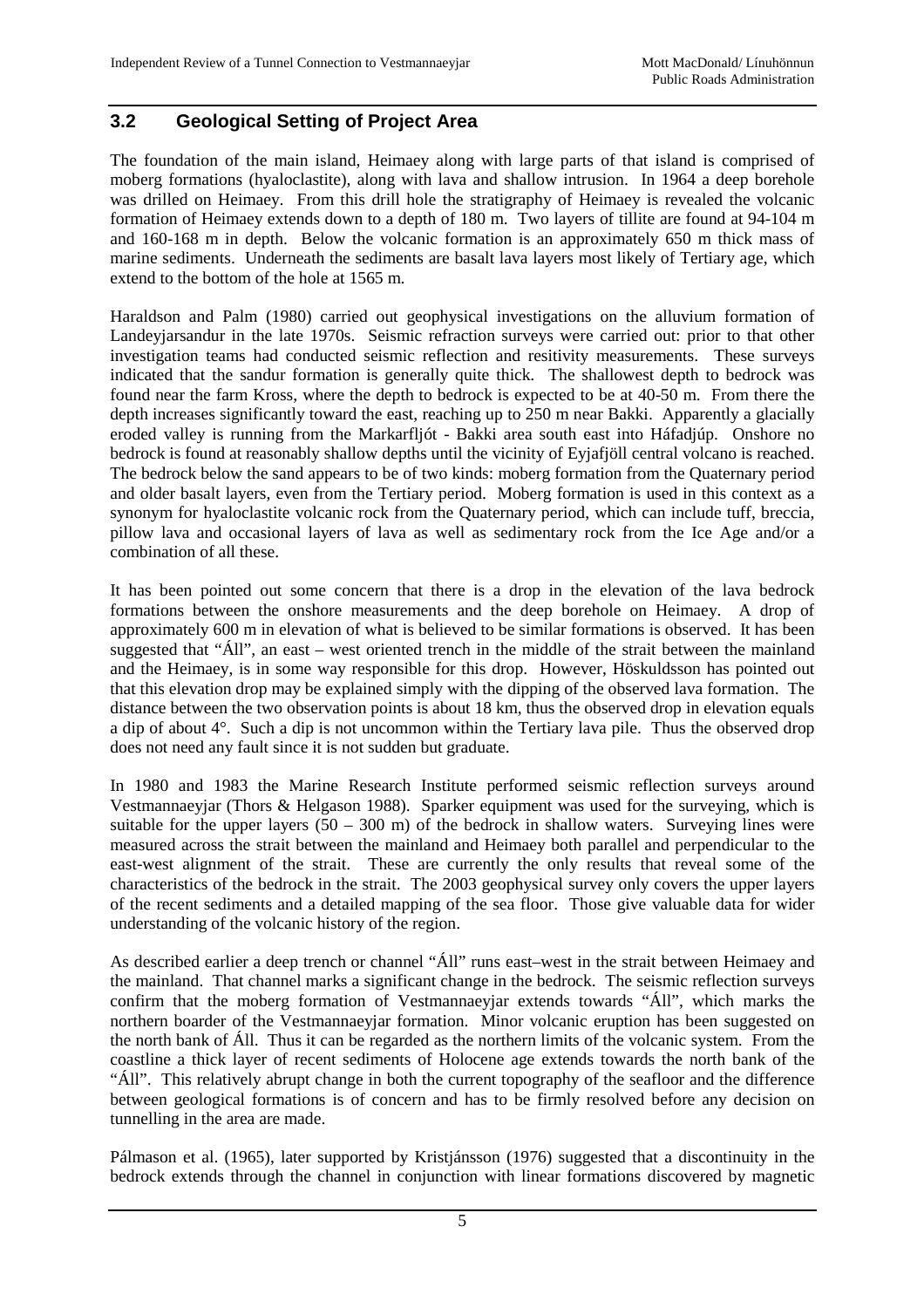anomaly measurement on the shelf south of Iceland. This linear formation lines up with the channel "Áll". Thors & Helgason (1988) assume that the Heimaey formation is resting on thick marine sediments covering the lava bedrock. On the top of these sediments are tillite layers observed in the borehole on Heimaey. Thors & Helgason suggest that these tillite layers fit with strong reflections below the Holocene sediments on the northern bank of Áll. From the shoreline south towards Áll are thick sediments belonging to delta formations that can be related to the relatively recent (Holocene) alluvial formations along the coastline.

The latest marine investigation carried out in the summer of 2003 along with detailed geological mapping of Heimaey has modified the geological ideas of the Áll area to a certain extent. Firstly Mattsson and Höskuldsson (2003) conclude that the oldest surface formations in Heimaey date back to early Holocene, approximately 9500 years, based on the sub-aerial nature of the volcanics. The Norðurklettar formation might have formed during a 500 years. Hey et al. (2003) and Höskuldsson et al. (2003) whose ideas are based on the marine investigations from 2003, argue that Vestmannaeyjar acted as Nunatak during the last glacial period, diverting the glacial tongue south east into Háfadjúp and south west of the Islands. Thus Vestmannaeyjar being a dry land during that time thus extending again the timeframe of the volcanism on Heimaey.

Harðarson and Haraldsson (2000) and Imsland (1999) discuss the possibility that Áll maybe a tectonically active feature, which may explain the large vertical displacement across the channel. Based on the 2003 investigations Hey et al. (2003) and Höskuldsson et al. (2003) suggests that the southern bank of Áll has been shaped by glacial erosion and the northern bank formed by the Holocene delta formation progressing from the north as suggested earlier. The findings of the same investigation, that are based on high frequency seismic profiles across Áll, show that no tectonic movements have taken place during Holocene time on a suspected fault zone running along Áll.

This matter has been turned into one of the focal points in the discussion of potential tunnelling conditions in that area. With regards to that, these latest investigations do in deed provide a different explanation of the formation and existence of the channel in Áll. But as that can not be considered conclusive, this matter is still considered to be subject to discussion. Despite the fact that information on the bedrock properties is very limited it can nevertheless be expected that tunnelling conditions on any alignment between the mainland and Vestmannaeyjar will be very demanding and cannot be directly compared to the ongoing tunnelling projects in Iceland.

#### **3.3 Volcanic Activity**

Eruptive fissures running in a SW-NE direction have piled up the Vestmannaeyjar volcanic ridge. The largest and latest volcanic eruptions in historical times in the area are the Surtsey eruption (1963-1967) and the Heimaey eruption (1973). During the Surtsey eruption, at least six volcanic fissures opened on a 5 km long echelon pattern. The Heimaey eruption included both eruption on land and sub-marine eruption, just offshore Heimaey, along the 3.5 km long volcanic fissure in Eldfell. It is further believed that a small eruption occurred in May 1973 at the southern edge of Áll, 6 km from Heimaey, close to the water pipeline (Þórarinsson 1977).

Sea charts show a number of hills and mounds rising up from the ocean floor on the shelf around Vestmannaeyjar, without reaching the sea surface. Geophysical investigations also show a number of hills buried in the sediments. The foundation of Heimaey dates from the beginning of local volcanism in the Heimaey area. Heimaey has probably been active for the entire time that volcanic activity has proceeded in the Vestmannaeyjar system. Activity on the outer islands and around Heimaey seems to have shifted between areas (Thors & Helgason 1988). About 70-80 volcanoes have been identified in the volcanic system of Vestmannaeyjar. There are 17 islands in the archipelago with at least 22 known Holocene sub-aerial volcanic sites, the rest are from the final phase of the Ice Age (Jakobsson 1982).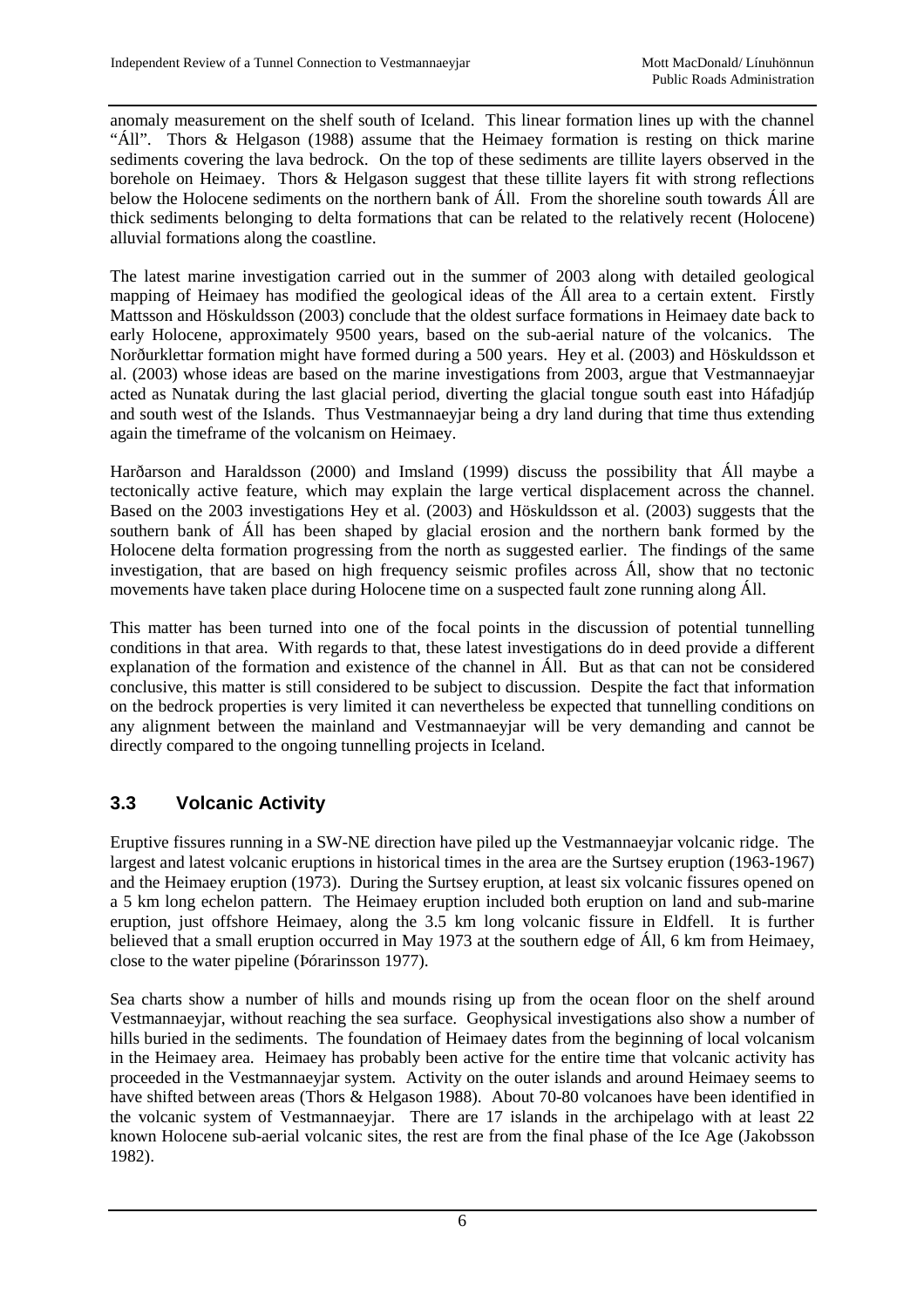The oldest surface formations of Heimaey are the northern parts Heimaklettur and Ystiklettur, and to the south Sæfjall (5470 BP) and Stórhöfði (~6000 BP). Some 5000-6000 years ago Heimaey was probably two separate islands that then were joined by an eruption forming Helgafell that connected the islands. It has been suggested that the southern parts of Heimaey, Elliðaey and Bjarnarey are all around 5000-6000 years old. Little else is known with any certainty regarding the age of Vestmannaeyjar or of the bedrock between the mainland and the Islands. Information from the deep borehole on Heimaey indicates that the Islands started to pile up during the late pleistocene. Thors & Helgason (1988) have suggested a maximum age of the Vestmannaeyjar volcanic system to be about 70,000 years. Jakobsson (1982) has suggested that the production of volcanic material started 80- 120,000 years ago.

#### **3.4 Earthquake Activity**

The area south from Landeyjar, out past Vestmannaeyjar, lies outside the main earthquake epicentre zones in Iceland. Therefore the possibility of major earthquakes originating in this region is low. Nevertheless there is considerable seismic activity around the Islands, involving activity connected to volcanic eruptions and magma movements. Earthquakes in relation with volcanic eruptions are generally small with the strongest peaks in the beginning.

Lateral movement of the plate boundaries is transformed from the Eastern Volcanic Zone to the Western Volcanic Zone over the South Iceland Seismic Zone, which extends from Hveragerði in west to Hekla in east. The strongest earthquakes in this area occur in this zone, which is among the most active earthquake zones in Iceland. The perimeter of this zone is about 50 km northwest of Vestmannaeyjar. The latest large earthquakes to occur in this zone were in 1896, 1912 and 2000.

As the area between the mainland and Vestmannaeyjar lies outside the fracture zone, the impact of earthquakes in the area is limited to wave motion. It is unlikely that lateral displacement will take place near the Islands. It has been suggested though that the Áll represents an active fracture zone (Harðarson & Haraldsson 2000) and that southward propagating rift may induce earthquakes within the Islands vicinity. However the latest investigations from the summer of 2003 show that no neotectonic movements can be identified within the Holocene sediments between Heimaey and the mainland. The results are somewhat preliminary and do not cover the whole area (Höskuldsson 2003).

However one cannot rule out the possibility of lateral movements within the Vestmannaeyjar system caused by the propagating rift or magma intrusion in the area. But regarding the propagating rift theory then it is clear that the rift related tectonics in the area would continue along the northeast – southwest lineament. On the other hand time scale her is large, on the order of million of years. Lateral ground movements crossing tunnel alignments will definitely have devastating effects on the structure.

Experiences from both Ólafsfjarðarmúli and Hvalfjörður tunnels have shown that earthquake waves have little effects on the tunnels within rock. With regard to the potential Vestmannaeyjar tunnel, earthquake acceleration on the proposed portal in the deep and water saturated alluvium of Landeyjar may cause a significant strain on the portal excavation.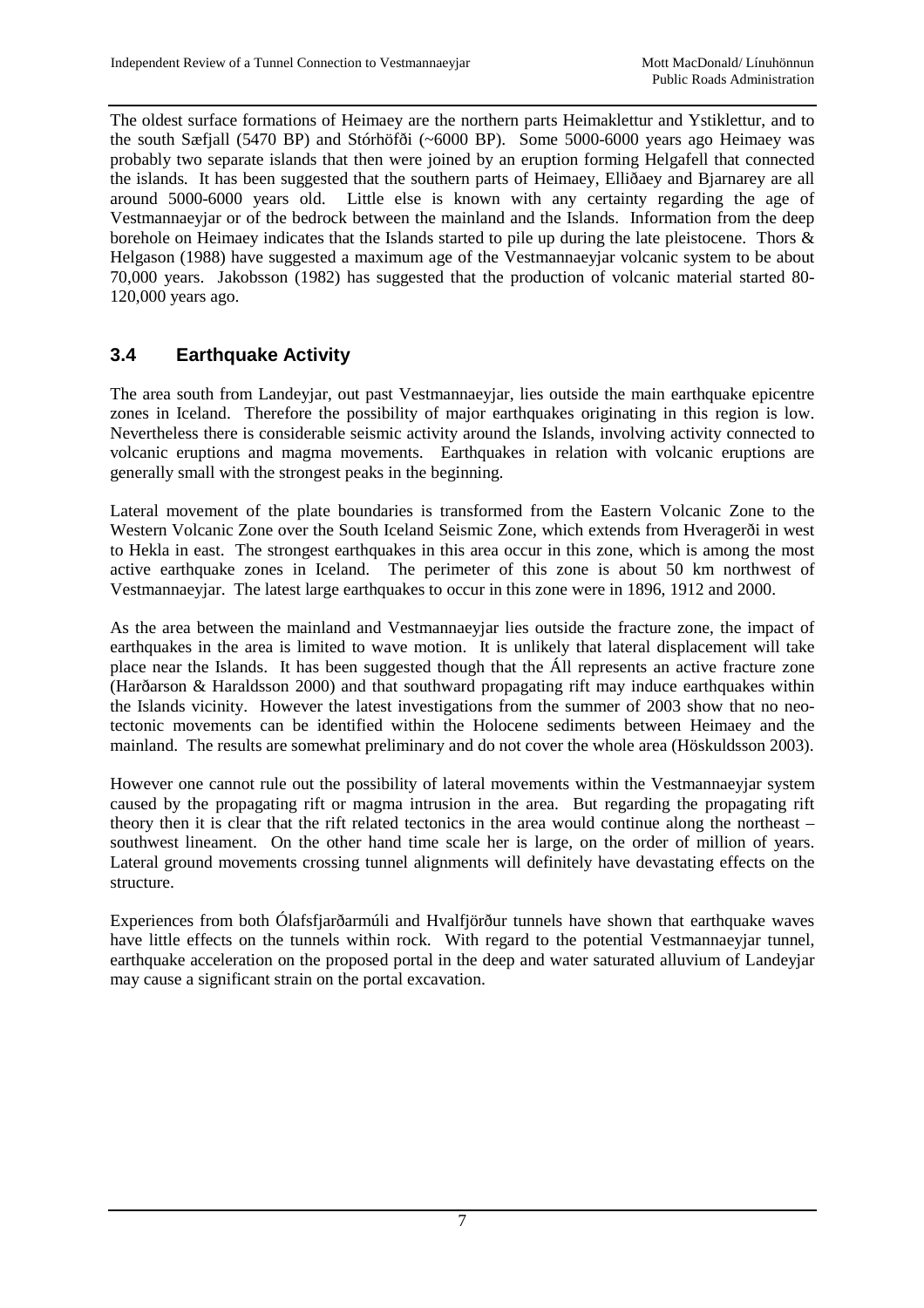#### **References:**

Mattsson & Höskulsson 2003: Hannes Mattsson & Ármann Höskuldsson. Geology of the Heimaey volcanic centre, south Iceland: Early evolution of a central volcano in a propagating rift? Journal of Volcanology and Geothermal Research 127 (2003) 55-71.

Haraldsson & Palm 1980: Hreinn Haraldsson & Hans Palm. A seismic investigation in the Markarfljót sandur area, southern Iceland. Striolae, Vol. 2. 54 p. Uppsala

Harðarson & Haraldsson 2000: Björn Harðarson & Hreinn Haraldsson. Vegtenging milli Vestmannaeyja og lands. (Road connection between Vestmannaeyjar and the mainland. Preliminary study). Vegagerðin (Public Road Administrations), 59 pages in Icelandic.

Hey et al. 2003: Richards N Hey, Ármann Höskuldsson, Neal Driscoll, Robert Detrick & Einar Kjartansson. Marine geophysical investigations of Vestmannaeyjar and Reykjanes Rigde, Iceland. Poster in press.

Höskuldsson 2003: Ármann Höskuldsson. Marine geophysical surveys around the island of Heimaey, Iceland. Preliminary report in press, 10 pages.

Höskuldsson et al. 2003: Ármann Höskuldsson, Richard N. Hey, Neal Driscoll, Robert Detrick & Einar Kjartanssson. Submarine tuff cones at the depth of 75 m south of Iceland. Evidence for lower sea level during the Pleistocene. Poster in press.

Imsland 1999: Páll Imsland. Náttúruvár og vegtenging undir Eyjasund. (Natural hazards and road connection under "Eyjasund" strait). Vegagerðin (Public Road Administration 30 pages in Icelandic).

Jakobsson 1968. Sveinn P Jakobsson. The geology and petrography of the Vestmannaeyjar – A preliminary report. Surtsey research progress report – IV, 113-130.

Jakobsson 1982. Sveinn P Jakobsson. Dredge hauls from Vestmannaeyjagrunn, Iceland. Surtsey research progress report – IX. 142-148.

Kristjánsson 1976. Leó Kristjánsson. A marine magnetic survey off southern Iceland. Marine Geophysical researches. Vol. 2, 315-326.

Pálmason et al. 1965. Guðmundur Pálmason, Jens Tómasson, Jón Jónsson og ísleifur Jónsson. Djúpborun í Vestmannaeyjum. Raforkumálastjóri, 43 s. (Deep drilling in Vestmannaeyjar)

Thors & Helgason 1988: Kjartan Thors & Jóhann Helgason. Jarðlög við Vestmannaeyjar. Áfangaskýrsla um jarðlagagreiningu og könnun neðansjávareldvarpa með endurvarpsmælingum. (Geological stratification around Vestmannaeyjar, offshore seismic reflection studies). Hafrannsóknastofun fjölrit nr. 16, 41 s, (in Icelandic).

Þórarinsson 1977. Sigurður Þórarinsson. Gossprungukerfið í Heimaeyjargosinu, (The eruption fissure system in the 1973 Heimaey eruption). Náttúrfræðingurinn, 47, (19), s. 1-7, (In Icelandic).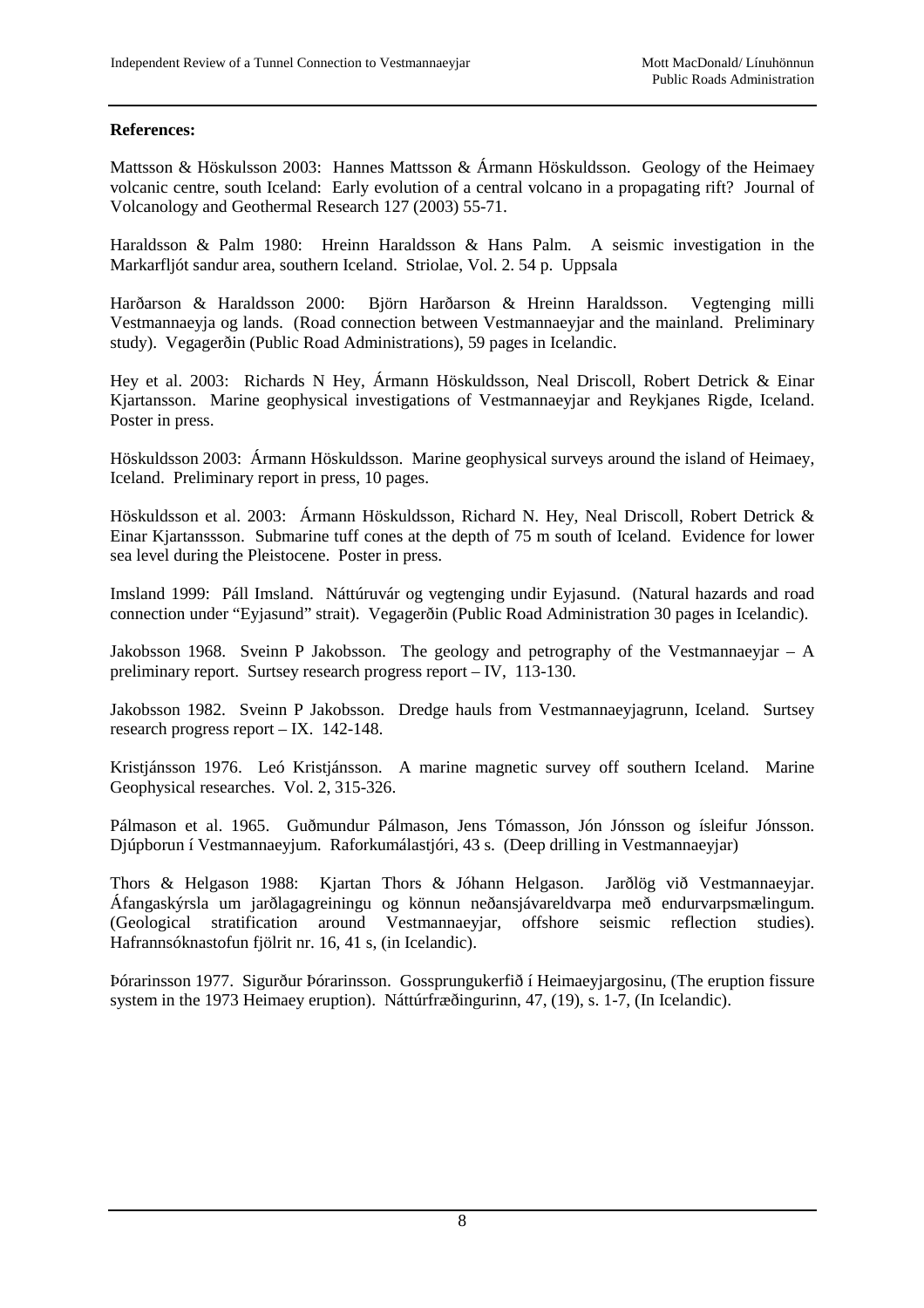# **4 Design Parameters**

#### **4.1 Introduction**

In the preparation of an independent cost estimate for the Vestmannaeyjar tunnel project it will be necessary to fully understand the type and size of tunnel that needs to be constructed, and the installations that are required by current, and future, legislation. The project will involve a significant length of undersea tunnel, with little or no potential for intermediate means of escape from the tunnel. It is recognised that safety is always of paramount importance in both the construction and operation of transportation tunnels, and that all the features required by legislation are identified and accounted for in the cost estimates.

The following sections present a review of design standards and legislation that is in place with regard to the construction of a new undersea tunnel. A number of design standards have been studied, including those of Iceland, Norway and the EU. Although Norway is not a member of the European Union it should be noted that that country is about to embark on an assessment and upgrading program for all of its road tunnels to bring the safety standards in line with EU regulations. Therefore it is considered that the codes and practices of the EU should be adopted during the planning for any major road tunnel in Iceland.

#### **4.2 Existing Road Runnels in Iceland**

This summary looks at physical characteristics of existing road tunnels in Iceland and compares them with the requirements for existing and new road tunnels as laid down EU regulation 16215/03.

Until recently Iceland contained only a very small total length of road tunnels, approximately 4.9 km in 1991, all of which had very low annual average daily traffic (AADT) flows of less than 300 vehicles. Since then there has been considerable investment in the design and construction of new tunnels, notably the Hvalfjörður tunnel north east of Reykjavik.

#### **4.2.1 Hvalfjörður Tunnel**

The Hvalfjörður Tunnel is a 5.8 km long single bore drill-and-blast tunnel with two different cross sections:

- 1. Cross section of 60m²; two lanes (T8.5); 3.6 km long; gradients of 7% and 4.4%
- 2. Cross section of 80m²; three lanes (T11); 2.2 km long; gradient of 8%

The tunnel safety installations were designed according to Norwegian requirements for a tunnel with a safety class of B (AADT less than 3500 vehicles within 20 years). It also complies with many of the clauses in EU regulation 16215/03.

The main principle for evacuation of a low traffic tunnel is to stop, turn around and escape in ones own vehicle. Therefore, turning niches are provided every 500 m. Battery powered emergency lighting is provided, along with fire extinguishers every 250 m and emergency telephones every 500 m. The traffic volume in 2003 was 3500 AADT.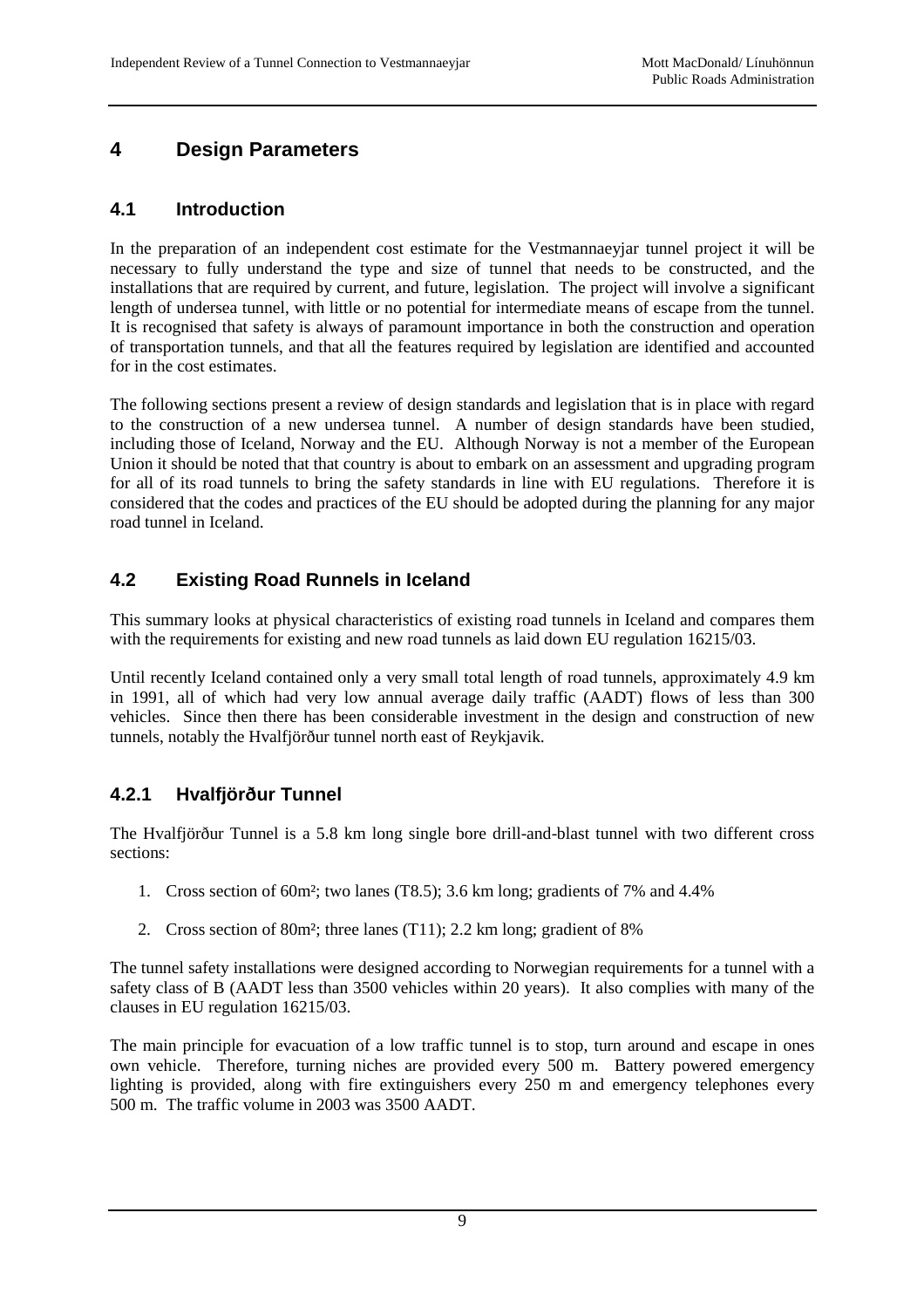#### **4.2.2 Breiðadals and Botnsheiði Tunnel**

The total length of tunnel is approximately 9100m with an intersection in the rock. 2.2km of the tunnel is double lane, 7.5m wide with a cross-section of 48.5m². The rest is single lane, 5m wide and 29.5m² in cross-section, with recesses approximately that are160m apart, 32m long, 8m wide, with a cross-section of 50.8m². Gradients in the tunnel do not exceed 1.5% and are often lower.

All rock is supported with rock bolts and sprayed concrete. Protection from water and frost consists of a polyethylene foam sheet secured to the surface with rock bolts and steel bands, partly covered with shotcrete. The traffic volume is 270 and 480 AADT in the two different single lane sections and 670 AADT in the double lane section.

#### **4.2.3 Arnardalshamar Tunnel**

The Arnardalshamar tunnel is only 30 m long, with a cross-section of approximately 50m² after a recent widening. No problems have been experienced with a traffic volume of only 210 AADT.

#### **4.2.4 Strákagöng Tunnel**

At 800 m long this 21 m² single lane tunnel has four 25 m long recesses built into it. Twenty percent is supported with cast concrete and large numbers of rock bolts. The traffic level is only 260 AADT.

#### **4.2.5 Oddsskarð Tunnel**

The Oddsskarð Tunnel is 640 m long with a 24 m² cross-sectional area and has three recesses built into it. The tunnel is mainly supported with steel ribs and rock bolts, with about 50m sprayed concrete. The traffic level is 240 AADT.

#### **4.2.6 Ólafsfjarðarmúli Tunnel**

At 3400 long this 25m² single lane tunnel has 19, 43m², 32 m long recesses built into it. The tunnel was constructed using drill-and-blast and is lined with rock bolts and sprayed concrete. The traffic level is 420 AADT.

#### **4.2.7 Compliance with EU Regulations**

All of the road tunnels mentioned above with the exception of the Hvalfjörður tunnel fail to comply with EU safety standards as set down in the EU document 16215/03 'Proposal for a Directive of the European Parliament and the Council of Europe on minimum safety requirements for tunnels in the Trans-European Road Network – General Approach'. However due to either their length or traffic flows and in some cases a combination of both, compliance with the full standards is unnecessary and expensive.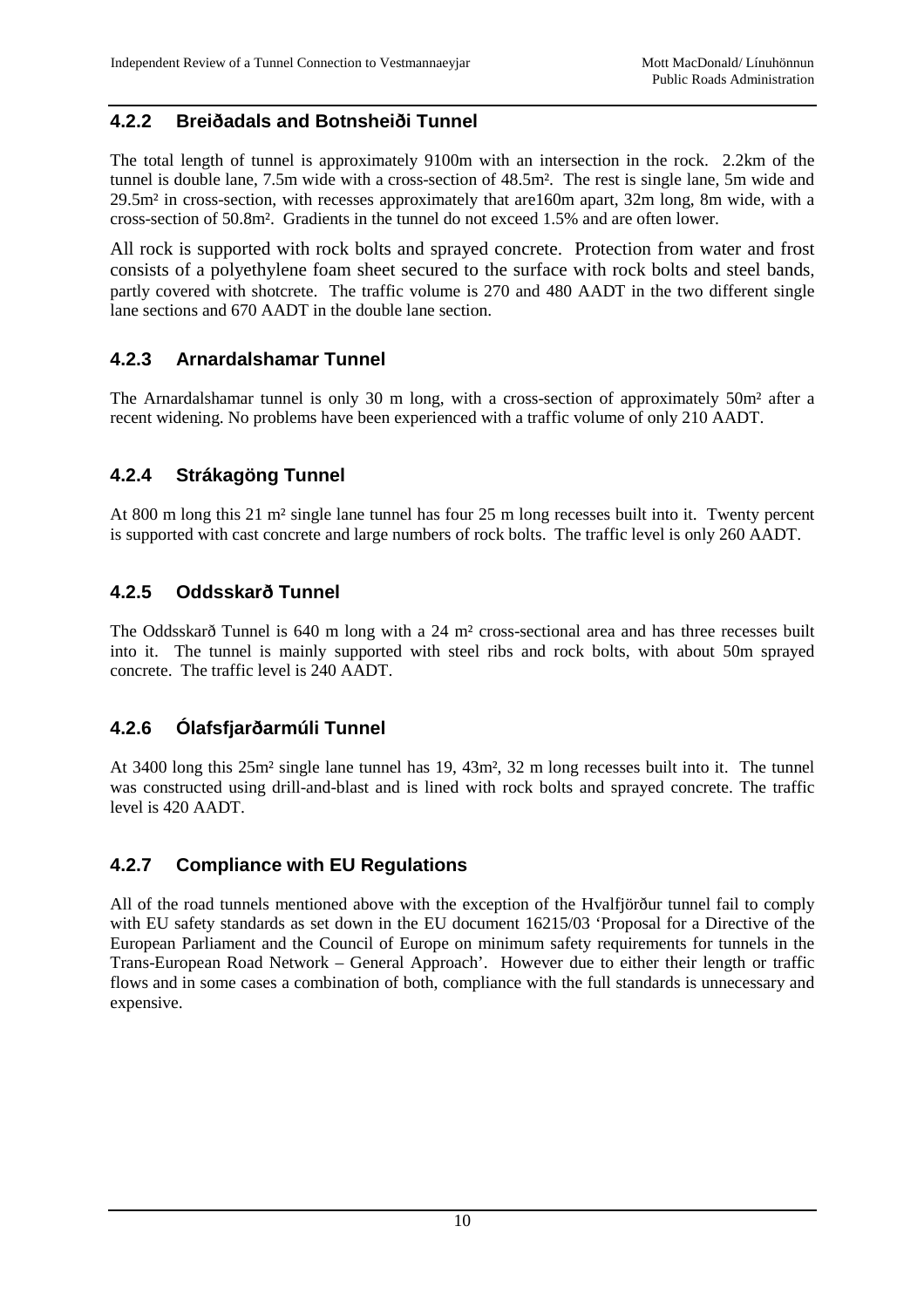#### **4.3 European Union Regulations Regarding Long Road Tunnels**

The following points are derived from a Proposal for a Directive of the European Parliament and of the Council on 'Minimum Safety Requirements for Tunnels in the Trans-European Road Network', Document 16215/03 ADD 1.

It should be noted that the directive declares "Member States are encouraged to develop national provisions aiming at a higher tunnel safety level." than the minimum level set down in the directive.

#### **4.3.1 Safety Parameters**

The following parameters shall be taken into account:

- tunnel length
- number of tubes
- number of lanes
- cross-sectional geometry
- vertical and horizontal alignment
- type of construction
- uni-directional or bi-directional traffic
- traffic volume per tube (including its time distribution)
- risk of congestion (daily or seasonal)
- access time of the emergency services
- presence and percentage of heavy goods vehicles
- presence, percentage and type of dangerous goods traffic
- characteristics of the access roads
- lane width
- speed considerations
- geographical and meteorological environment

The directive also requires the designation of an Administrative Authority, Tunnel Manager and Safety Officer.

#### *Clause 1.3 Traffic Volume*

Where the number of heavy goods vehicles over 3.5t exceeds 15% of the annual average daily traffic, or a seasonal daily traffic significantly exceeds the annual average daily traffic, the additional risk will be assessed and taken into account by increasing the traffic volume of the tunnel.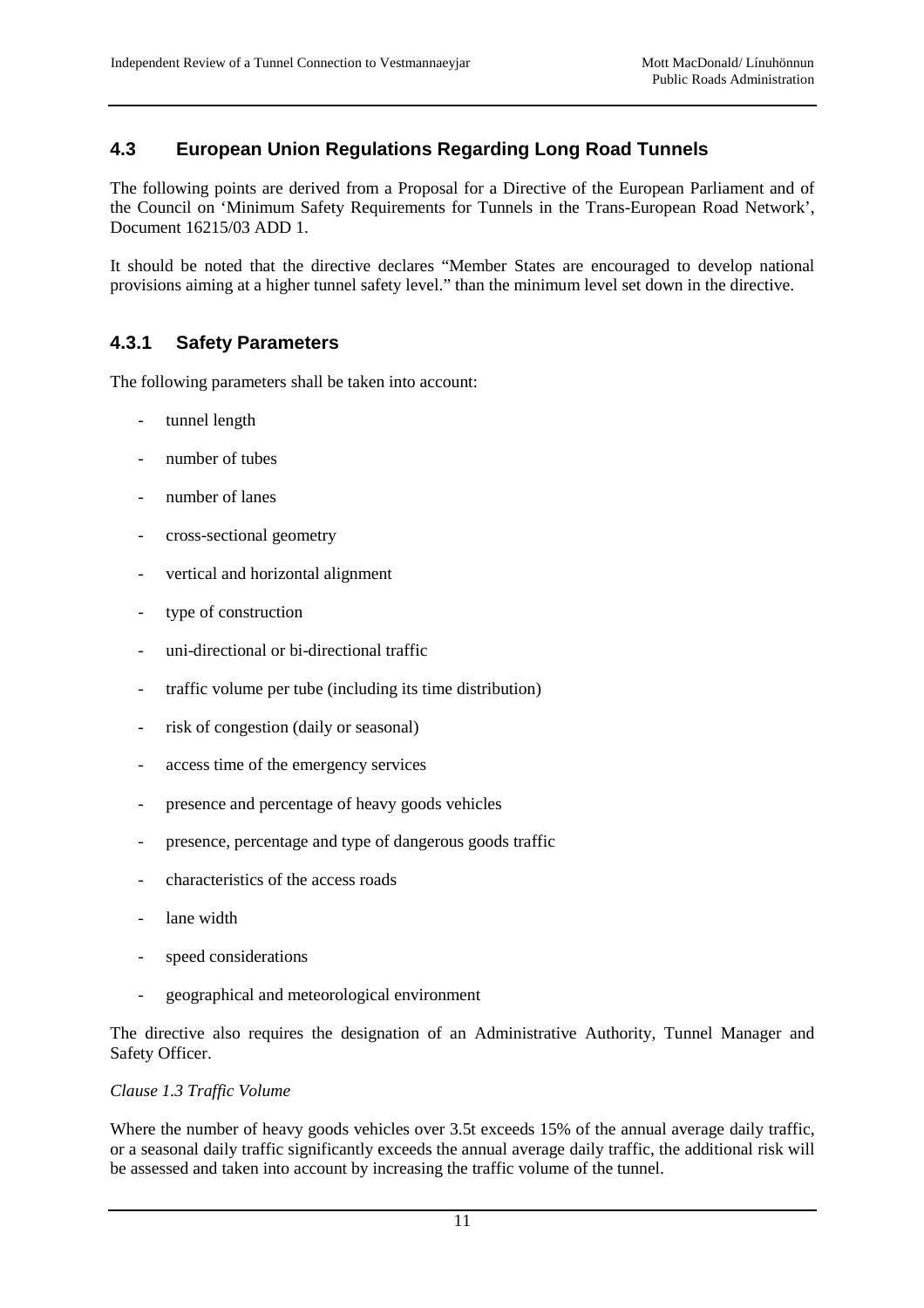#### *Clause 2.1 Number of Tubes*

A twin-tube tunnel is only required where a 15-year forecast shows that the traffic volume will exceed 10000 vehicles per day and per lane. It is evident that in any tunnel constructed between the mainland and Heimaey would not have a traffic level exceeding this value, thus a single tube tunnel is adequate.

#### *Clause 2.2 Tunnel Geometry*

Longitudinal gradients above 5% shall not be permitted in new tunnels, unless no other solution is geographically possible. In tunnels with gradients higher than 3%, additional and/or reinforced measures shall be taken to enhance safety on the basis of a risk analysis.

#### *Clause 2.3 Escape Routes and Emergency Exits*

In tunnels without an emergency lane, emergency walkways, elevated or not, to be used by tunnel users in case of a breakdown or an accident shall be provided. Emergency exits allow tunnel users to leave the tunnel without their vehicles and reach a safe place in case of accident or a fire. Emergency exits shall be provided if an analysis of relevant risks including the smoke extension and spreading velocity under local conditions shows that the ventilation and other safety provisions are insufficient to ensure the safety of road users. In any case, in new tunnels, emergency exits shall be provided where the traffic volume is higher than 2000 vehicles per lane.

#### *Clause 2.5 Lay-bys*

For new bi-directional tunnels longer than 1500m where traffic volume is higher than 2000 vehicles per lane, lay-bys containing an emergency station shall be provided at distances which do not exceed 1000m, if emergency lanes are not foreseen.

#### *Clause 2.6 Drainage*

Where the transport of flammable and toxic liquids is permitted a drainage system shall be designed to prevent the spread of fire and toxic liquids through the tunnel.

#### *Clause 2.7 Fire Resistance*

Sufficient fire resistance must be provided in tunnels where a collapse can have catastrophic consequences.

#### *Clause 2.9 Ventilation*

The design, construction and operation of the ventilation system shall take into account:

- the control of pollutants emitted by road vehicles, under normal and peak traffic flow
- the control of the pollutants emitted by road vehicles in case the traffic is stopped due to an incident or an accident
- the control of heat and smoke in case of a fire.

A mechanical ventilation system must be installed in all tunnels over 1000m

#### *Clause 2.14 Monitoring systems*

Automatic fire detection systems shall be installed in all tunnels which do not have a control centre.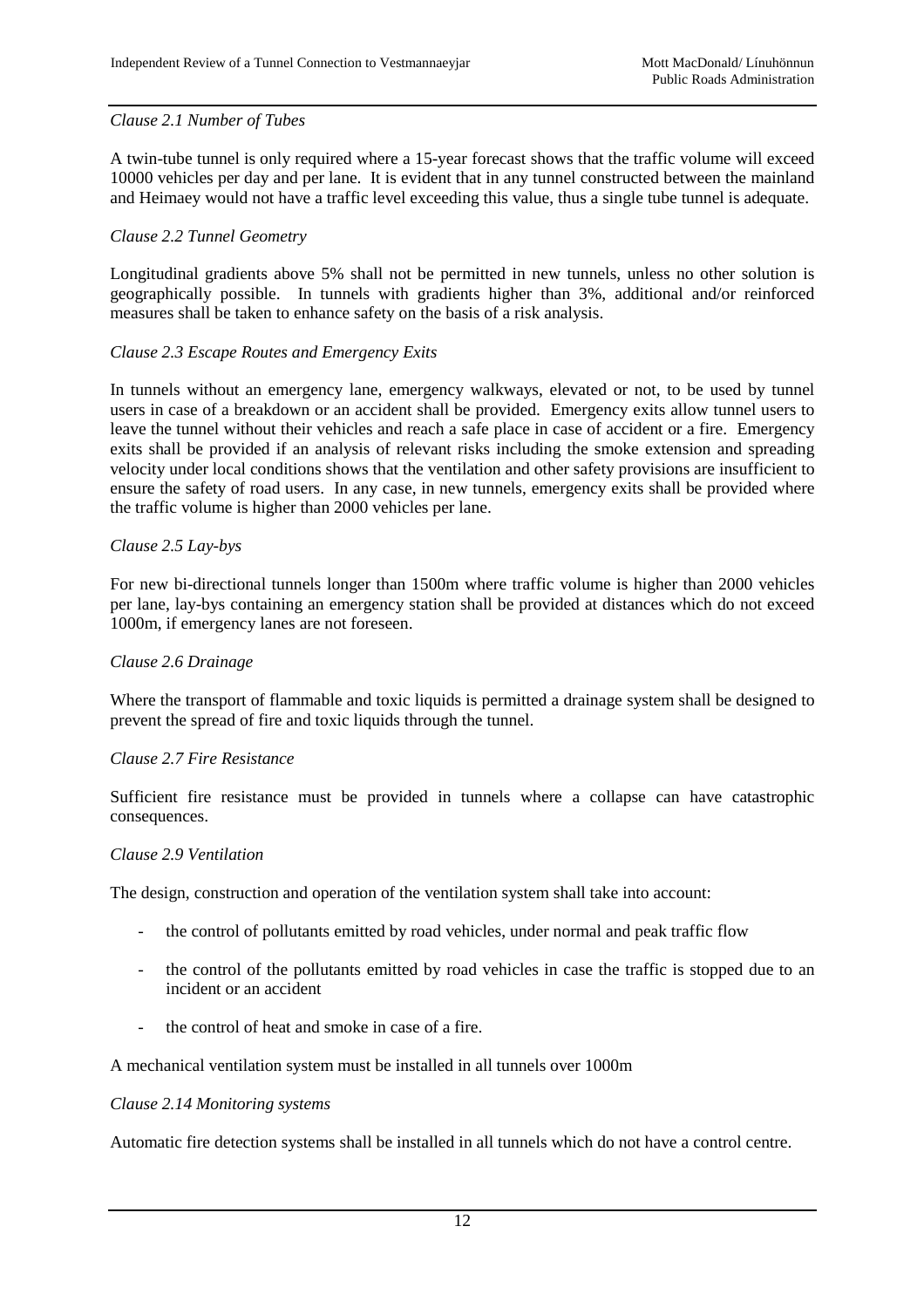#### *Clause 2.15 Equipment to close the tunnel*

In all tunnels longer than 1000m, traffic signals shall be installed before the entrances so that the tunnel can be closed in case of an emergency. Additional means, such as variable message signs and barriers, can be provided to ensure appropriate obedience.

#### *Clause 2.17 Power Supply*

All tunnels shall have an emergency power supply able to ensure the functioning of safety equipment which is indispensable for the evacuation until all users have evacuated the tunnel. Electrical, measurement and control circuits shall be designed in such a way that a local failure, such as that due to a fire, does not affect unimpaired circuits.

#### **4.4 Escape Frequency**

#### **4.4.1 Fire Safety Engineering Principles**

To allow the application of fire safety engineering principles a number of assumptions need to be made such as:

- The rate of life threatening fire spread from when the incident first causes tunnel traffic to stop
- The response time of tunnel operators
- The response time of tunnel users
- The speed at which tunnel users can access an escape to a place of safety
- Passenger density and distribution along the tunnel
- Location of the fire
- The in-tunnel facilities which will influence the above times such as public address, emergency signage, facilities for the non-ambulant disabled etc.

#### **4.4.2 International Standards Recommendations**

International standards for road tunnels specify escape frequency for new construction. The best known standards in English are the UK standard BD78/99 Design of Road Tunnels and the United States document, NFPA502 Standard for Road Tunnels, Bridges, and Other Limited Access Highways, 2001 Edition. The European Parliament has issued; Proposal for a Directive of the European Parliament Council on minimum safety requirements for tunnels in the Trans-European Road Network. This standard states that the distance between two emergency exits shall not exceed 500m. However emergency exits do not need to be provided where the traffic volume is less than 2000 vehicles per lane and smoke extension and spreading velocity under local conditions shows that ventilation and other safety provisions are sufficient to ensure the safety of road users. Escape frequencies based on various prescriptive standards are defined in Table 4.1 over.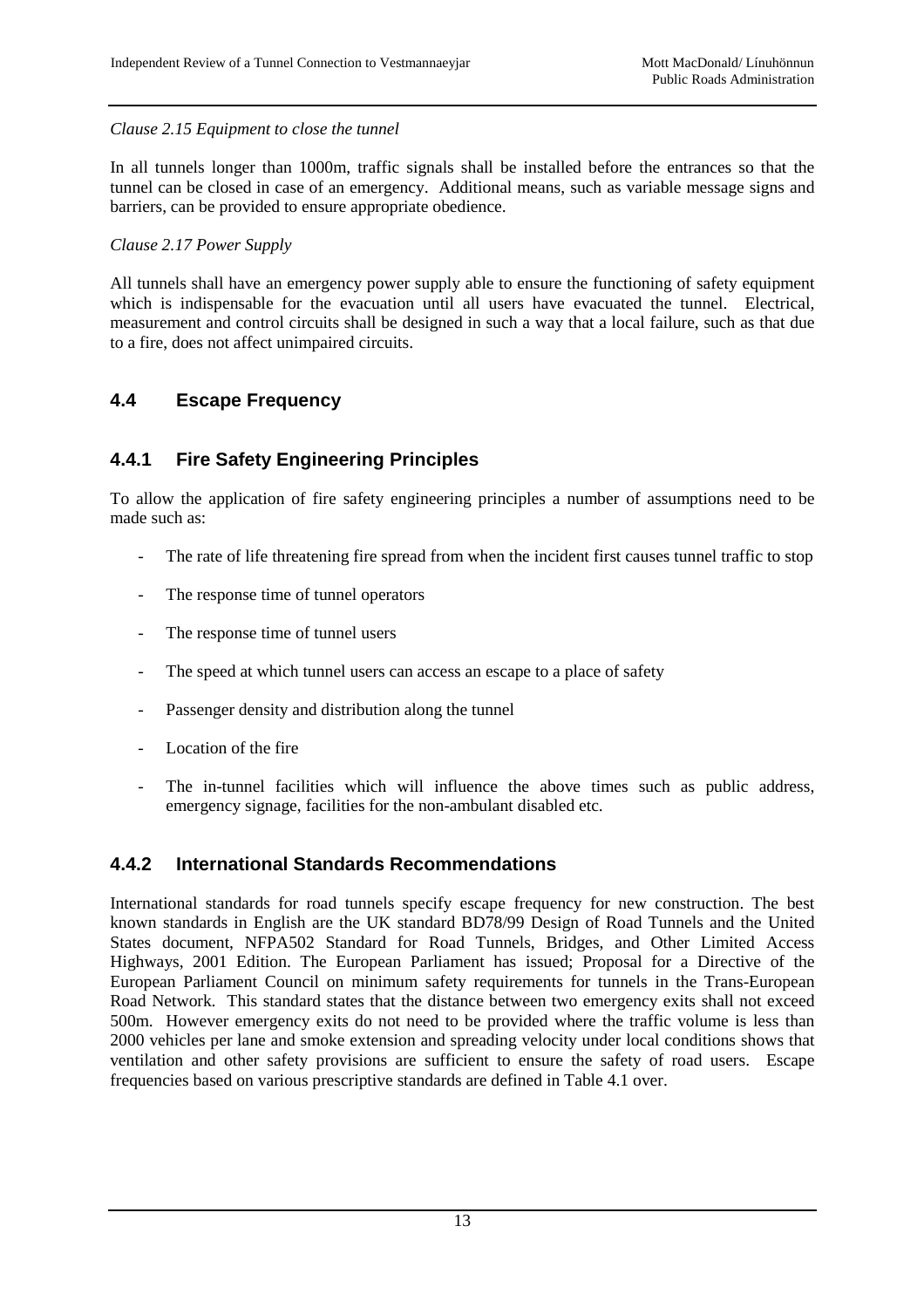|                | <b>Table 4.1: Standards on Escape Frequency</b> |                                  |                                                           |  |  |
|----------------|-------------------------------------------------|----------------------------------|-----------------------------------------------------------|--|--|
| Ref. No.       | Standard [date]                                 | <b>Escape frequency [clause]</b> | <b>Comment</b>                                            |  |  |
|                | BD78/99 [1999]                                  | $100m$ [3.16]                    | stated for twin bores                                     |  |  |
| $\overline{2}$ | NFPA 502 [2001]                                 | $300m$ [7.16.6]                  | 7.16.6 required for emergency<br>exits                    |  |  |
|                |                                                 | $200m$ [7.16.7 (1)]              | 7.16.7 $(1)$ required for<br>cross-passages in twin bores |  |  |
| 3              | Proposal for EC Directive<br>[2002]             | $\leq$ 500m [1.5.1]              |                                                           |  |  |
| 4              | CETU, France [2000]                             | 200m [2.2]                       | for urban tunnels                                         |  |  |
| 5              | RABT, Germany [2002]                            | 300m [2.5.1.3]                   |                                                           |  |  |

#### **4.5 Ventilation**

#### **4.5.1 Ventilation Design Assumptions**

The preliminary ventilation design of the Vestmannaeyjar tunnel has been based on the following assumptions:

- 1. Likely peak traffic flow of 35 vehicles per hour, per direction (500 vehicles/day)
- 2. Conservative standard for vehicle emissions (EURO 2)
- 3. 15% of vehicle are taken to be trucks
- 4. Fire size of 30 MW
- 5. Traffic speed limit of 80 km/h

#### **4.5.2 Proposed Allowable Pollution Levels**

The proposed pollution levels have been based on the requirements of PIARC 2004, PIARC document "Pollution by Nitrogen Dioxide in Road Tunnels" (1999) and the British Highways Agency standard for tunnels, BD78/99. These proposed levels are given in Table 4.2.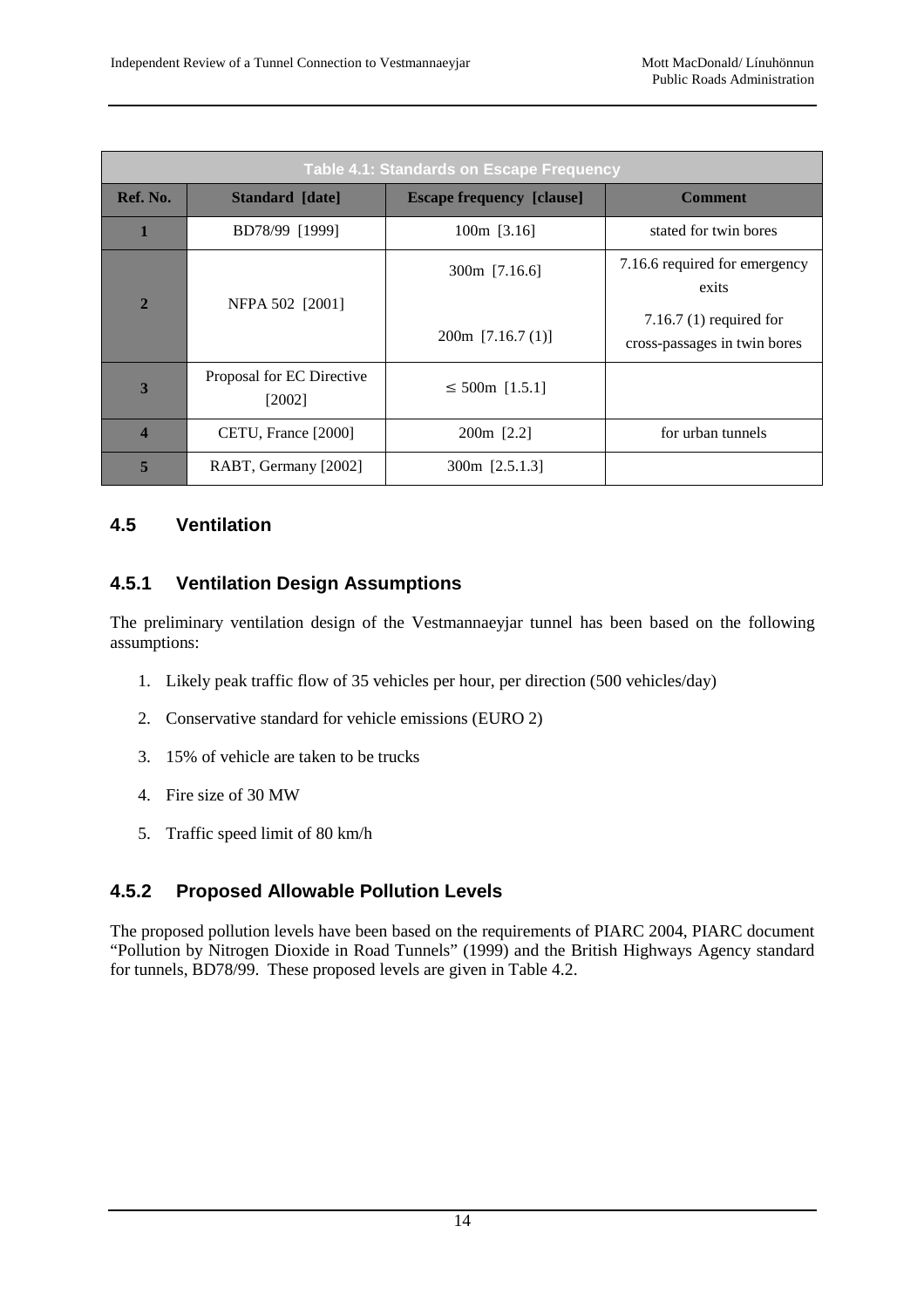|                                        |                                        |                                                     | Table 4.2: Pollution level limits proposed for the Vestmannaeyjar tunnel |                                                          |
|----------------------------------------|----------------------------------------|-----------------------------------------------------|--------------------------------------------------------------------------|----------------------------------------------------------|
| Pollutant                              | Limits in normal<br>traffic operations | <b>Limits in</b><br>congested traffic<br>operations | Levels above which<br>the tunnel should<br>be closed                     | <b>Levels during</b><br>maintenance<br><b>activities</b> |
| Carbon<br>monoxide $(CO)$              | 50 ppm peak                            | 50 ppm peak                                         | 200 ppm peak                                                             | 30 ppm peak                                              |
| Nitrogen dioxide<br>(NO <sub>2</sub> ) | 1 ppm mean                             | 1 ppm mean                                          | 5 ppm mean                                                               | 1 ppm peak                                               |
| <b>Visible range</b>                   | $0.005$ m <sup>-1</sup> peak           | $0.005$ m <sup>-1</sup> peak                        | $0.012 \text{ m}^{-1}$ peak                                              | $0.003 \text{ m}^{-1}$ peak                              |

The limits in normal operations apply when traffic is freely flowing through the tunnel at full speed (80 km/h). If a traffic jam occurs and pollution levels start to rise at that point, the limits for congested traffic operations should be aimed at. In practice, this allows the visibility level to be worse, while levels for the other pollutants are unchanged.

In the unlikely event that the closure levels are reached, the tunnel should be closed and the cause of the high pollution levels investigated.

In a tunnel of this length and low usage, it is almost certain that maintenance crews will be present in the tunnel at the same time as traffic is travelling through. In order to ensure their health is not affected by the air quality within the tunnel, pollution levels must be kept below stricter guidelines for the duration of the maintenance activity.

The level of nitrogen dioxide  $(NO_2)$  has been assumed to be one-fifth of the level of oxides of nitrogen  $(NO<sub>x</sub>)$ , i.e. a volumetric conversion rate of 20%. This is a conservative estimate; the usual recommended figure is 10%. A figure of 20% has been selected because PIARC indicates that the conversion rate can double during periods of light-traffic/low emissions: these conditions will be present most of the time in the Vestmannaeyjar tunnel.

#### **4.5.3 Design Solution - Pollution Control**

Ventilation for the Vestmannaeyjar tunnel can be made to work with a longitudinal system employing jet fans to move the air from portal to portal. There is no need to provide ventilation shafts to ventilate the tunnel.

This is mostly because the traffic flow through the tunnel is so light. The airflow induced by traffic is low, but so is the amount of pollutants emitted by the vehicles.

The air in the tunnel will be pushed east and west by the action of traffic, which will keep the air near the portals fairly clean while pollutants build up in the centre section of the tunnel. It is impossible to predict how far the polluted centre section will actually extend, but studies show that the air in the tunnel can be kept clean using the jet fans to change the air within the tunnel at regular intervals. This could be carried out once a night, as the pollutants emitted by the vehicles will not be enough to raise the pollution levels above the allowable levels in the course of the next day.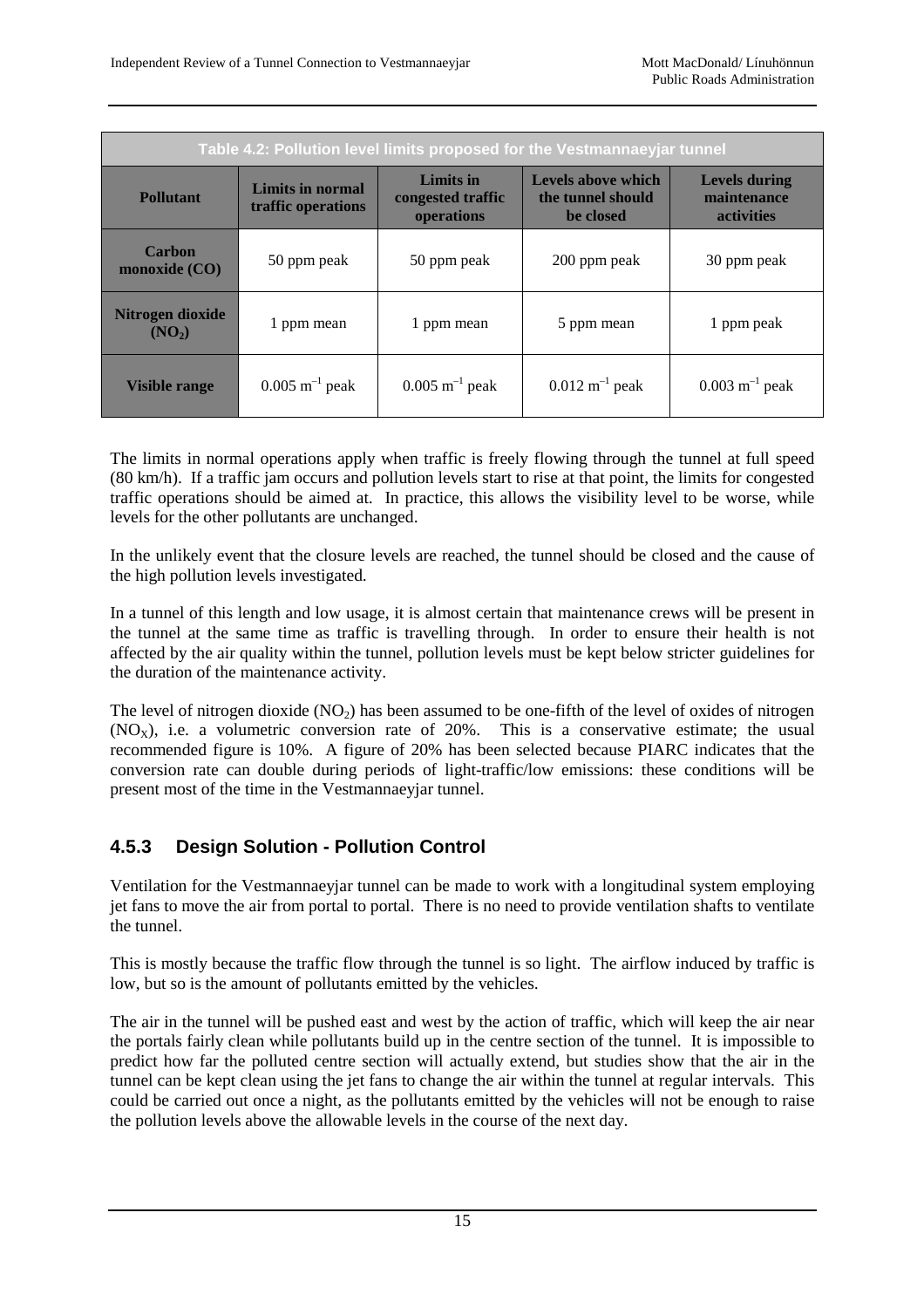#### **4.5.4 Design Solution – Smoke Control and Fire/Life Safety**

There will be so few occupants in the Vestmannaeyjar tunnel that a longitudinal ventilation system is proposed, in conjunction with a pressurized escape route in the tunnel invert.

The longitudinal system will blow smoke from a burning vehicle to one side of the fire. Any vehicles behind the fire will be kept in clean air, although the low traffic flow through the tunnel makes it likely there will be no more than a few vehicles there. Vehicles coming towards the site of the fire in the other direction will find the tunnel filled with smoke. They will be given a choice of performing a three-point turn to go back the way they came, or stopping their vehicles then escaping into the gallery below the carriageway.

#### **4.5.5 Operational Structure and Emergency Services**

The operational philosophy for the tunnel will need to be considered carefully.

- All vehicles entering the tunnel should be counted in and out, so the number in the tunnel at any one time is known.
- All people going into the tunnel should be informed of its unusual nature and advised how to behave during incidents.

There is a discussion to be had over whether the tunnel needs to be continuously monitored. If it is not, then a decision needs to be made on how complex the control system will be: the simpler it is, the more likely it is to make a wrong decision in a minority of incident cases. The more complex it is, the more likely it is that those involved in responding to the incidents will fail to predict what the control system will do.

The recommended operational structure is to have a very simple automatic control system. This will operate tunnel lighting in response to photometers, pollution control in response to pollution sensors (possibly a timer as well). The incident ventilation system will be as simple as possible, blowing air (and hence smoke) one way in response to a fire alarm. If the only local fire brigade are located on Heimaey, it would make sense to choose to blow the smoke towards the mainland, so that the Heimaey emergency services have a path in clear air to the site of the incident.

This recommendation is based on what little information is available to date and should be reviewed when more information is available. It may be that continuous monitoring of the tunnel is practicable.

#### **4.5.6 Psychological Effects**

The monotony of driving along such a long tunnel needs to be taken into account in its design. The horizontal alignment needs to be broken up into a series of curved and straight sections, and the overall alignment should be such as to maintain long sightlines, preferably of the order of a kilometre.

The tunnel lining will need to have frequent changes of colour scheme so as to change the drivers' perception of the environment. It would also be necessary to increase the lighting levels in the interior zone at intervals to get the attention of the driver.

The tunnel cross-section also has an impact on the comfort of drivers. A wide verge next to the carriageway is a benefit, as drivers will not feel cramped by the nearness of the sidewall but comes at high cost, as it increases the width of the tunnel.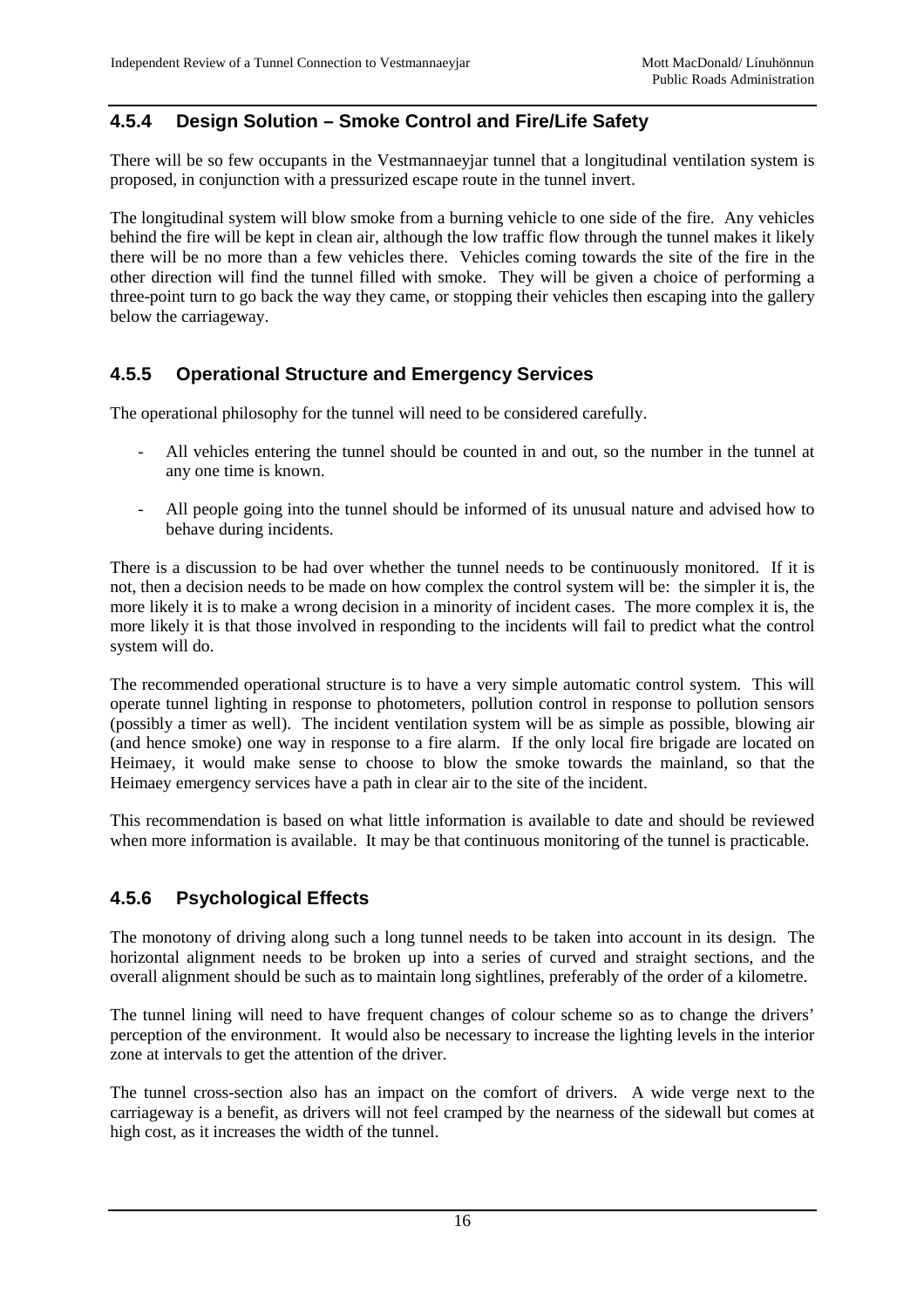#### **4.6 Geometry**

### **4.6.1 Geometry for a Bi-Directional Tunnel**

This report investigates a number of tunnelling concepts, the cross sections for which are included in Appendix B at the end of this report. Each of these basic concepts assumes a single bore, bidirectional traffic flow. The size of the tunnel is determined by the clearance space required for the types of vehicles and the number of traffic lanes. Table 4.3 below shows current international practice for the widths traffic lanes, carriageways and maintained headroom.

Currently no European Standard exists on cross section geometry in road tunnels. Norwegian standards require a minimum carriageway width narrower than any other in Europe, only 7.0m for a design speed of 80-100km/h, whilst the Swiss specify a 7.75m carriageway width for a design speed of 80 – 120km/h. More common are carriageway widths of around 7m, as in the Hvalfjörður Tunnel.

Any tunnel between the mainland and Heimaey would be single bore, bi-directional. A carriageway width of 7m with 1m wide walkways each side is considered adequate, giving a minimum total deck width of 9m. The maintained headroom would need to be 4.60m with an additional 0.10m safety zone, making the total headroom 4.70m. This would ensure that the Vestmannaeyjar tunnel is in line with other European tunnels.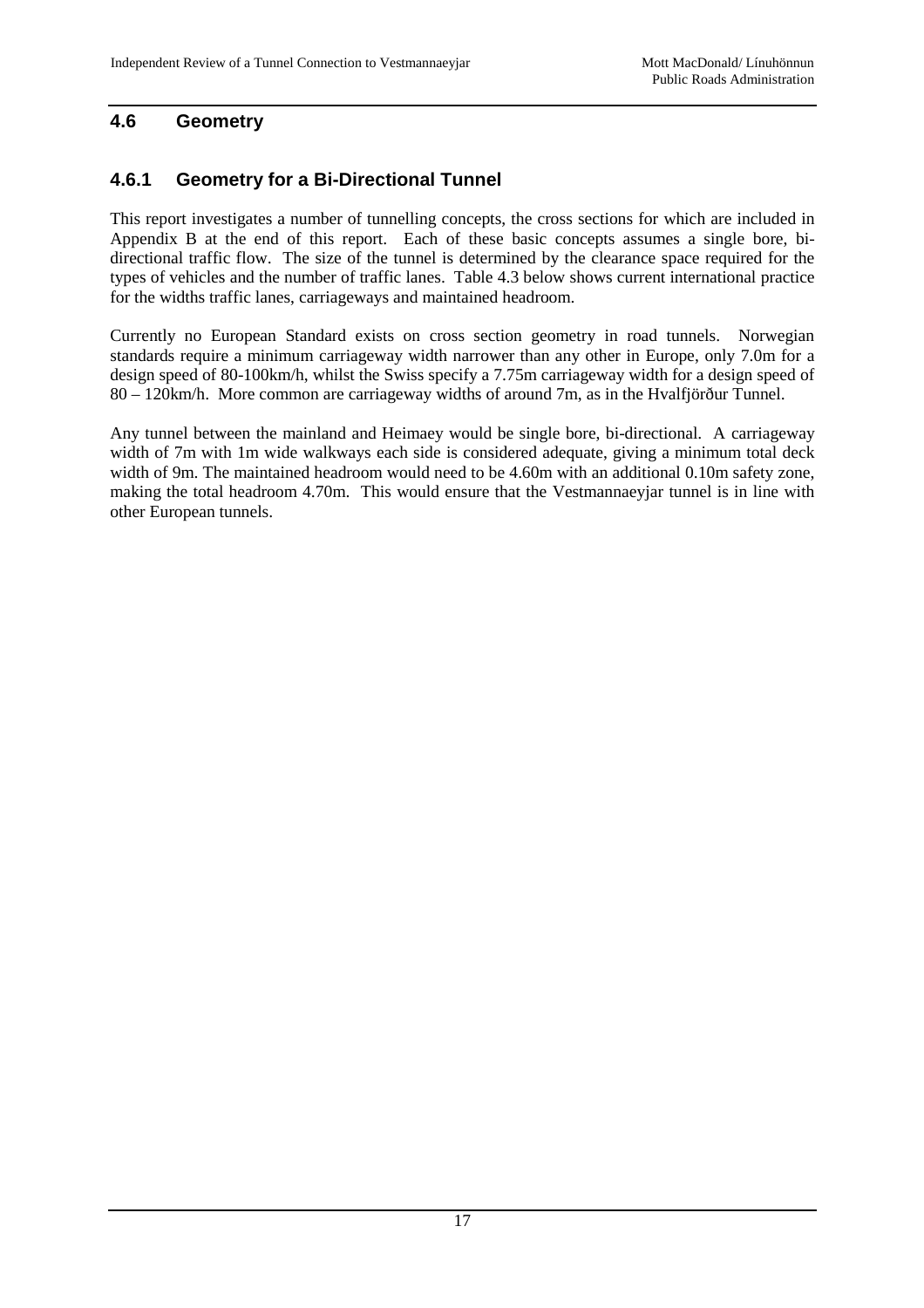| Table 4.3: Current International Practice for Traffic Lane Width and Headroom |                                               |                                       |                                      |                    |
|-------------------------------------------------------------------------------|-----------------------------------------------|---------------------------------------|--------------------------------------|--------------------|
| <b>Country and Name of</b><br><b>Guidelines or Other Source</b>               | Design or<br><b>Reference</b><br><b>Speed</b> | <b>Width of</b><br><b>Carriageway</b> | <b>Maintained</b><br><b>Headroom</b> | <b>Safety Zone</b> |
| <b>Austria</b>                                                                | 80-100                                        | 7.00                                  | 4.70                                 | n.s.               |
| <b>RVS 9.232</b>                                                              |                                               |                                       |                                      |                    |
| <b>Denmark</b>                                                                | 90-120                                        | 7.20                                  | 4.60                                 | 0.20               |
| (practice)                                                                    |                                               |                                       |                                      |                    |
| <b>France</b>                                                                 | 80-100                                        | 7.00                                  | 4.50                                 | 0.10               |
| <b>CETU</b>                                                                   |                                               |                                       |                                      |                    |
| <b>Germany</b>                                                                | 100                                           | 7.00                                  | 4.50                                 | n.s.               |
| <b>RAS-Q 1996</b>                                                             | 70                                            | 7.00                                  |                                      |                    |
| <b>Japan</b>                                                                  | 80-120                                        | 7.00                                  | 4.50                                 | n.s.               |
| <b>Road Structure Ordnance</b>                                                | 60                                            | 6.50                                  |                                      |                    |
| <b>The Netherlands</b>                                                        | 120                                           | 7.00                                  | 4.50                                 | 0.20               |
| <b>ROA</b>                                                                    | 90                                            | 6.50                                  |                                      |                    |
| Norway (Håndbok 021)                                                          | 80-100                                        | 6.90                                  | 4.60                                 | 0.10               |
| <b>Design Guide Road Tunnels</b>                                              |                                               |                                       |                                      |                    |
| <b>Spain</b>                                                                  | 90-120                                        | 7.00                                  | 5.00                                 | n.s.               |
| <b>Instruction</b>                                                            |                                               |                                       |                                      |                    |
| <b>Sweden</b>                                                                 | 70                                            | 7.00                                  | 4.50                                 | 0.20               |
| <b>Tunnel 99</b>                                                              | 90                                            | 7.50                                  |                                      |                    |
| <b>Switzerland</b>                                                            | 80-120                                        | 7.75                                  | 4.50                                 | n.s.               |
| SN 640201                                                                     |                                               |                                       |                                      |                    |
| <b>UK</b>                                                                     | 110                                           | 7.30                                  | 5.35                                 | 0.25               |
| <b>TD27(DMRB 6.1.2)</b>                                                       |                                               |                                       |                                      |                    |
| <b>USA</b>                                                                    |                                               | 7.20                                  | 4.90                                 | n.s.               |
| <b>AASHTO</b>                                                                 |                                               |                                       |                                      |                    |

With the traffic envelope and carriageway width specified above a tunnel with an internal diameter of 10m is required. If the road deck is constructed out of pre-cast concrete segments it may be possible to utilise the tunnel invert, with a clearance of up to 2.8m. This amount of room would allow the invert to be used as means of escape in the event of an incident, although access from the road deck would prove troublesome.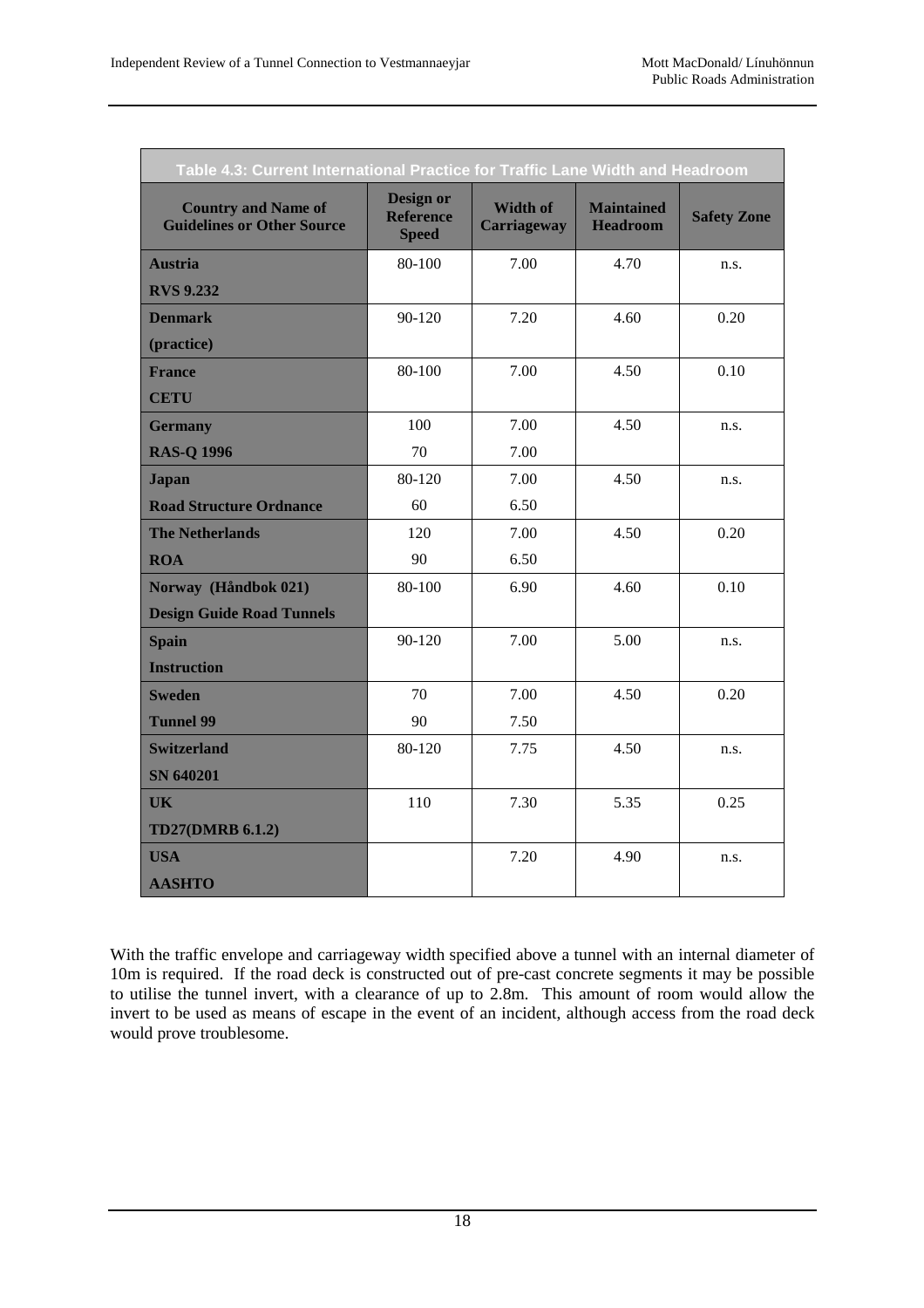#### **4.7 Ground Movements**

#### **4.7.1 Earthquake Protection**

The effects of earthquakes on underground structures may be broadly grouped into two general classes, shaking and faulting. In response to earthquake motion of bedrock the soil transmits energy by waves. Waves travelling at right angles to the structure will tend to move it back and forth longitudinally, and may tend to pull it loose at zones of abrupt transitions in geology. Faulting is primary shearing displacement of the bedrock and in general it is not feasible to design structures to resist major ground faulting.

Previous studies, state that the area around Vestmannaeyjar and Landeyjar is not within the main faulting zones in Iceland. However small earthquakes associated with volcanic eruptions and magma movements are common. There have also been a number of very strong earthquakes in the past and their occurrence again cannot be ruled out. Fortunately the impact of earthquakes is restricted to wave motion as there are no unconformities in the area, except possibly around the Áll. This existing information indicates that lateral displacement in any earthquake will be minimal.

The level of earthquake protection required depends heavily on the geology of the ground through which the tunnel runs and its stiffness relative to the tunnel lining. In hard rock the ground is generally considered to be stiffer than the tunnel lining, thus any earthquake is likely to have a minimal impact. However the sands of Landeyjarsandur and the sea bed may not be as stiff as the tunnel lining, and the impact of an earthquake on a tunnel within sand may be greater than the impact from an equivalent earthquake on a tunnel within rock.

It should be recognised that although the absolute amplitude of earthquake displacement may be large, this displacement is spread over a long length. The rate of earthquake distortion is generally small, and is often within the elastic deformation capacity of the structure. If it can be established that the maximum deformation imposed by the earthquake will not strain the tunnel beyond its elastic range then no further provisions to resist the deformation are required.

However, problems may occur where there is a change of geology or the stiffness of the tunnel changes, such as at a portal. The sands of the sea bed may move considerably more in an earthquake than the rock of Vestmannaeyjar so that any tunnel crossing the interface of these media will suffer disparate movement within each side of the interface. If movement joints are not built in it is possible that the tunnel will become misaligned, in a worst case resulting in failure of the lining, and at best expensive repairs. A similar problem may occur at the portals. The relatively stiff portal structures will suffer differential movements to the tunnel. Once again movement joints may have to be built in.

#### **4.7.2 Settlement**

The proposed tunnel alignments do not go underneath any areas where settlement may be a problem, such as other tunnels, buildings and transport corridors. As a result there will not have to be any remedial measures to ensure that no damage occurs to other property. This will have the benefit of significant risk reduction and cost savings in ground monitoring.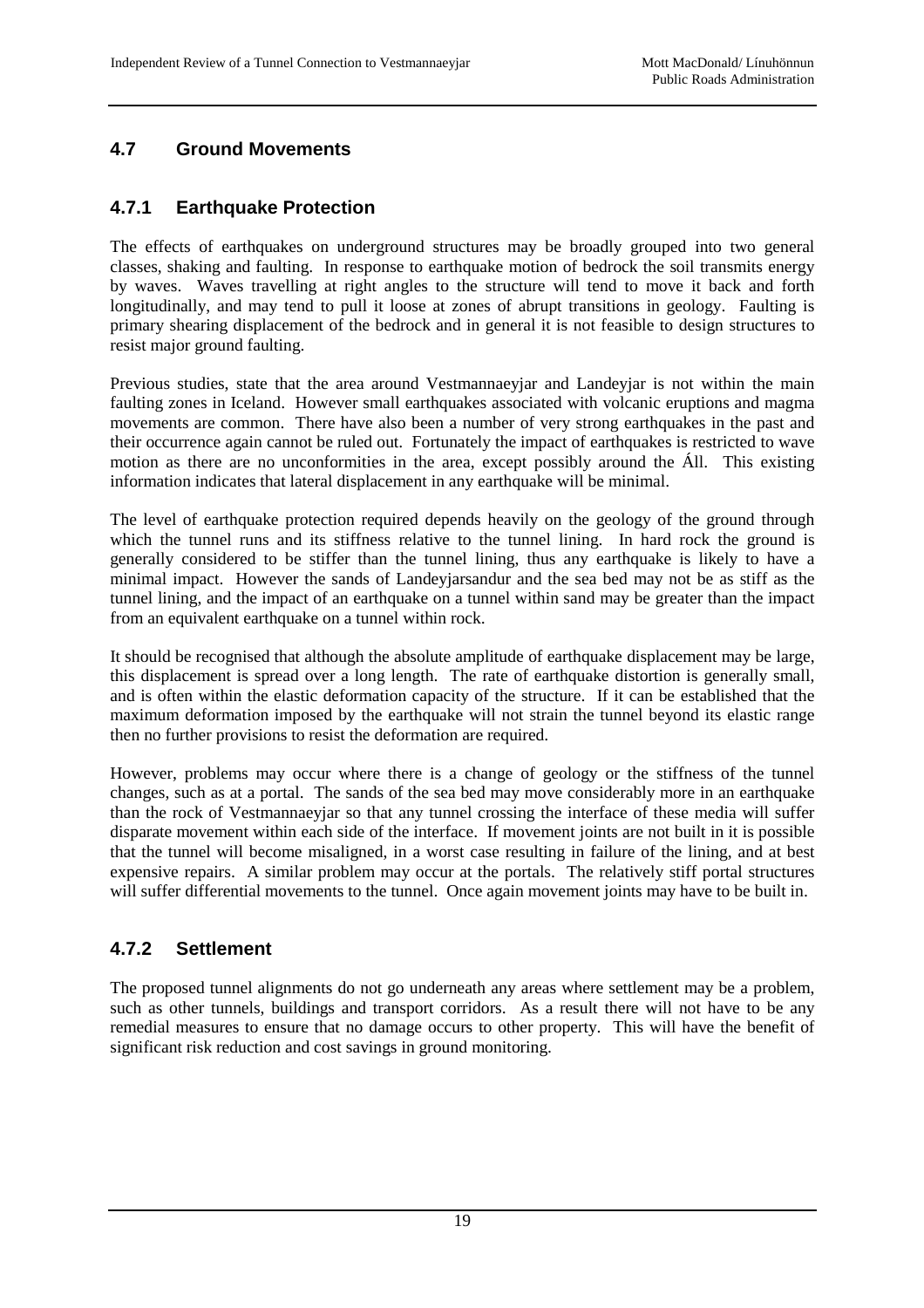### **5 Layout of the Proposed Vestmannaeyjar Tunnel**

#### **5.1 Specific Local Considerations**

Relevant conditions specific to the Vestmannaeyjar tunnel include:

- 1. The tunnel is bi-directional having one lane of traffic in each direction
- 2. The tunnel will probably be tolled at one of the entrances providing 24hour manning, thereby allowing excellent traffic control and rapid traffic incident response at the tolled end
- 3. Heavy goods vehicles (>3.5tonnes) are allowed
- 4. Hazardous goods may be allowed
- 5. Traffic is low predicted to be approximately 500 vehicles per day
- 6. Response time of local emergency and rescue service is likely to be slow

#### **5.2 Safety in the Vestmannaeyjar Tunnel**

Due to the length of any tunnel, the bi-directional traffic flow and remoteness of the area any safety provisions should be of a high standard. International standards do recognise that cost is an important factor and in low-traffic bi-directional tunnels, and in a tunnel such as that proposed it may not be economical to provide escapes every 100m. The cost of providing preventive measures such as tunnel-policing need to be weighed against that of providing escape facilities and the benefits of them. For this reason safety recommendations for the Vestmannaeyjar tunnel are as follows.

With the traffic level as low as that envisaged, emergency exits do not need to be provided. The most economical method of emergency egress will be for users to turn their vehicles around and escape. However a circular tunnel, such as that produced by a TBM will have space under the road deck, within the tunnel invert, that could be used for emergency escape, as is the case in Mersey Queensway Tunnel in Liverpool, England. The provision of emergency exits would be extremely beneficial to the tunnel safety, and access to the invert from the road deck could be provided at 250m intervals. Escapes should be of adequate width with step-free access for use by wheelchair-bound tunnel users. In an emergency, escapees should initially be able to begin making their own way out of the tunnel, making use of assistance when it arrives.

Emergency walkways, 1m wide with a height clearance of 2.3m should be provided on each side of the carriageway. Access to the invert may be provided from ramps off the walkway. Lay-bys are not required and will be very expensive to provide if an alignment is chosen that goes through the sand of the sea bed. However they will contribute significantly to the safety of the tunnel and it is recommended that they are provided at least every 1000m on the flat and shallow sections. On the steep climbing section within the rock up to Heimaey, lay-bys will be much cheaper and as such could be provided approximately every 250m.

Mechanical ventilation and fire suppression systems should be provided to control the spread of fire and smoke, with a control centre managing the tunnel systems, and monitoring traffic within the tunnel through CCTV.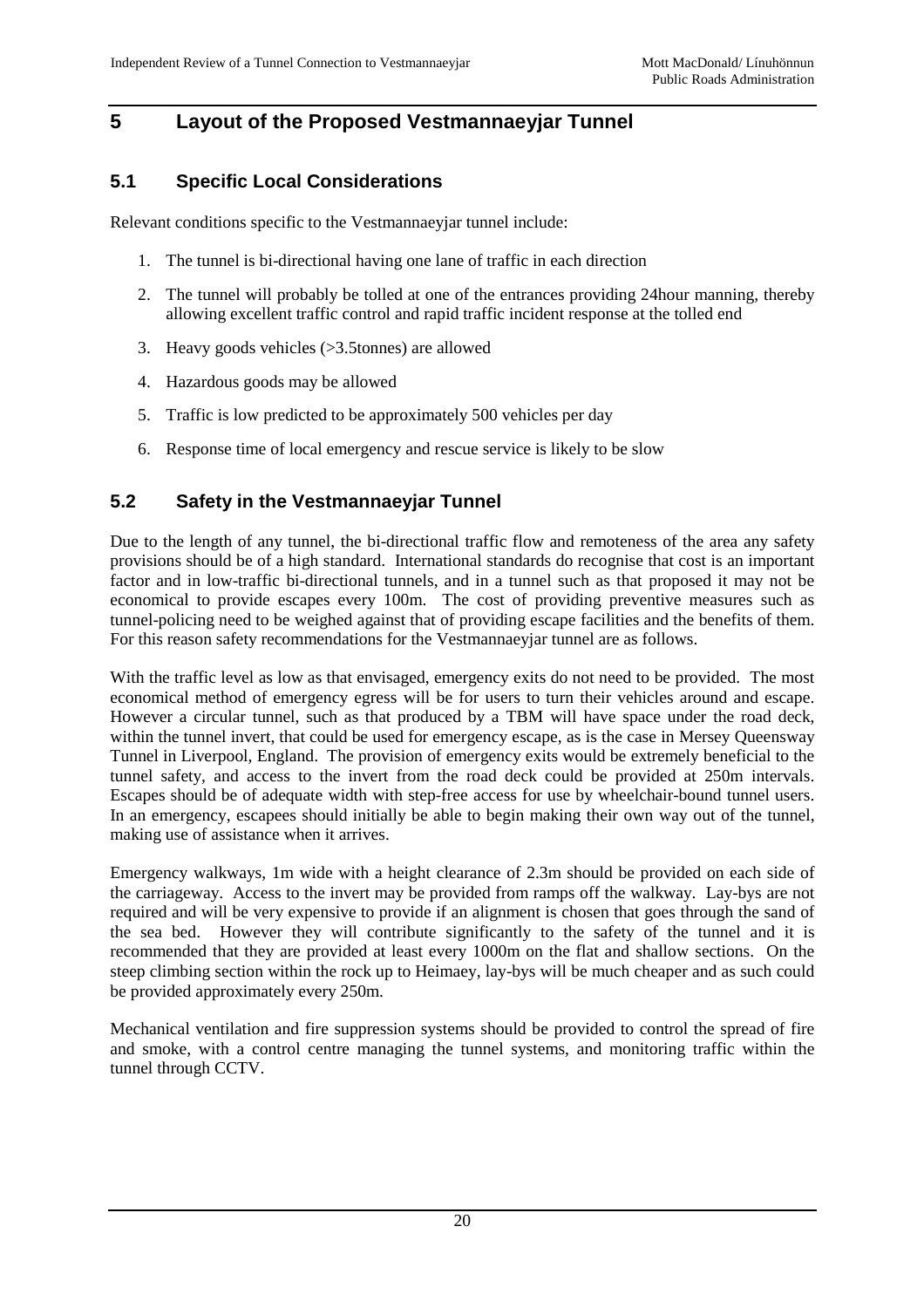#### **5.3 Recommendations of Proposed Layout**

*Number of Tubes*: A single bore bi-directional tunnel can be specified, as traffic volumes are not expected to exceed 250 vehicles/lane. If seasonal daily traffic is shown not to significantly exceed annual average daily traffic, and heavy goods vehicles over 3.5t do not exceed 15% the annual average daily traffic no additional risk assessments are required.

*Tunnel Geometry:* Gradients over 5% are not be permitted unless no other solution is geographically possible.

*Emergency Walkways*: Need to be provided as an emergency lane is not included.

*Emergency Exits*: Must allow users to exit the tunnel and should have no dead ends. These are recommended, as in the event of a fire smoke will be blown one way down the tunnel and users in the smoke filled parts of the tunnel may need an alternative, safe method of emergency egress.

*Lay-bys*: With the traffic level not expected to exceed 500 vehicles per day lay-bys are not compulsory. However as the tunnel is single lane bi-directional is probably advisable that they are provided at least every 1000m and contain emergency stations.

*Drainage*: If the transport of flammable and toxic liquids is to be allowed, there must be suitable drainage.

*Fire resistance*: The tunnel lining must be fire resistant where a collapse can have catastrophic consequences.

*Lighting*: Normal, emergency and evacuation lighting must be provided throughout the tunnel.

*Ventilation*: Mechanical ventilation is recommended due to the length of the tunnel.

*Emergency Stations:* Emergency stations with a telephone and 2 extinguishers must be provided every 150 m.

*Water Supply:* Fire Hydrants must be available every 250 m, possibly at the emergency stations.

*Monitoring Systems*: The construction of a control centre is recommended, requiring the installation of a video system within the tunnel. Automatic incident and fire detection systems should be in place.

*Equipment to close the tunnel*: Traffic signals must be in place at the entrance to the tunnel, possibly with the addition of a physical barrier to ensure compliance. It is recommended that traffic signals are placed every 1000m in the tunnel.

*Communications Systems*: Radio re-broadcasting for emergency services and the emergency radio messages for tunnels users are recommended, and are mandatory when a control centre is present. Message boards should also be installed to communicate with users.

*Emergency Power Supply*: This is compulsory to ensure function of vital equipment during evacuation.

*Fire Resistance of the Equipment*: Equipment shall have the ability to maintain basic functions in a fire.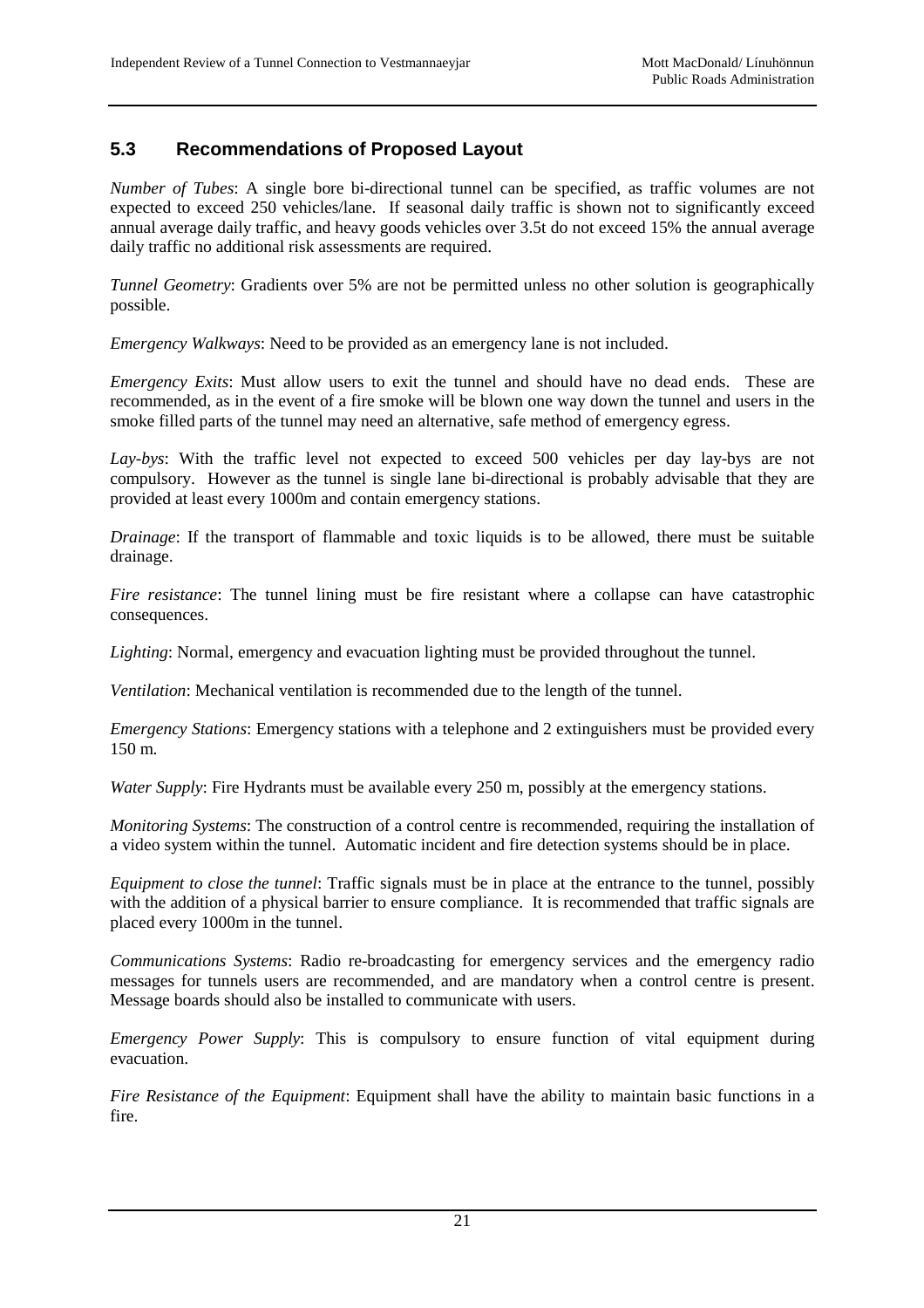# **6 Tunnel Construction Methods**

In total five tunnelling methods have been identified for the crossing to Vestmannaeyjar. The 2000 report addressed three methods, namely drill-and-blast through the rock, immersed tube, and submerged floating tube, although the latter two were discounted as being impractical for the particular location. The current study has identified two further tunnelling methods, which utilise tunnel boring machine technology, both in hard rock and in soft ground, and these are addressed below.

#### **6.1 Drill and Blast Method**

The option of a drill and blast tunnel was extensively examined within the previous study; this section therefore provides a summary of the work done previously and expands on some of the issues relating to the Vestmannaeyjar crossing, and on the EU regulations for tunnel layouts.

#### **6.1.1 Alignment and Geometry**

Two possible alignments have been examined, Heimaey – Kross in Landeyjar, a distance of approximately 18.5 km with portals, and Heimaey – Eyjafjöll, which is approximately 26 km in length. The former has the significant disadvantage of requiring a major, 55m deep, 400m long cut and cover portal at Kross. The latter although longer has both of its portals within bed rock. The vertical gradient of each of the options is as high 7% in sections, and to comply with EU regulations it will necessary to reduce the maximum gradient to 5%, if this is geographically possible.

The ventilation study has shown that the 50m² cross-section proposed will be adequate, even for the long tunnel lengths involved, because of the low traffic volumes. However, from a life safety point, the flat invert of the drill and blast tunnel does not provide any potential escape facilities should an incident occur in the tunnel.

The previous study found in favour of the shorter alignment through to Kross, mainly because of the lower cost of this alignment option. At January 2000 price levels the cost of the tunnel to Kross was previously estimated at 20 -25 billion ISK. The other alignment, Heimaey – Eyjafjöll, was at the same time estimated at 25 – 35 billion ISK.

#### **6.2 Soft-Ground Tunnel Boring Machine (TBM)**

Tunnel Boring Machines (TBMs) are specialised machines that provide a safe method of forming tunnels through soft ground and hard rock, whilst supporting the ground being excavated. Simple TBMs comprise a basic circular shield, which is thrust forward into the ground, providing support to the roof of the tunnel, but exposing the full cut face of the ground to be excavated. More sophisticated TBMs can be designed to provide full support of the ground ahead of the tunnelling face and to prevent water from entering through the front of the machine, thus maintaining a dry and safe environment for the workforce. A TBM-excavated tunnel is circular in shape. The machines work by erecting a lining of precast concrete segments within the front shield of the TBM: the machine then jacks itself forward from the erected ring of segments: the jacks are withdrawn, and a new ring of segments erected: the cycle is then repeated. There are a number of TBM types, which provide different methods of ground support.

The selection of the TBM for the Vestmannaeyjar Crossing would depend on the depth and alignment, and hence the likely ground conditions and water pressures, selected for the crossing. Both soft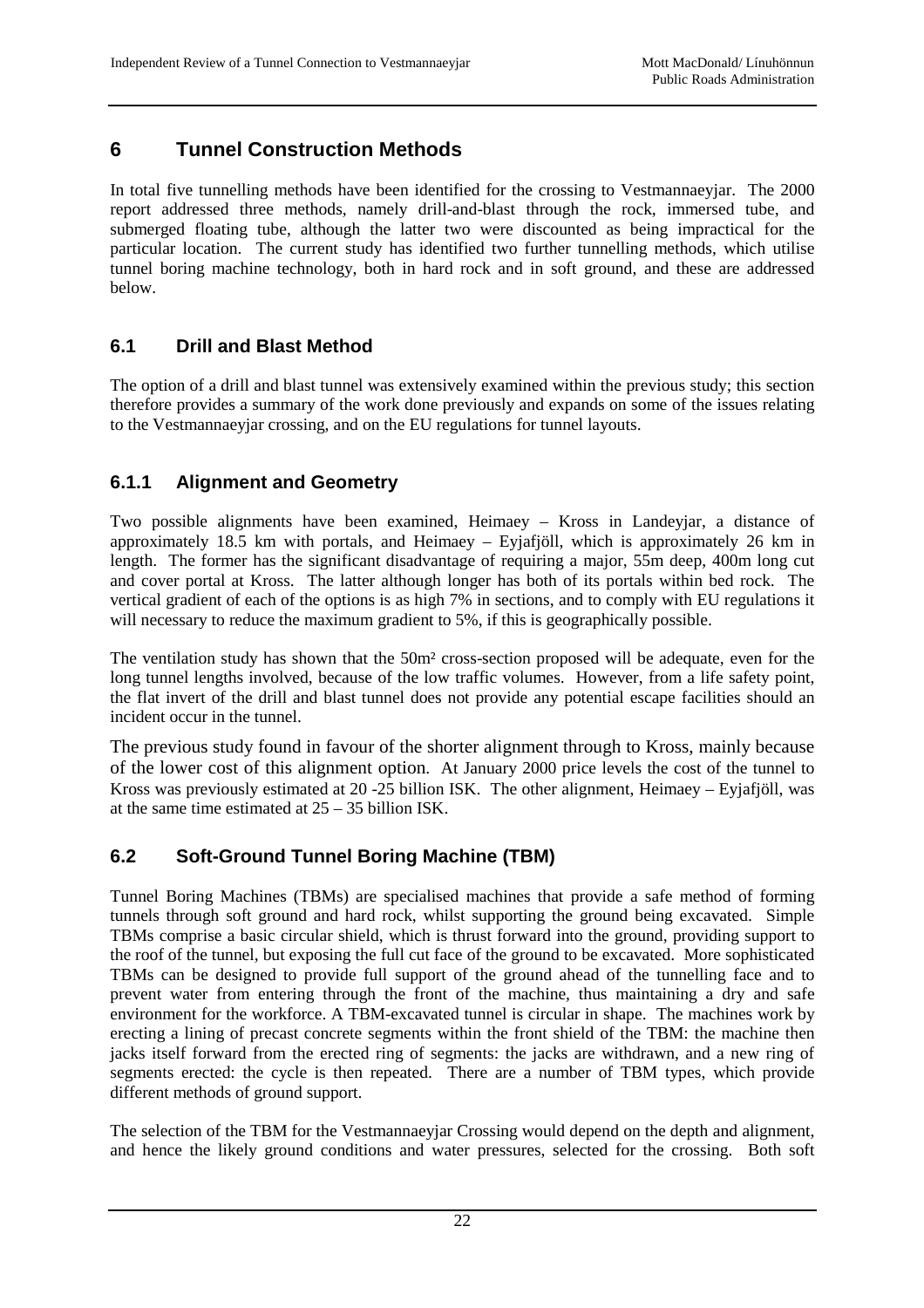ground tunnelling and a deeper hard rock alignment has been investigated for the current study. This section addresses the feasibility of the soft ground TBM alignment option.

### **6.2.1 Tunnel Alignment**

A rule-of-thumb for selecting the vertical alignment for a TBM tunnel is that the crown of the tunnel should be at least one tunnel diameter below the ground, or surface of the sea bed. It should also be noted that soft ground tunnelling under water using TBMs has only previously been carried out to pressures of up to 7bar. With these considerations in mind any tunnel alignment using soft ground tunnel techniques would have to avoid the deepest part of the Áll channel between the mainland and Heimaey.

In an attempt to avoid excessive water pressures an alignment has been chosen passing to the north of the channel where the maximum depth is of the order of 70 metres. The total depth of the invert of the tunnel, even avoiding the deepest part of the Áll channel, would still extend to approximately 90 meters below sea level. These challenges although considerable are not insurmountable. The recently completed Westerschelde highway tunnel in the Netherlands was constructed through very soft ground with a mixed-shield tunnel boring machines designed to withstand pressures of 8.5bar, although the maximum pressure experienced was 7bar.

The total length of this alignment is approximately 17 km.

As the tunnel rises up to Heimaey the geology demands a gradient of 5% for over 1km and a longer section with a gradient of 2%. With such a long steep climb it may be necessary to provide a climbing lane for slow vehicles in this section. This could be achieved by modifying the cross-section of the tunnel to provide three lanes. However with the traffic level as low as it is at a level of 500 average annual daily traffic an extra lane may be an unnecessary cost, and it will probably be more practical to provide emergency parking niches approximately every 250m.

#### **6.2.2 TBM Type**

For tunnelling through sands under high water pressures either an earth pressure balance machine (EPBM) or a slurry machine would be required, depending on the particular geological conditions along the tunnel alignment. However Heimaey Island is made up of rock that rises out of the sea bed; any tunnel running through the sands will reach a point where there is an interface between volcanic rock and sand.

To overcome this problem a slurry shield TBM that can operate under high water pressures in sands as well as in hard rock would be required. These machines can be used in mix shield mode where an unstable working face, along with mixed geological conditions is anticipated. In this mode of operation full support is provided to the face by the extraction chamber which is filled with a bentonite slurry, in turn supported by compressed air in the pressure chamber. The air pressure is carefully monitored to prevent blow-outs or water ingress. When the tunnel face is stable, as in hard rock, the TBM can be converted into effectively working as slurry shield TBM with the face supported by the slurry in the working chamber only, with the pressure chamber at atmospheric pressure.

A slurry shield TBM is a sophisticated and expensive item of equipment and due to the type and size machine required it will have to be purpose built. The lead-time for the design and procurement of such a machine would be in excess of twelve months. This would need to be reflected within the project programme.

As stated previously, as the tunnel progresses a steel reinforced concrete segmental lining is automatically erected by the TBM to form the completed tunnel. The circular shape of the completed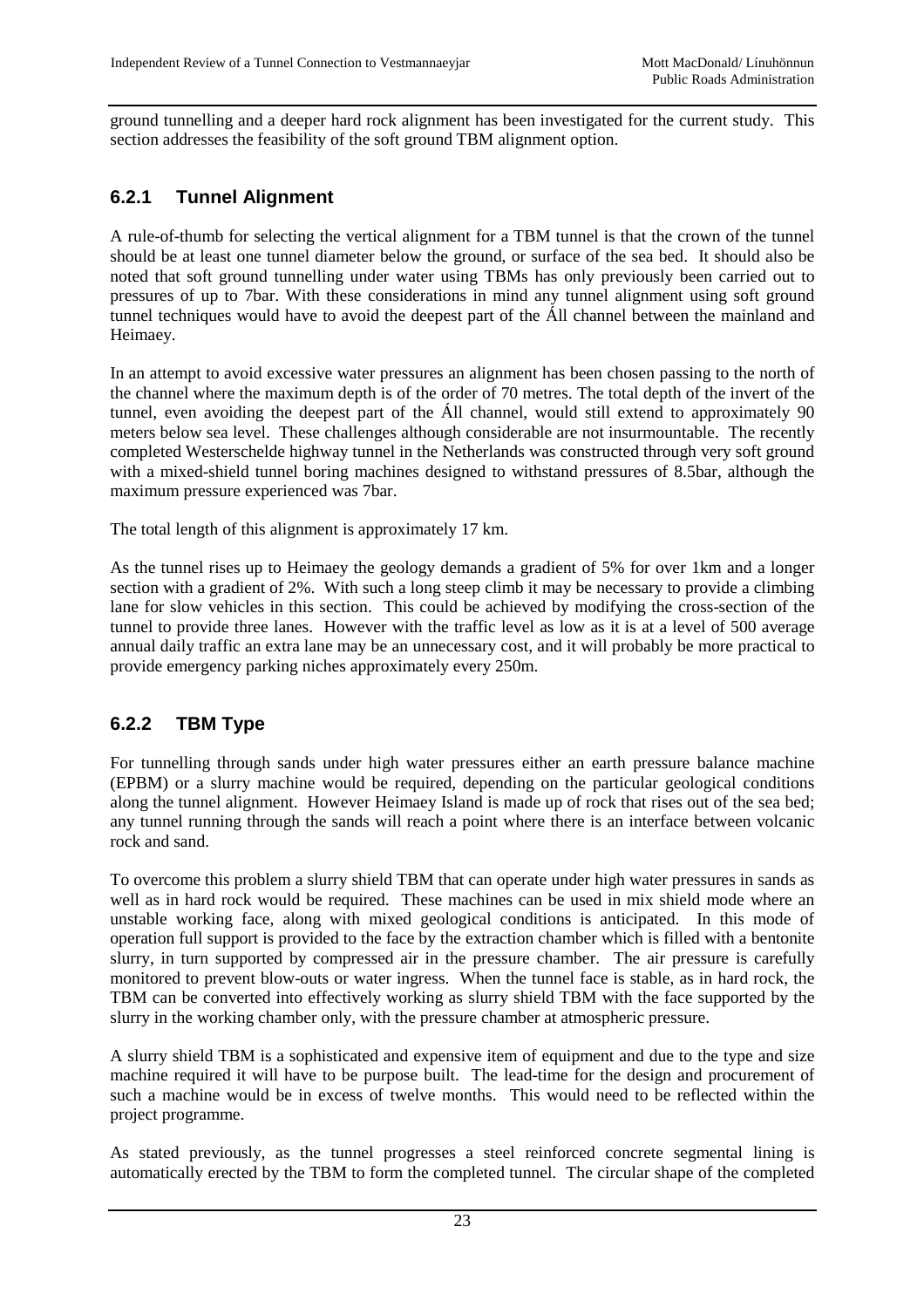tunnel is not ideally suited to road traffic, but the crown can be used for ventilation fans, signage and other services, whilst the invert may be used for maintenance access and possible emergency egress.

# **6.2.3 Portal Design**

The tunnel portal on the mainland would be positioned approximately 1250m from the coast. The Vestmannaeyjar Islands Road Connection Preliminary Survey Report of January 2000 identified the construction of a portal within the sands at Landeyjar as an extremely expensive operation, costing in the region of 3-5 billion ISK. However this cost is for a tunnel approach structure with a depth of 55 metres and 800 metres in length extending down to the bed rock. The portal arrangement required for a soft ground tunnel would be much shallower and shorter, thus costing considerably less.

The depth of the excavation required to launch the TBM is dictated by the required cover, generally in soft ground this is about one tunnel diameter. Assuming the cover to the tunnel crown to be 12 meters and the TBM diameter to be 11 meters, the depth of excavation will have to be around 24 meters, allowing one meter for the base slab of the structure.

Retaining systems suitable for such soft ground approach structures could include:

- Diaphragm walls
- Secant bored piles
- Caisson sinking techniques

Diaphragm walls would be constructed to allow a box, 20m wide, 25m long and 24m deep to be excavated; the TBM would then be launched from inside this box. As this excavation is likely to be below the water table a degree of ground treatment would be required to lower the local water table and ensure that the shaft is waterproof. The TBM would be launched out of the south-side of the box, and a cut and cover tunnel would run out of the north-side to the surface. The cut and cover section would run for approximately 400m at a gradient of 5%.

The portal on Heimaey would be a much simpler and cheaper affair. It would probably be in a hillside and as such require very little excavation and have no cut and cover section.

#### **6.3 Rock Tunnel Boring Machine**

#### **6.3.1 Alignment**

A TBM driven rock tunnel would follow much the same alignment as either of those proposed in the previous study for a drill and blast tunnel. The previous report found in favour of the shorter, 18.5km tunnel with the deep portal in the sands of Kross, primarily because of cost considerations. However, it may be beneficial to carry out a thorough geological study of the rock under Landeyjasandur to establish if there are points where the bed rock rises closer to the surface than is currently believed. Thus reduce the length of the driven tunnel and the size of the portal on the Eyjafjöll Mountain alignment option.

The depth of the rock TBM alignment could be in excess of 300 metres, and the resulting water pressures acting on both the TBM during construction, and on the tunnel lining during the lifetime of the permanent structure are considerable. However, greater water pressures have been experienced on hard rock TBM tunnels driven though mountain ranges, so this issue is not without precedent.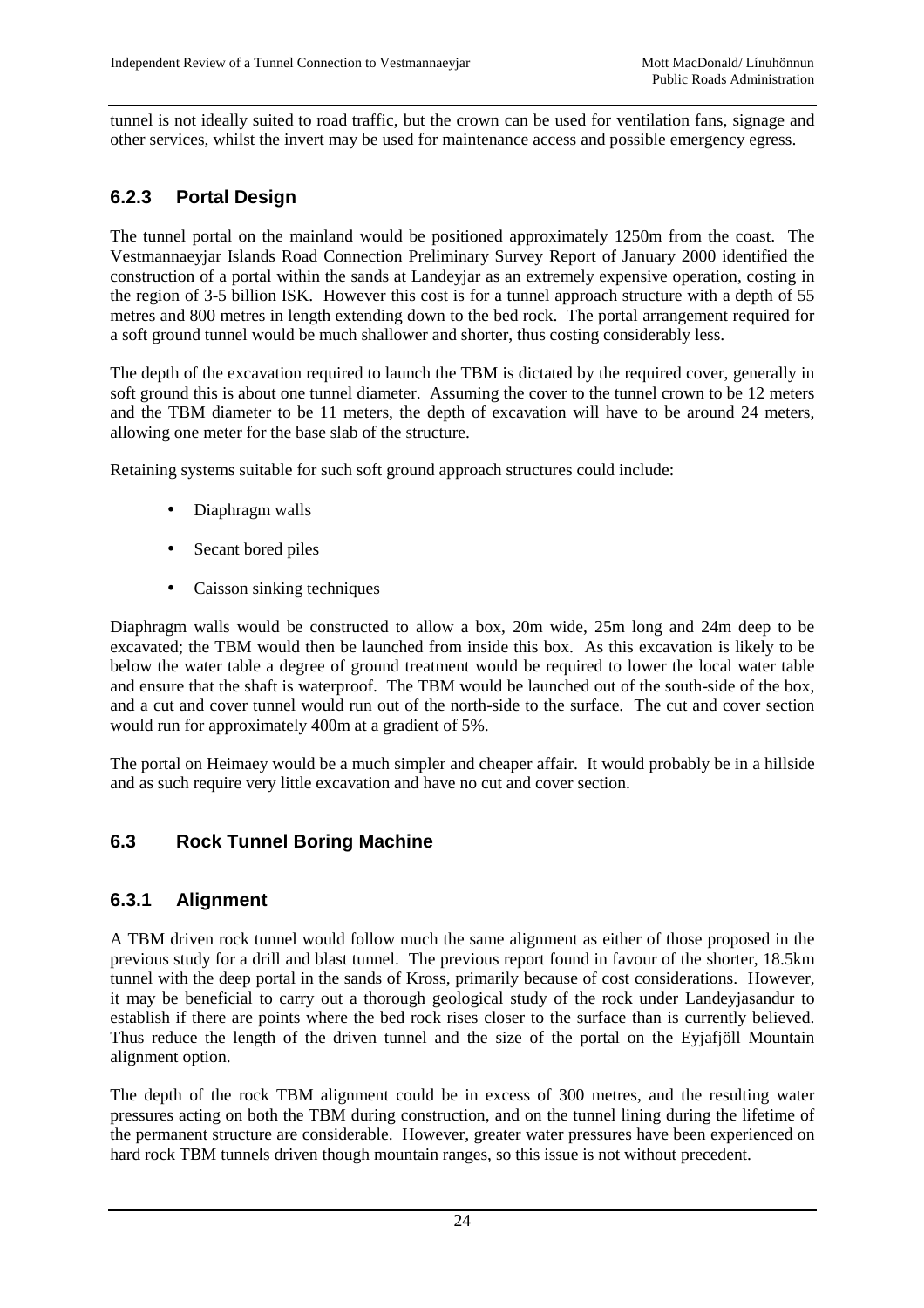#### **6.3.2 TBM Type**

The type of TBM required is highly dependent on the quality of the rock. Presently little is known about the rock quality but the January 2000 report speculates that much of the tunnel lying within the tuff formations would require "considerable rock reinforcement" along with a "considerable risk of lenses in the rock with quite high transmissibility". These two comments indicate that the rock is likely to be highly fractured, and with the risk of significant water ingress a closed face TBM would be preferable.

However, it would be possible to use an open face gripper or shield TBM. Safe tunnelling would require periodic stopping of the machine, probing ahead, and possibly grouting if it was found that the rock was significantly fractured with possible heavy water ingress. This would be slow, expensive and risky and as such can be discounted.

Probably the best choice of machine would be an Earth Pressure Balance (EPB) TBM. EPB machines are currently manufactured as dual mode machines, allowing them to operated in a closed (EPB) mode but also in open mode for stable ground conditions. Such a machine could be equipped with sufficient power and disc cutters to cut through soft and hard rocks and boulders as well as soft ground above and below the water table. The spoil handling system and screw conveyor has to be modified whenever the mode of operation is changed but nowadays this can be done in less than one working shift (i.e. less than 12 hours).

#### **6.3.3 Portal Design**

The construction of a tunnel approach structure and portal down to the bedrock within the sands at Landeyjar would provide significant engineering challenges. The bedrock has been identified as being 50m below ground level. About a further 20m of rock would also have to be excavated to allow the launch of the TBM. This structure is considerably deeper and more expensive than the shallower structure described for the soft ground TBM option.

As the TBM would be launched from the portal located at end of the approach structure, and all materials and spoil removal would be taken through the tunnel approach, the structure itself would need to be watertight. Considerable ground treatment would be necessary, and deep sheet piles or diaphragm walls would be required to penetrate the rock in order to provide the cut-off to the ground water.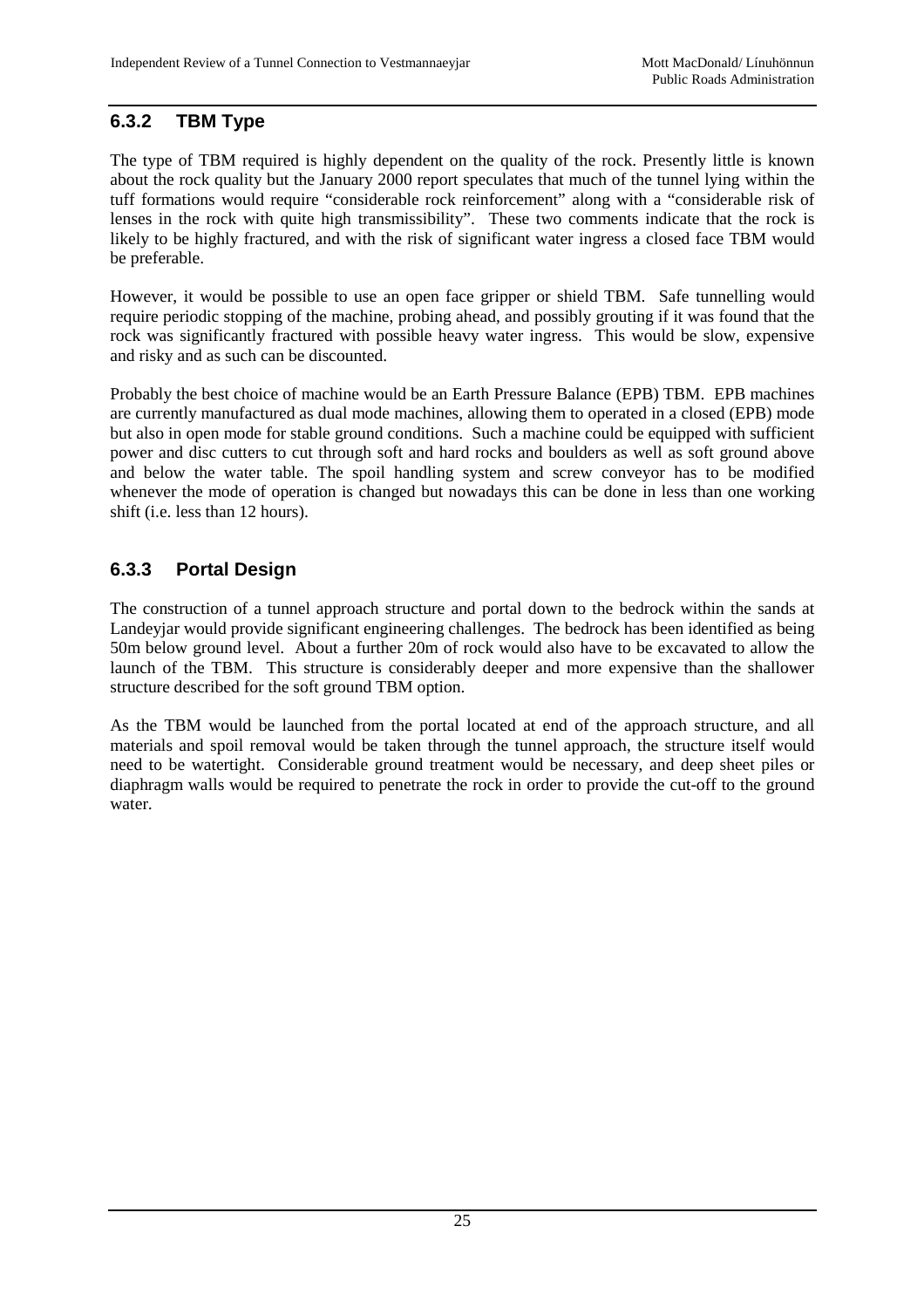# **7 Additional Facilities and Tunnel Operation**

#### **7.1 Additional Facilities**

A number of additional facilities and works are required to serve the tunnel. All alignment options surface on the mainland in the vicinity of Kross. Therefore a surface road of approximately 12km in length would be required to connect the tunnel with Highway 1. A shorter length of approach road is required on Heimaey. The mainland approach road would also need to be designed to prevent the risk of any flood waters from entering the tunnel. This would be done by providing a crest in the vertical alignment of the approach road, which would be above the design flood level, and continuing retaining walls from the crest through to the tunnel portal.

Other facilities will be necessary for the safe operation of the completed tunnel, and due to its remote location some of these items will contribute significantly to the cost of the project. The additional facilities required are:

- a power supply
- a water supply
- a control building and toll booths
- emergency services

Power should be supplied from both ends of the tunnel, due to the risk of the supply being cut off from one end during an incident within the tunnel. Supply from Heimaey should not be a problem as long as there is sufficient capacity within the existing undersea cables. An existing power grid network runs close to the coast at Landeyjar allowing straightforward connection to the tunnel. A fixed link between Heimaey and the mainland provides an opportunity to place electrical power cables through the tunnel, which would obviate the need for the maintenance of the undersea cables. The maintenance of both power sources is fundamental to the safe operation of the tunnel.

### **7.2 Tunnel Operation**

Although not mandatory in any legislation it is probably advisable to have a control centre for the tunnel. This would facilitate fast incident response, allowing immediate closure of the tunnel and rapid attendance to any casualties. This control centre could be placed with the toll booths at either entrance to the tunnel, but preferably at the Heimaey side.

On a tunnel such as the Dartford Tunnel in the UK, located on the London Orbital Route, which includes a tolling area, the tunnel control building is manned on a constant basis, with 24-hour surveillance of the tunnel for both security and traffic management purposes. Some more recent tunnels, such as the Medway Highway Tunnel which is only 30km from Dartford, have control buildings that are generally unmanned, with microwave links feeding the information directly to the local police stations. The operating costs for these tunnels then relate to the energy consumption, cleaning repairs and routine inspection only. Therefore the ongoing running costs for such a tunnel is substantially lower due to the associated staff costs.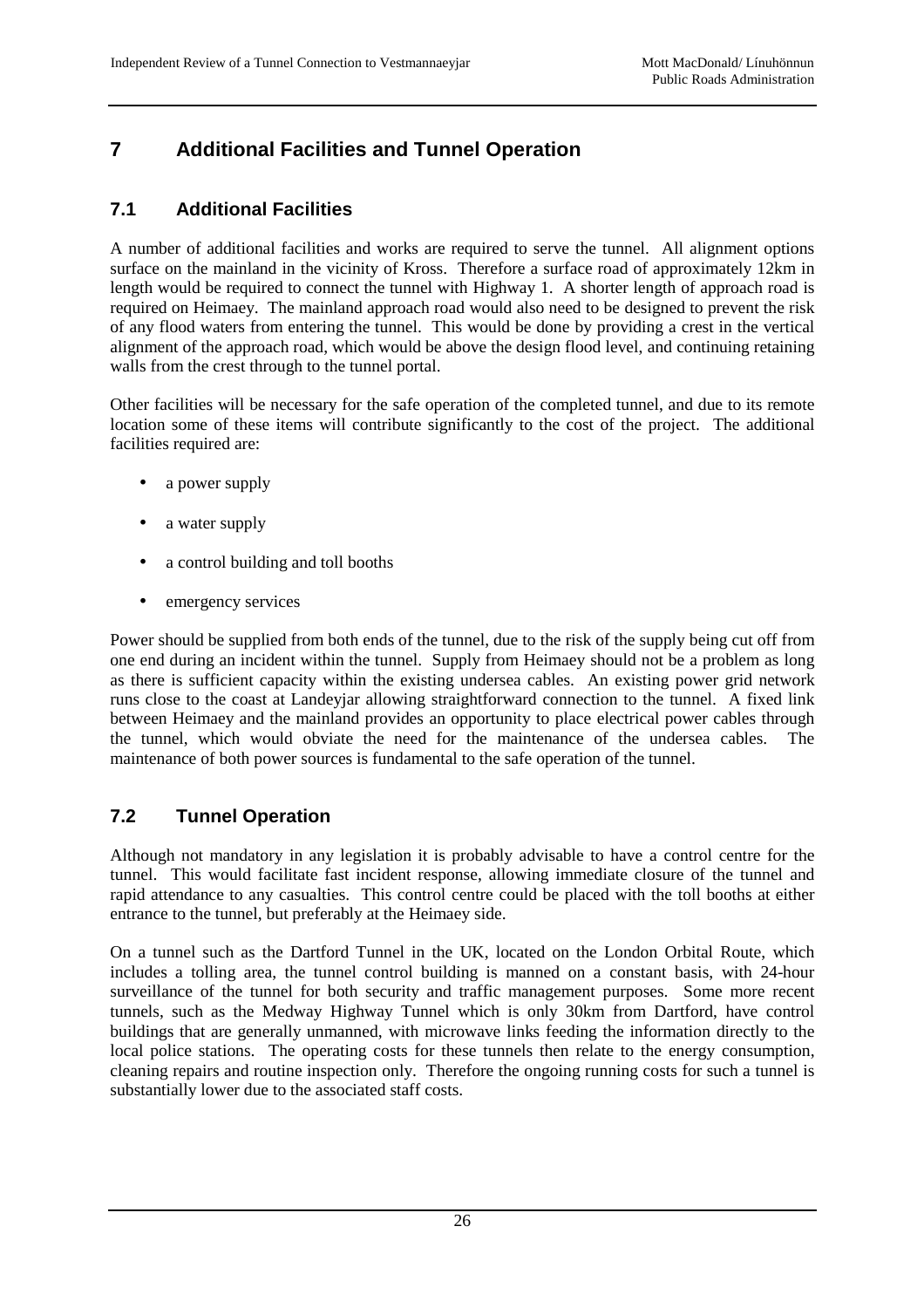#### **8 Environmental Issues**

#### **8.1 Environmental Impact**

As for any major construction activities environmental assessment for the project has to be carried out according to Icelandic laws and regulations and subsequently approved by the authorities. It may be expected that spoil removal and dumping will be a large issue for this matter. Other things that may cause friction are not foreseen at the moment, as that will largely be based to the technical solution that will be selected at each time.

#### **8.2 Spoil Removal and Materials Delivery**

Spoil disposal and delivery of the tunnel segments and other materials to the construction sites generally has the greatest impact on the environment during the construction period. It should be appreciated that the volume of ground to be excavated from an 11 metre external diameter tunnel, extending over 18km amounts to 1.7 million cubic metres. Allowing for a bulking factor of 1.6 for rock, the actual volume of material that will need to be disposed of equates to 2.7 million cubic metres (i.e. this is a 100 x 50  $m^2$  football field with a height of 540 metres).

The location of the tunnelling worksites dictates that deliveries to site and the initial removal of the spoil from the worksites will probably have to be done by road, before being transferred onto barge. Due to the remoteness of the tunnel portal site, particularly on the mainland, this will not significantly impact on any residents in the area. There will be an impact on the residential areas adjacent to the tunnelling site on Heimaey due to the continual movement of traffic. However, the main area of concern surrounding spoil disposal is the location of an appropriate dumping site.

Ideally a tunnel of this length would be bored from both ends, and this would mean continuous working from Heimaey. The difficulties associated with transporting raw materials, including tunnel segments, to the tunnelling site, any necessary spoil removal from the island, together with the transfer of tunnelling crews to and from a site on Heimaey, especially during the winter season, should not be discounted. For this reason it is considered that any contractor would prefer to concentrate the majority of the tunnelling works as a single drive from the mainland, although it may be possible to undertake drill-and-blast tunnelling through the hard rock in Heimaey from the southern end of the tunnel. This work would require a smaller work force than that associated with a TBM drive.

For the soft ground TBM option the two forms of tunnel construction, i.e the soft ground TBM and the drill-and-blast rock tunnel, would be designed to meet at the soil/rock interface off-shore of Heimaey. Again, the great majority of the tunnelling would be carried out by TBM which would be conducted from the mainland side. This configuration would provide savings on the purchase of one TBM instead of two and in transport, but at the cost of an increased programme.

The concept of a single drive for a tunnel of this length is not without precedent. The TBMs used for the seaward drive of the Channel Tunnel formed 22km of tunnel from the site at Shakespeare Cliff to the mid-point of the English Channel, where they met French construction. One of the difficulties faced by the Channel Tunnel workforce included the fact that it took over 30 minutes to actually get to the face of the tunnel from the site when the tunnel had extended under the Channel. Further, any breakdown or maintenance of the TBM affected the programme for the entire project.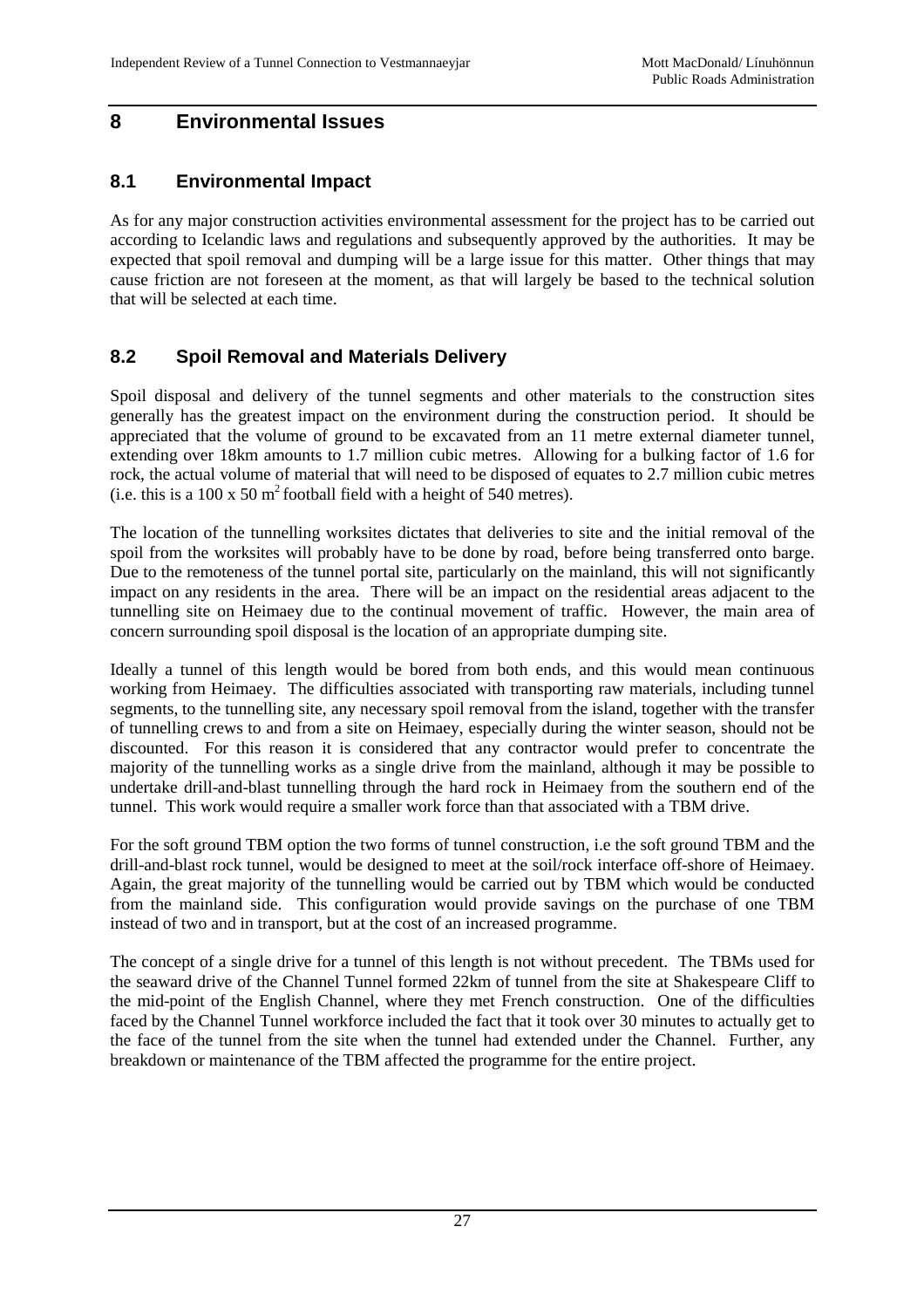# **9 Risks and Opportunities**

The risk and opportunity register is attached as Appendix C.

#### **9.1 Risks**

It can be seen from the risk register that the one specific area that dominates is the lack of geological/geotechnical data. Insufficient geological/geotechnical information affects the whole project life cycle from planning and design, through to operation.

Currently there are large gaps in knowledge of the geological conditions under the sea between the mainland and Vestmannaeyjar. The consequences of this on planning and design impact on possible alignments, the location of the portals and the selection of the most appropriate tunnelling method.

No matter how much site investigation is carried our prior to the commencement of construction, there will always be a degree of uncertainty regarding ground conditions. This is the case for any tunnelling project. For the Vestmannaeyjar crossing, the combination of deep undersea tunnelling under high heads of water in sands, highly complex geology with variable rock strata of unknown but potentially poor quality, and a geologically active area must be considered. Additionally, during construction, the potential of ingress of very hot water, infiltration of toxic volcanic gases trapped within the bed rock, and volcanic or seismic activity, along with the more usual risks associated with tunnelling, cannot be dismissed. Because of the depth of the sea and the prevailing weather conditions in the area which limits the marine work to fairly short windows, the logistics of undertaking a detailed site investigation are complex. Site work to obtain good quality data along the complete alignment before the commencement of construction may extend over several years. Therefore, the general conclusion of the risk workshop was that, in terms of the ground conditions that may be encountered during tunnelling, this project is extremely challenging and carries a very high risk.

It is evident that there is a large amount of uncertainty regarding the volcanic and seismic activity of the Vestmannaeyjar system. For this project to proceed this level of uncertainty would have to be reduced. What is known is that Vestmannaeyjar is geologically active, and that the level of activity is likely to increase in the future. However in geological terms the life span of this project is tiny and it is unclear how volcanic and seismic activity within the system will develop within the next 100 years. It is clear that any volcanic eruption on or near the islands could destroy the town on Heimaey, thus making any tunnel, or the tunnel itself redundant. At current levels of understanding the occurrence of such an event within the next 100 years cannot be dismissed.

#### **9.2 Opportunities**

A tunnel to Vestmannaeyjar would bring benefits to the local population. Communication with the mainland would be greatly improved, possibly allowing the growth of fishing and tourism on the island, as well as improving the quality of life of the island's inhabitants. The tunnel itself could have water, high voltage and communications cables placed within it, eliminating the need for costly replacement and maintenance of undersea cables and pipelines. There may also be the opportunity to use the spoil generated during the construction of the tunnel for land reclamation or improvement.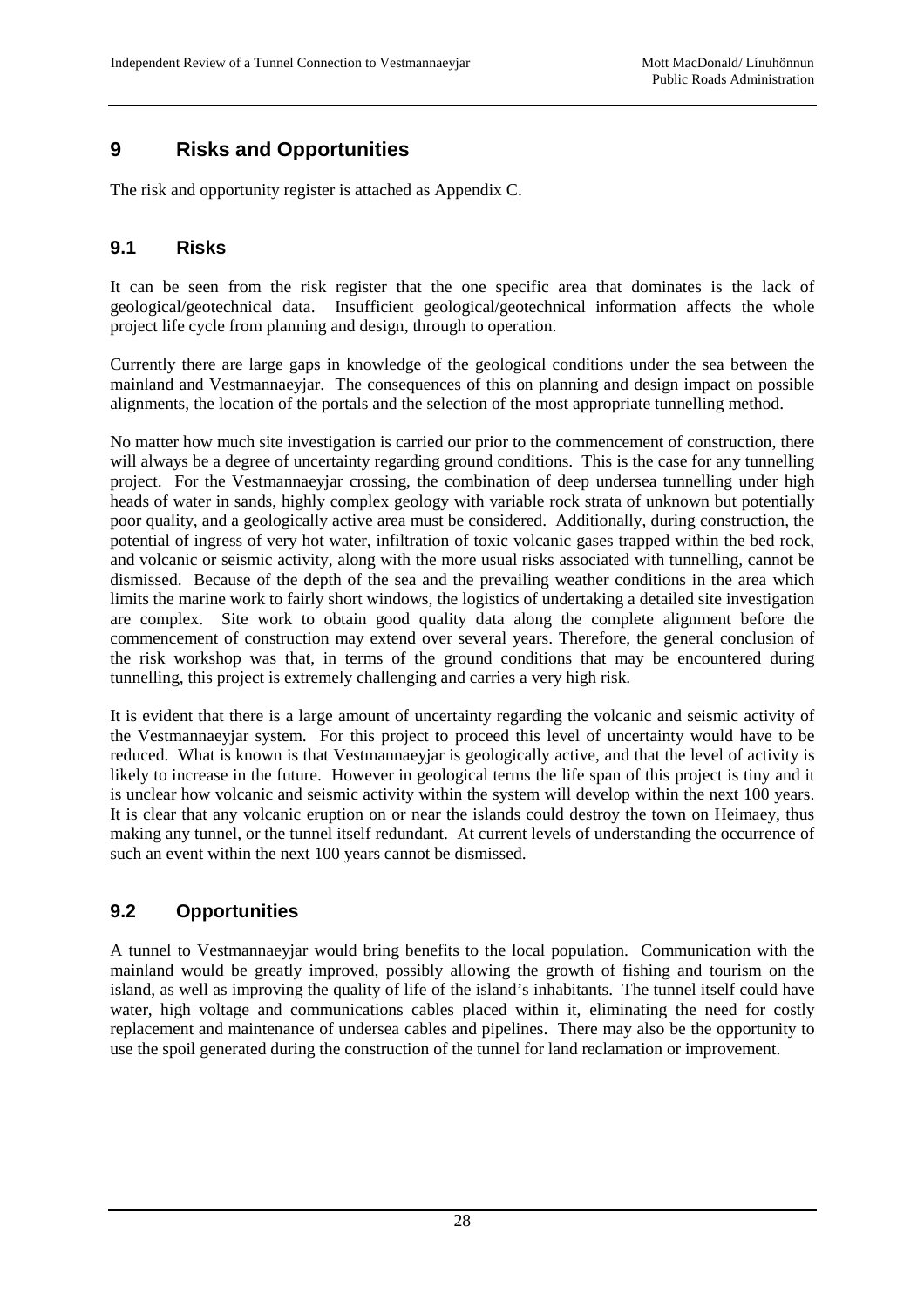# **10 Costs and Schedule**

#### **10.1 Introduction**

A detailed study has been carried out to allow an estimate to be made of the costs of the tunnelled connection to Vestmannaeyjar. In order to prepare this estimate the study has reviewed the costs of recent and current tunnelling projects throughout Europe. It has also taken cognizance of the ongoing tunnelling works that are being conducted for the Kárahnjúkar hydroelectric project in Iceland, which represents the first tunnels constructed in Iceland using TBMs.

The cost figures for the 2000 study were based upon data from the Norwegian Public Roads Administration, which stated that the cost of conventional two and three-lane-wide subsea road tunnels has lain between 500 and 750 million ISK per km. However, it was considered that the quality of the rock encountered on the Norwegian tunnels would be significantly better that that anticipated for the Vestmannaeyjar crossing. Also it was recognised that many kilometres of tunnels are constructed in Norway each year, and the construction costs of these works are substantially less than anywhere else in Europe. As a direct comparison, the cost of the Hvalfjörður tunnel was approximately 800 million ISK per km. Therefore, the estimate for the Vestmannaeyjar tunnel was increased to 1000 – 1200 million ISK per km at January 2000 prices.

The methodology adopted for the production of the cost estimates reported in the current study is based on unit rates per metre of tunnelling, by whatever construction method selected. Additional lump sum items are added for particular features or items of work that will be common to all options that have been studied. This methodology is considered appropriate for a project in the very preliminary stages of study, as it is not possible to produce more detailed estimates based on actual plant, labour and materials, as these cannot be determined.

In accordance with general practice for cost estimating at such an early stage of a project, a contingency value should be added to the basic estimate, that accounts for unforeseen items and should not be regarded as uncertainty of the estimate. Following the risk and opportunity workshop, it is clear that a high contingency figure should be included for the Vestmannaeyjar crossing. The cost estimates reported below includes a contingency value which is slightly above the normal contingencies, however the estimated figures are not considered conservative, they may even be considered low, as the limited knowledge of the ground conditions presents a major challenge for both design and construction.

For clarification all costs stated below include Icelandic VAT.

#### **10.2 Fire & Life Safety/ M&E Installations**

Of particular importance in the construction of any transportation tunnel is the fire and life safety installations that are necessary. The earlier sections of this report present a comprehensive listing of what installations existing and future legislation will require to be included in the tunnel. It is considered that the costs of these installations were significantly underestimated in the 2000 report, and a more accurate figure has been included in the current estimates. It should be noted that, although Norway is not currently a member of the EU, they are about to embark on a major programme to improve the fire and life safety installations in all of their major road tunnels. This programme is at a significant cost.

A major component of the costs of the mechanical and electrical equipment associated with a road tunnel is located near the portal areas. These include the banks of boost lighting which provides the transition between daylight and the tunnel interior, portal sumps which trap rainwater from entering the tunnel, and the tunnel control building(s). These items would be required for a short tunnel as well as an ultra-long tunnel, which makes the costs of a short tunnel disproportionately more expensive. Beyond the transition zones the illumination of a tunnel comprises a single row of lights, and the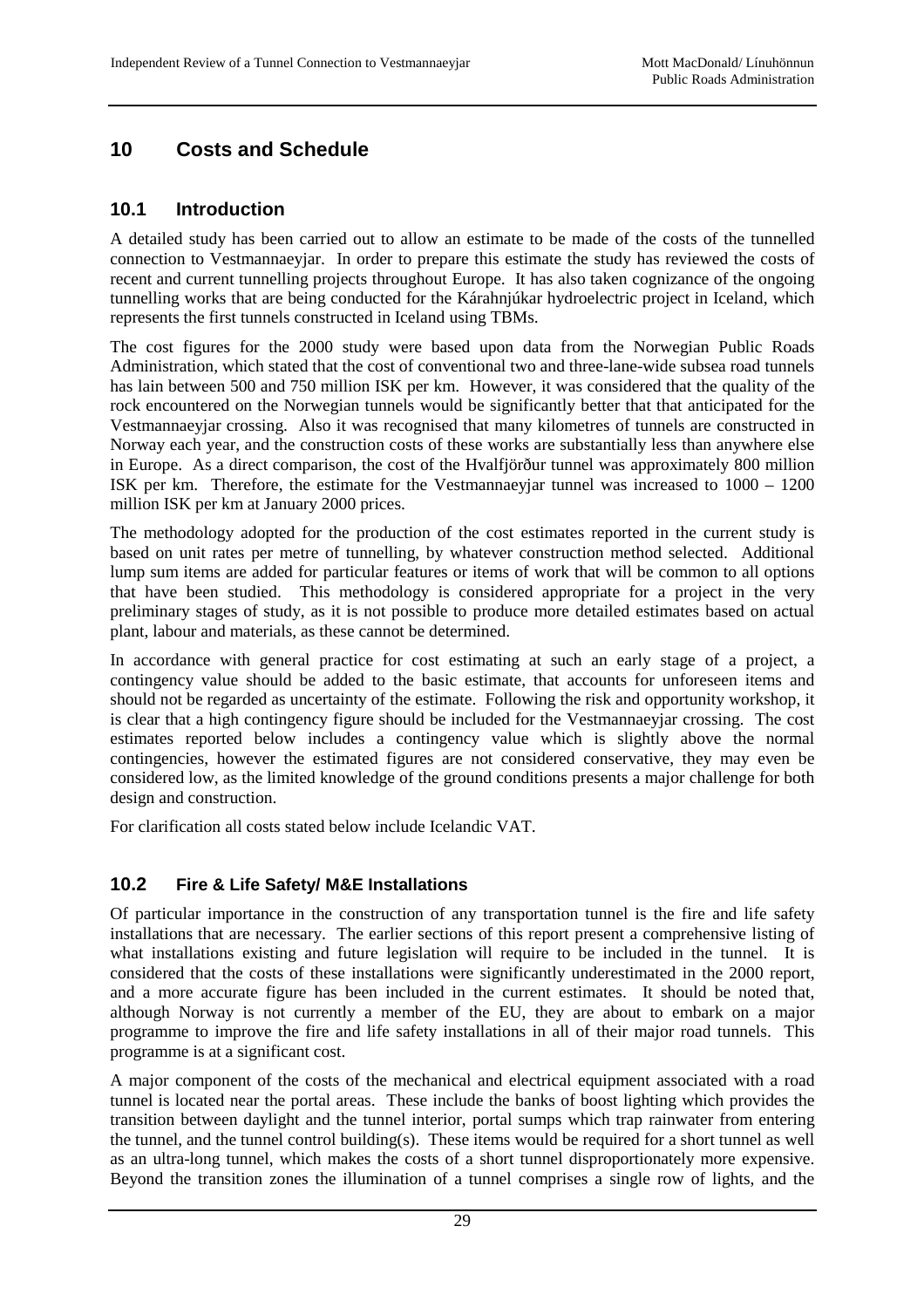portal sumps remain the same size irrespective of the length of the tunnel. The other M&E plant, such as emergency panels, hydrants, drainage, ventilation fans, etc., are directly proportional to the length of the tunnel.

Based upon a survey of the cost of recent highway tunnels designed by Mott MacDonald, the cost of the M&E plant equates to £2500 per metre per lane of traffic ( i.e. the M&E costs for a 2-lane highway equate to £5000 per metre). However, after a distance of 400 metres from the portal the unit cost is significantly reduced, and for the Vestmannaeyjar crossing we have assumed that the £2500 per metre would be appropriate for the entire tunnel, not for the lane of traffic. Therefore it is considered that the cost of the M&E plant for the 18.5km-long Vestmannaeyjar tunnel would be of the order of 5 billion ISK.

#### **10.3 Drill-and-Blast Tunnel**

The 2000 report concluded that the cost of the 18.5 km-long tunnel between Heimaey and Kross, formed using drill-and-blast techniques, would be of the order of 20-25 billion ISK at January 2000 prices. Due to inflation construction costs have risen 24% between January 2000 and March 2004, thus the cost estimate would now be  $25 - 31$  billion ISK. The construction of the scheme was estimated to take 6-7 years.

It is considered that the costs prepared for the previous study are an accurate reflection of the actual construction of the tunnel itself, but underestimate the value of the mechanical and electrical plant and other fire/ life safety installations that are necessary for a modern highway tunnel. It is recognised that the previous estimate did include some allowance for fire & life safety equipment, turning bays, etc, but an additional amount of 3 billion ISK should be included to ensure that the facilities and cross section are to current EU standards. Also, the value of the contingencies should be increased to reflect the risks associated with the project. Therefore, it is considered that a more appropriate cost estimate for the drill-and-blast option with a 2-lane cross section would be 38 billion ISK. This figure includes for a major excavation in the Kross area to form the portal for the tunnel: the cost of this item alone is approximately 4 billion ISK.

The schedule of 6-7 years for this option remains applicable.

A brief review of the cost estimate of the longer 26 km option through to Eyjafjöll has also been undertaken. It is considered that the total costs for the  $M\&E$  equipment to achieve EU regulations would be of the order of 8 billion ISK for this option. Accepting that the previous estimate included for some M&E and fire & life safety equipment, and that only a proportion of this 8 billion ISK sum should be added to the estimate, it is considered that the overall cost of the 26km tunnel would be approximately 52 billion ISK at current prices.

### **10.4 Soft Ground TBM**

A comprehensive review has been undertaken of major tunnelling projects that have recently been completed or are currently underway in Europe. These projects include highway tunnels and heavy rail projects that incorporate long lengths of large diameter tunnels driven by soft ground TBMs, such as the UK's Channel Tunnel Rail Link (CTRL). These projects show that, typically, the basic construction cost of a 10 metre internal diameter tunnel costs approximately £11,300/m or 1.4 billion ISK per km to construct. However, for projects such as the CTRL, the contract packages which include major sub-aqueous tunnelling are notably more costly than the underland tunnels. The unit rate for the Thames Tunnel on the CTRL project is significantly more than the cost of the tunnelling on the adjacent contracts. Assuming that a similar mark-up is adopted for the Vestmannaeyjar tunnel, the basic cost of the tunnelling would amount to 1,85 billion ISK per km.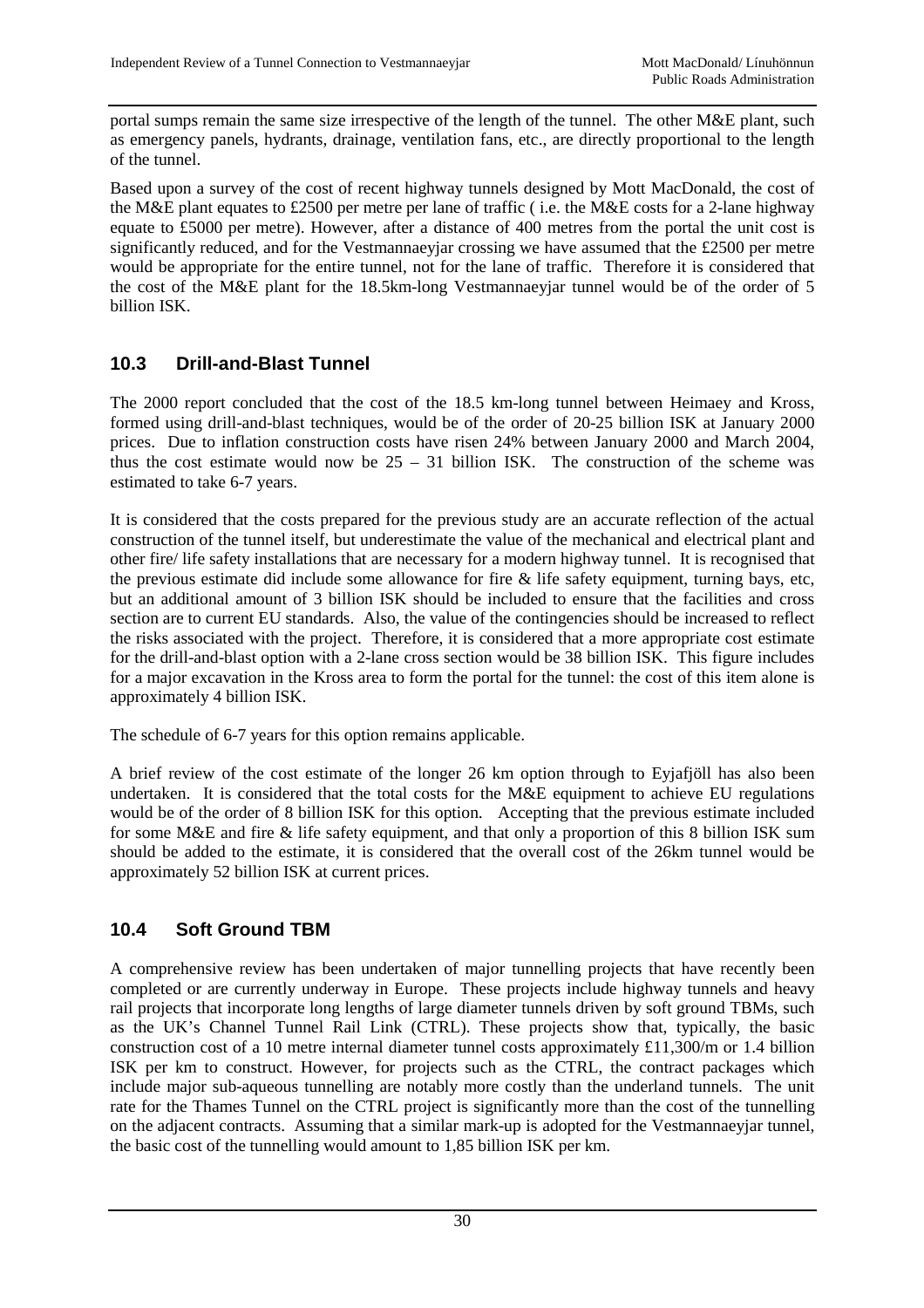The figure quoted above is only for the shell of the tunnel and does not include the road deck, turning bays and lay-bys, or any fit out with mechanical and electrical systems. The soft ground TBM option also requires a cut-and-cover portal arrangement on the mainland side, which is significantly shallower than that associated with the drill and blast or hard rock TBM options, together with the surface road to connect with the main highway, which would amount to a 2 billion ISK. Therefore the total cost of the soft ground TBM option with contingencies included is estimated at approximately 63 billion ISK.

As a comparison, the Westerschelde tunnel in The Netherlands cost  $\epsilon/26$  million for a 6.6 km long twin bore tunnel, with an external diameter of 11.340m. This equates to approximately 4.6 billion ISK per km of single bore tunnel. This cost does include all mechanical and electrical fit out, all civil works associated with connection to the existing road system, cross passages and financing. Using the Westerschelde as a guide, the total cost of the Vestmannaeyjar crossing would be would be 83 billion ISK for the completed tunnel. It is likely that the final out-turn cost of the soft ground TBM option would be somewhere in-between the two values stated.

#### **10.5 Hard Rock TBM**

The current work being carried out at the Kárahnjúkar Hydroelectric project has provided valuable information with regard to the costs for hard rock TBMs operating in Iceland. The bored tunnels for the Kárahnjúkar project are much smaller in diameter compared to what would be necessary for the highway tunnel to Vestmannaeyjar 7.6 metres compared to 11 metres excavated diameter. Thus the excavated face area equals 45  $\rm \overline{m}^2$  compared to 95  $\rm \overline{m}^2$ . The quality of the rock at Kárahnjúkar is of significantly higher strength and integrity compared with the undersea crossing through a potentially faulted rock. Therefore it is considered that, although cognizance should be taken of the costs for the Kárahnjúkar project the cost estimates for the hard rock TBM option should be based upon international highway tunnel projects. A figure of 0.9 billion ISK per km is considered to be appropriate for an 11 meter diameter excavated tunnel, lined with segments. At this point in the design development, with such limited information available on the ground conditions, it must be assumed that the full length of the rock tunnel will be segmentally lined.

The figure quoted above is only for the shell of the tunnel and does not include the road deck, turning bays and lay-bys, or any fit out with mechanical and electrical systems. The approach facilities on the mainland side require a substantially deeper, and more expensive, cut-and-cover portal structure than that associated with the soft ground TBM, and a 4 billion ISK should be allowed for this structure and the road connection to the main highway. Including contingencies, this brings the total cost for the hard rock TBM option to approximately 43 billion ISK.

Using the unit prices identified for the hard rock TBM tunnel, the construction costs for 26km-long tunnel between Heimaey and Eyjafjöll would be of the order of 56 billion ISK at current prices.

#### **10.6 Operational Costs**

Information available for the ongoing running costs for existing major road tunnels is variable. Some of the more recent tunnels have control buildings that are generally unmanned, with microwave links feeding the traffic information directly to the local Police Stations. The operating costs for these tunnels then relate to energy consumption, cleaning and repairs, and routine inspections only. On a tunnel such as the Dartford Tunnel in the UK, located on the London Orbital route, which includes a tolling area, the tunnel control building is manned on a constant basis, with 24-hour surveillance of the tunnel for both security and traffic management purposes. Therefore the on-going running costs for such a tunnel is substantially higher due to the staff costs.

The annual costs for the Dartford Tunnels amounts to approximately £950,000 (120 million ISK) per year. Approximately one-third of this cost is energy consumption, and of that 75% is within the first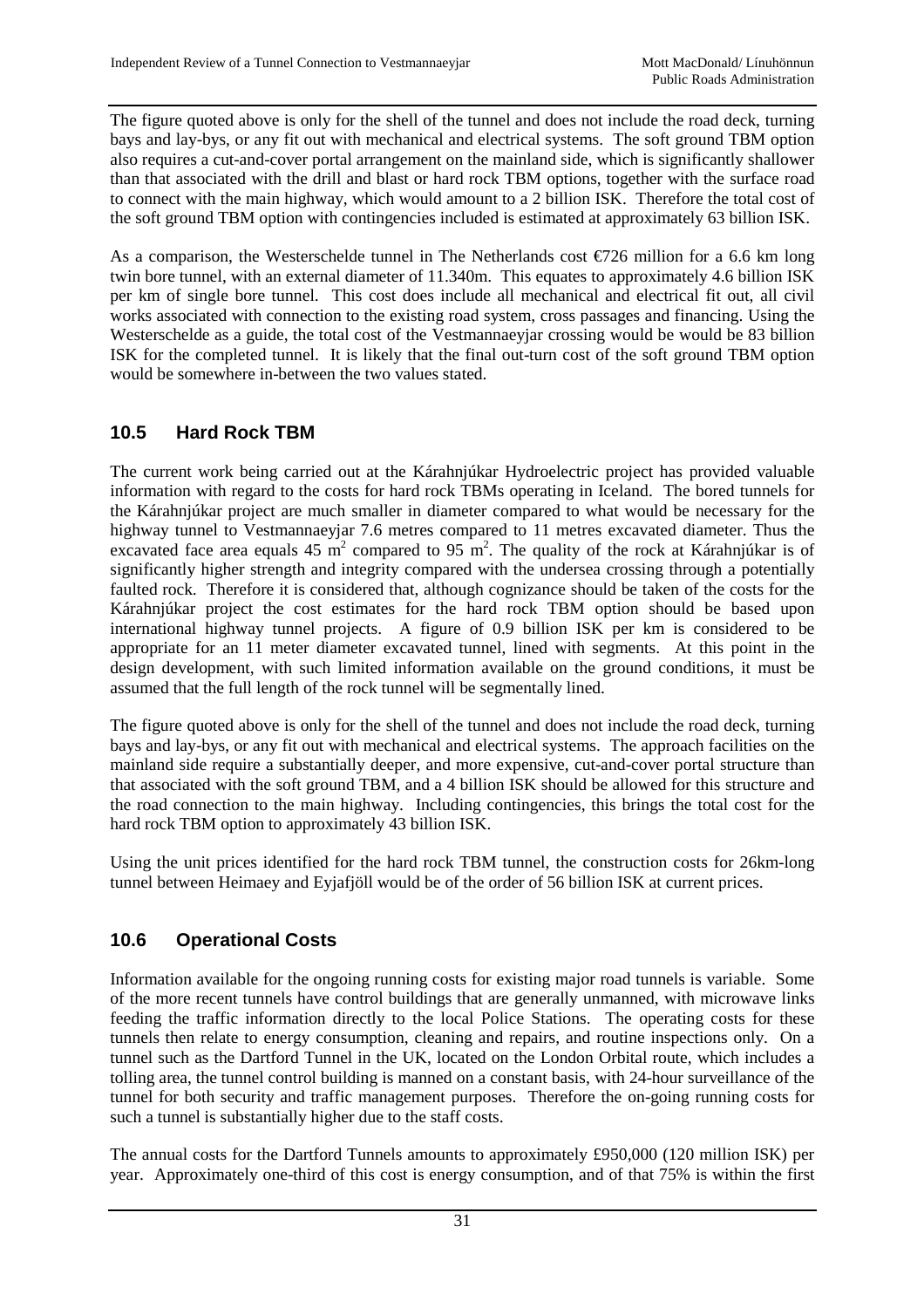250 metres from each portal, where the boost lighting is located. Similarly, a major cost is the replacement of the lamps within the tunnel, and again the major part of this cost is within the first 250 metres from the portals.

The 2000 report produced for the Vestmannaeyjar crossing estimated that the annual operational cost would be of the order of 200-300 million ISK. These figures are based upon a comparison with the annual operating costs of the Hvalfjörður sub-sea tunnel, which is only 5.8 km long. The annual operating costs for that facility are 128 million ISK, and it should be noted that users of the tunnel consider that the lighting, cleaning, etc. requires improvement. So the maintenance costs should actually be increased. Based upon a comparison with the Dartford Tunnel, this cost appears high.

It is acknowledged that tolling facilities would be provided for the Vestamannaeyjar tunnel, and as such full 24-hour manning of the tolling station and control building would be likely. The running costs for the tunnel will actually be similar compared with Hvalfjörður: the amount of boost lighting at the portals being similar for both tunnels, although the central length is significantly longer. The ventilation fans for Vestmannayjar are only expected to operate intermittently because of the low volume of traffic.

Therefore it is considered that the budget figure for the annual operating cost of an 18km-long tunnel for the Vestmannaeyjar crossing would be of the order of the 200 million ISK as quoted in the 2000 report.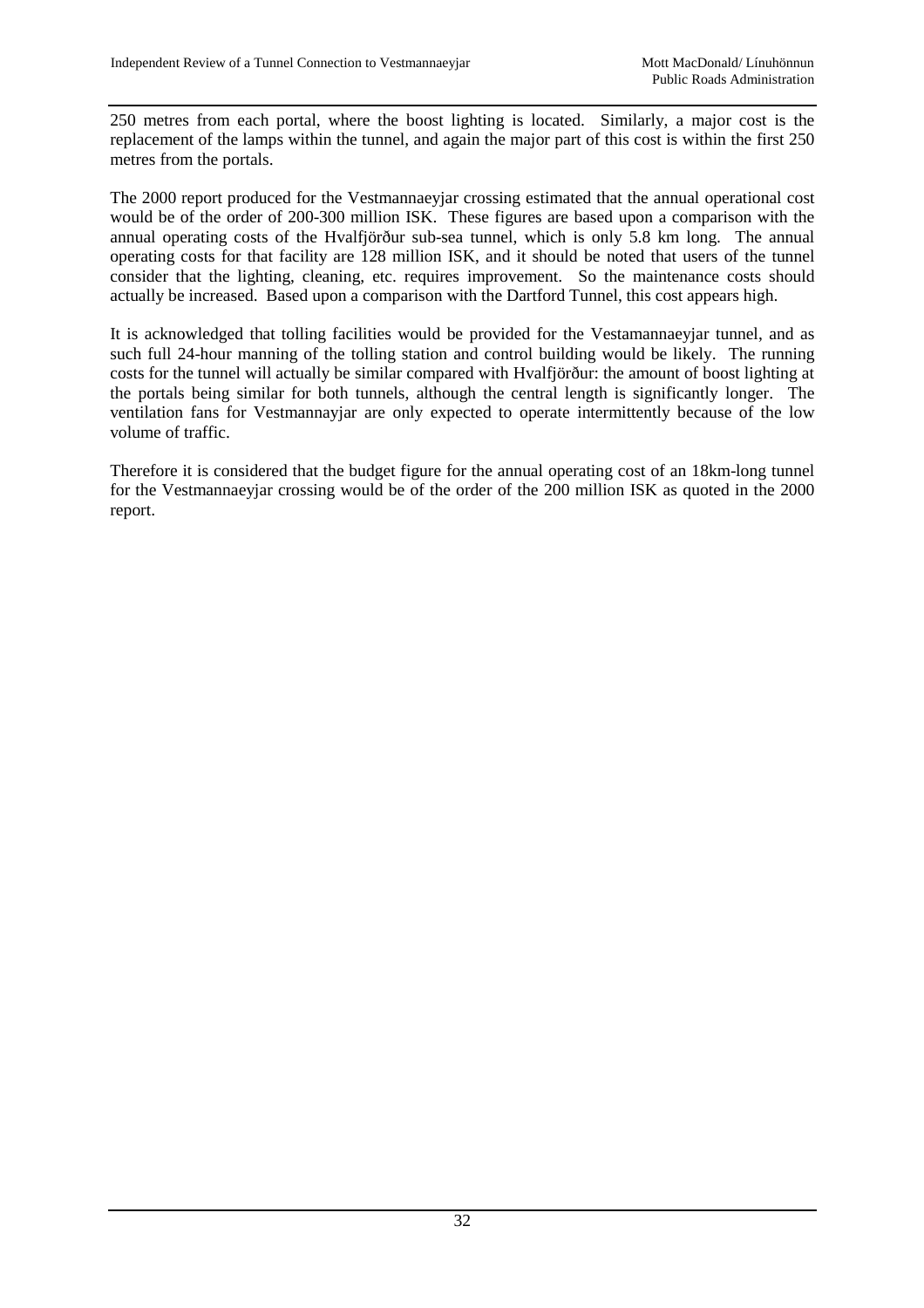# **11 Further Studies and Investigations**

The costs in this study should not be considered conservative, especially as the geotechnical conditions are particularly difficult. It is acknowledged that other studies are being conducted to identify the geological conditions around Vestmannaeyjar. The 2003 research programme will definitely help to improve the general knowledge of geology of the area. However, it is unlikely that the investigation methods will be sufficient to establish the geotechnical parameters that are required for the design of a tunnel, and it is considered that the results of these studies would not significantly affect either the cost or programme estimates in this report.

It is considered that should further studies be undertaken into the feasibility of a tunnel connection to Vestmannaeyjar, the priority will be to determine the quality of the rock, identify the boundaries between the different rock strata, and to enhance the knowledge and understanding of the geotechnical properties of the ground between the islands and the mainland.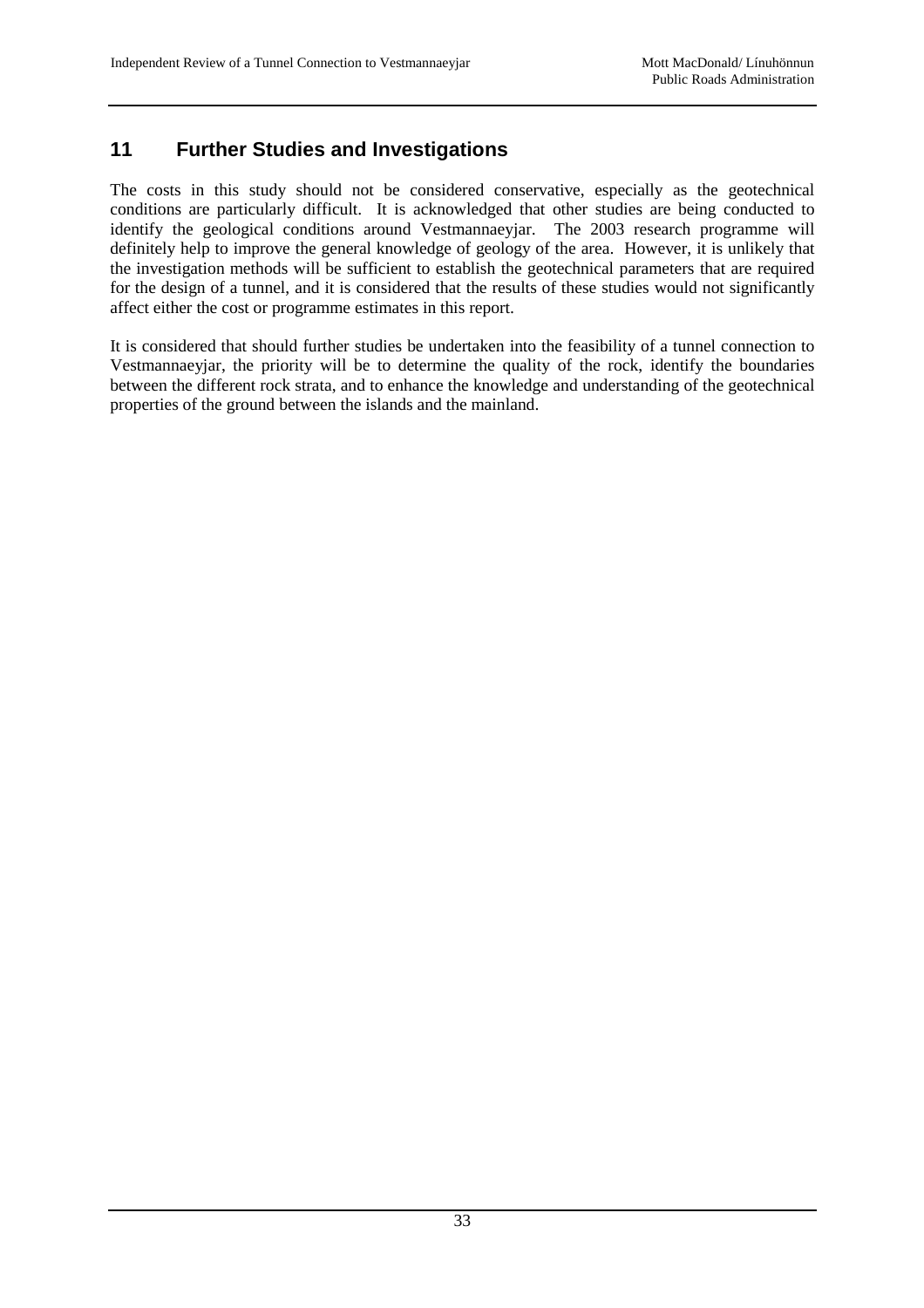# **Appendix A: Tunnel Alignment Maps**



**Figure 1: Proposed Tunnel Alignments**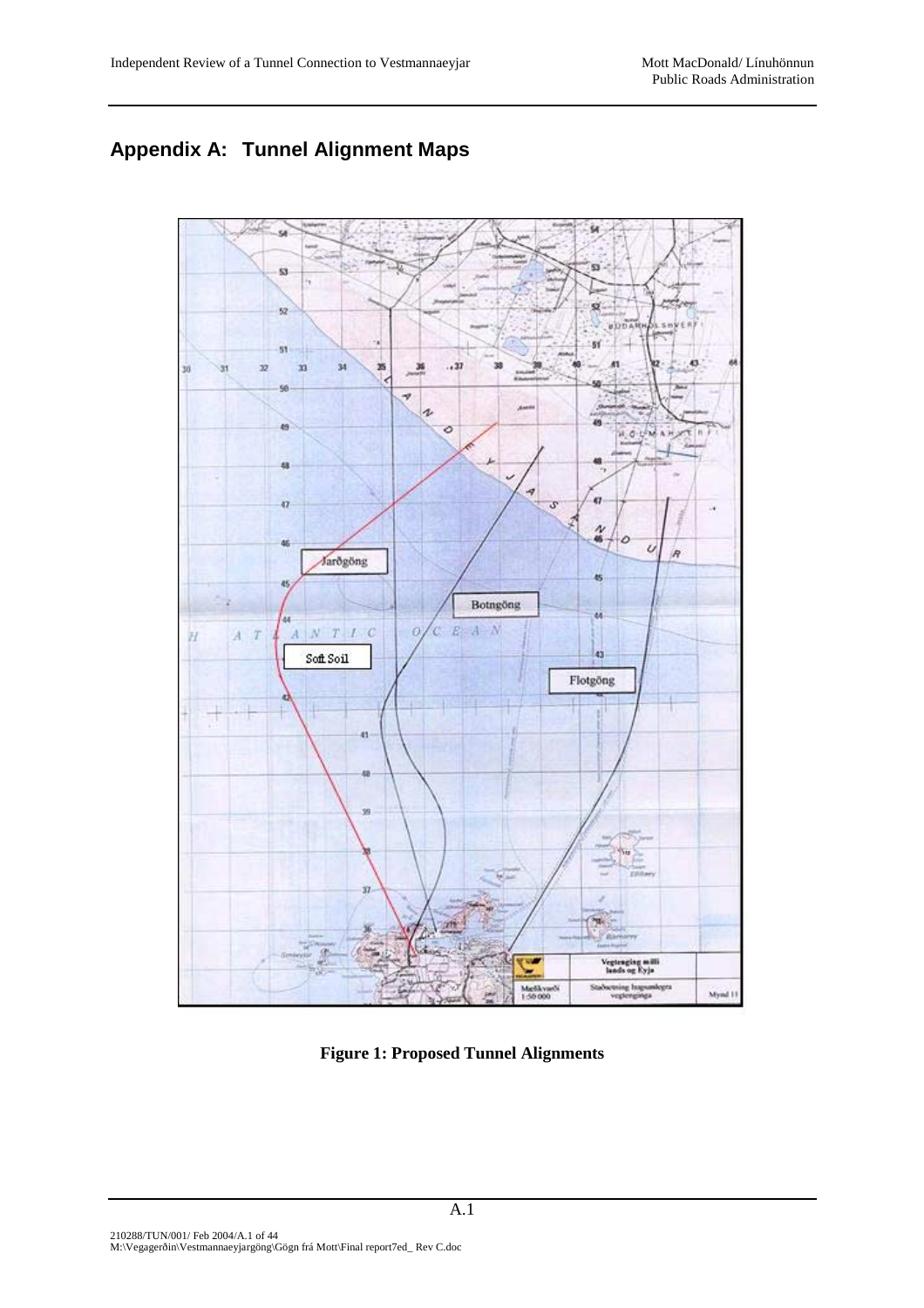

**Figure 2: Soft Ground Tunnel Alignment showing Sea Bed Contours**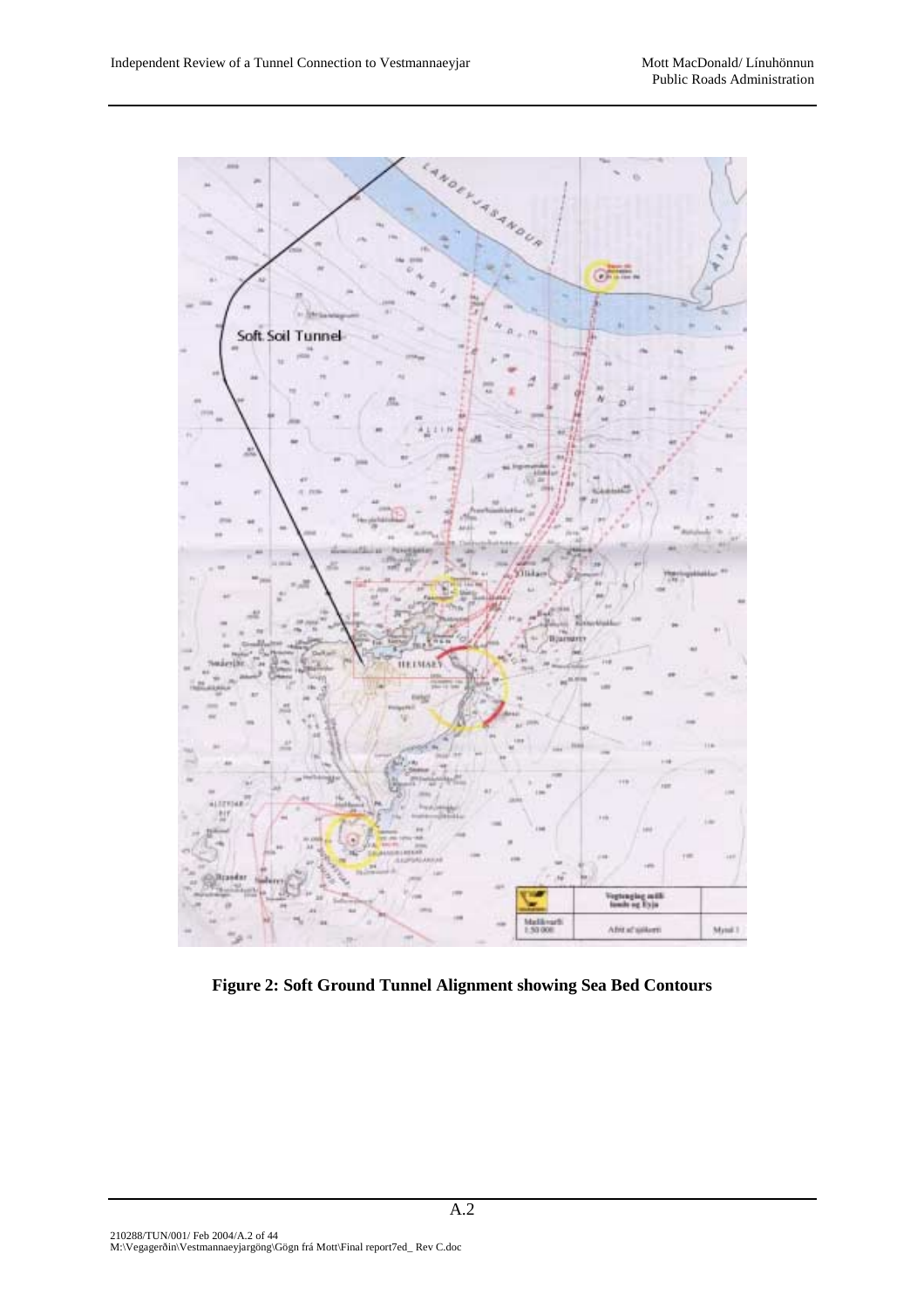# **Appendix B: Drawings**

B.1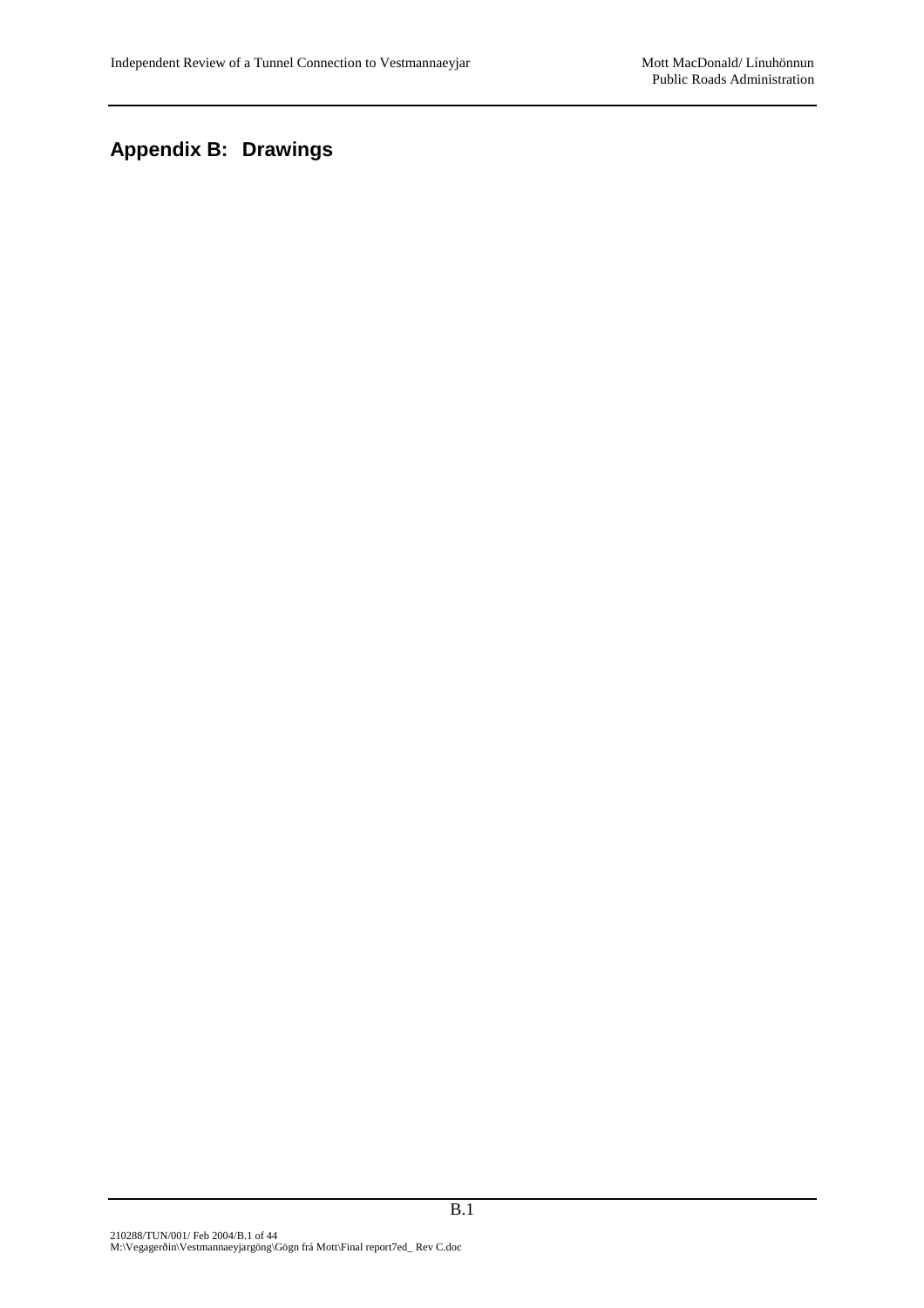

Distance from Portal at Heimaey (km)

| Reference Drawings<br>Cross Sections 1,2,3 & 19<br>from Vestmannaeyjar Islands<br>Road Connection Preliminary<br>Survey Fig. 5 & 7 |
|------------------------------------------------------------------------------------------------------------------------------------|
|                                                                                                                                    |
|                                                                                                                                    |
|                                                                                                                                    |
|                                                                                                                                    |
|                                                                                                                                    |
|                                                                                                                                    |
|                                                                                                                                    |
|                                                                                                                                    |
|                                                                                                                                    |
|                                                                                                                                    |
|                                                                                                                                    |
|                                                                                                                                    |
|                                                                                                                                    |
|                                                                                                                                    |
|                                                                                                                                    |
|                                                                                                                                    |
|                                                                                                                                    |
|                                                                                                                                    |
|                                                                                                                                    |
|                                                                                                                                    |
|                                                                                                                                    |
|                                                                                                                                    |
|                                                                                                                                    |
|                                                                                                                                    |
|                                                                                                                                    |
|                                                                                                                                    |
|                                                                                                                                    |
|                                                                                                                                    |
|                                                                                                                                    |
|                                                                                                                                    |
| For Information Only<br>Α<br>Rev<br>Dote<br>Description<br>Ch'k'd App'd<br>Drawn                                                   |
| St Anne House<br>Wellesley Road<br>Croydon CR9 2UL                                                                                 |
| Mott<br>MacDonald<br>$\mathbf{N}$<br>United Kingdom<br>Tel +44 (0)20 8774 2000<br>Fax +44 (0)20 8681 5706                          |
| Web www.mottmac.com                                                                                                                |
| Client<br>Public Roads Administration                                                                                              |
| Iceland                                                                                                                            |
|                                                                                                                                    |
| Title                                                                                                                              |
| Long Section Through Proposed                                                                                                      |
|                                                                                                                                    |
| Soft                                                                                                                               |
| Soil Tunnel Alignment                                                                                                              |
| Designed<br>Eng.Chk.<br>мC<br>Drown<br>Coordination<br>мC                                                                          |
| Dwg.Chk.<br>Approved<br>Status<br>Scale<br>Project                                                                                 |
| 210288<br>1:40000 At<br>INFO<br>CAD file<br>A1<br>Rev<br>Drawing No                                                                |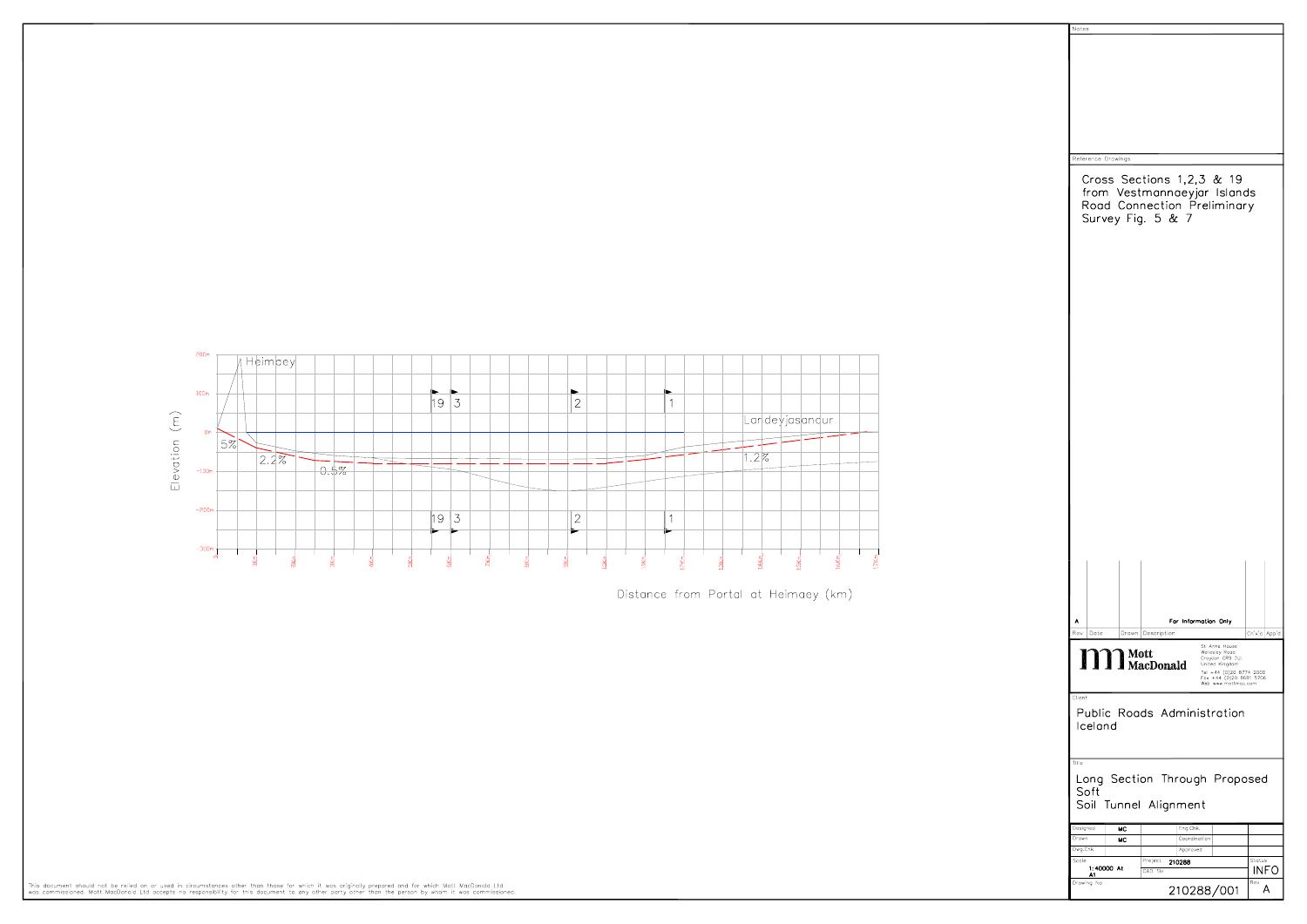

| Notes                                                                     |                       |
|---------------------------------------------------------------------------|-----------------------|
|                                                                           |                       |
|                                                                           |                       |
|                                                                           |                       |
|                                                                           |                       |
|                                                                           |                       |
|                                                                           |                       |
|                                                                           |                       |
|                                                                           |                       |
| Reference Drawings                                                        |                       |
|                                                                           |                       |
|                                                                           |                       |
|                                                                           |                       |
|                                                                           |                       |
|                                                                           |                       |
|                                                                           |                       |
|                                                                           |                       |
|                                                                           |                       |
|                                                                           |                       |
|                                                                           |                       |
|                                                                           |                       |
|                                                                           |                       |
|                                                                           |                       |
|                                                                           |                       |
|                                                                           |                       |
|                                                                           |                       |
|                                                                           |                       |
|                                                                           |                       |
|                                                                           |                       |
|                                                                           |                       |
|                                                                           |                       |
|                                                                           |                       |
|                                                                           |                       |
|                                                                           |                       |
|                                                                           |                       |
|                                                                           |                       |
|                                                                           |                       |
|                                                                           |                       |
|                                                                           |                       |
| A<br>For Information Only                                                 |                       |
| Rev<br>Drawn Description<br>Date                                          | Ch'k'd App'd          |
| St Anne House                                                             |                       |
| <b>M</b> Mott<br>Wellesley Road<br>Croydon CR9 2UL<br>United Kingdom      |                       |
| Tel +44 (0)20 8774 2000<br>Fax +44 (0)20 8681 5706<br>Web www.mottmac.com |                       |
| Client                                                                    |                       |
| Public Roads Administration                                               |                       |
| Iceland                                                                   |                       |
|                                                                           |                       |
| Title                                                                     |                       |
|                                                                           |                       |
| Long Section Through Proposed<br>Rock Tunnel Alignment                    |                       |
|                                                                           |                       |
| Eng.Chk.<br>Designed<br>мC                                                |                       |
| Drawn<br>Coordination<br>MC                                               |                       |
| Dwg.Chk.<br>Approved                                                      |                       |
| Scole<br>Project<br>210288<br>1:40000 At<br>CAD file                      | Status<br><b>INFO</b> |
| A1<br>Drawing No<br>210288/002                                            | Rev<br>A              |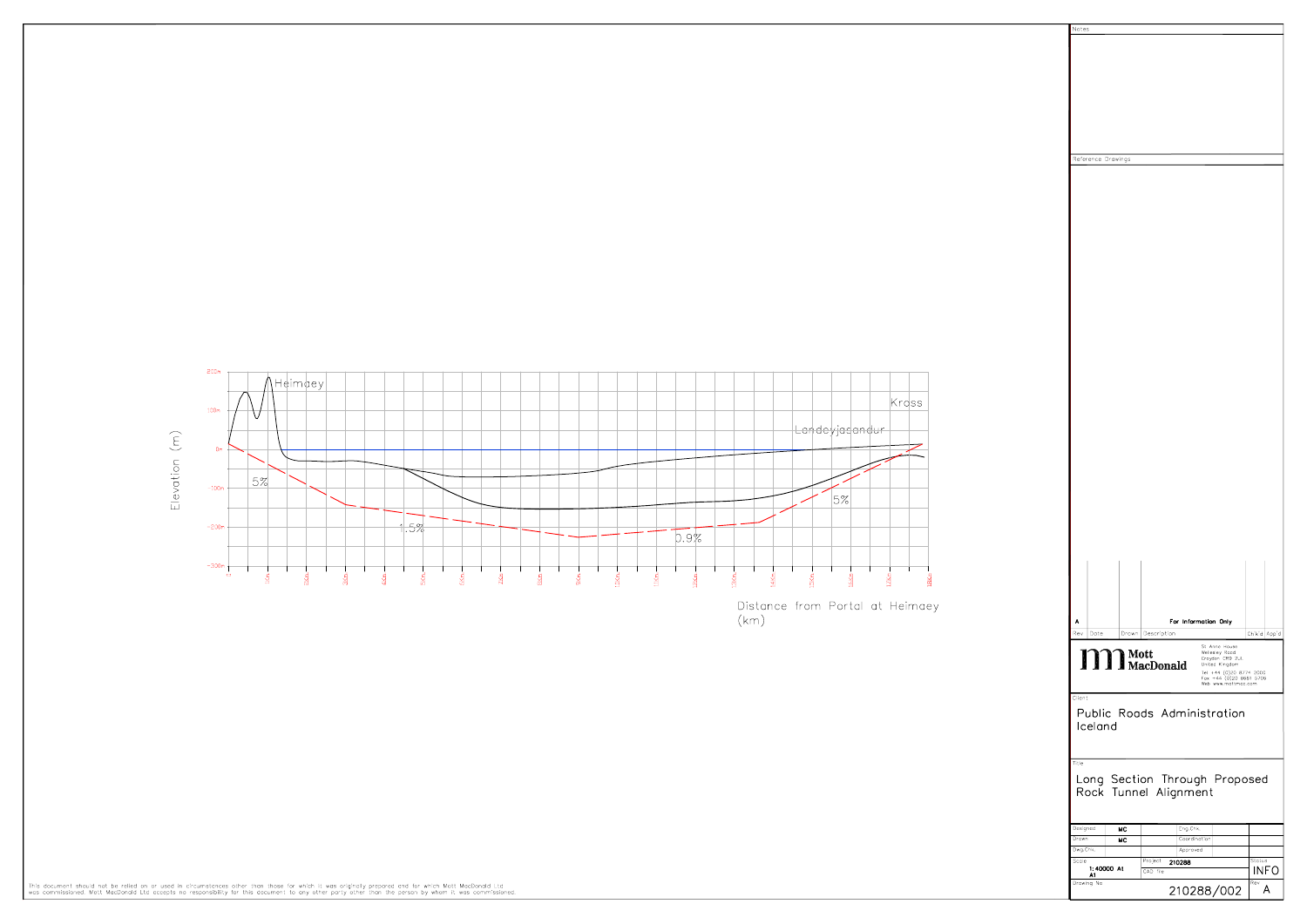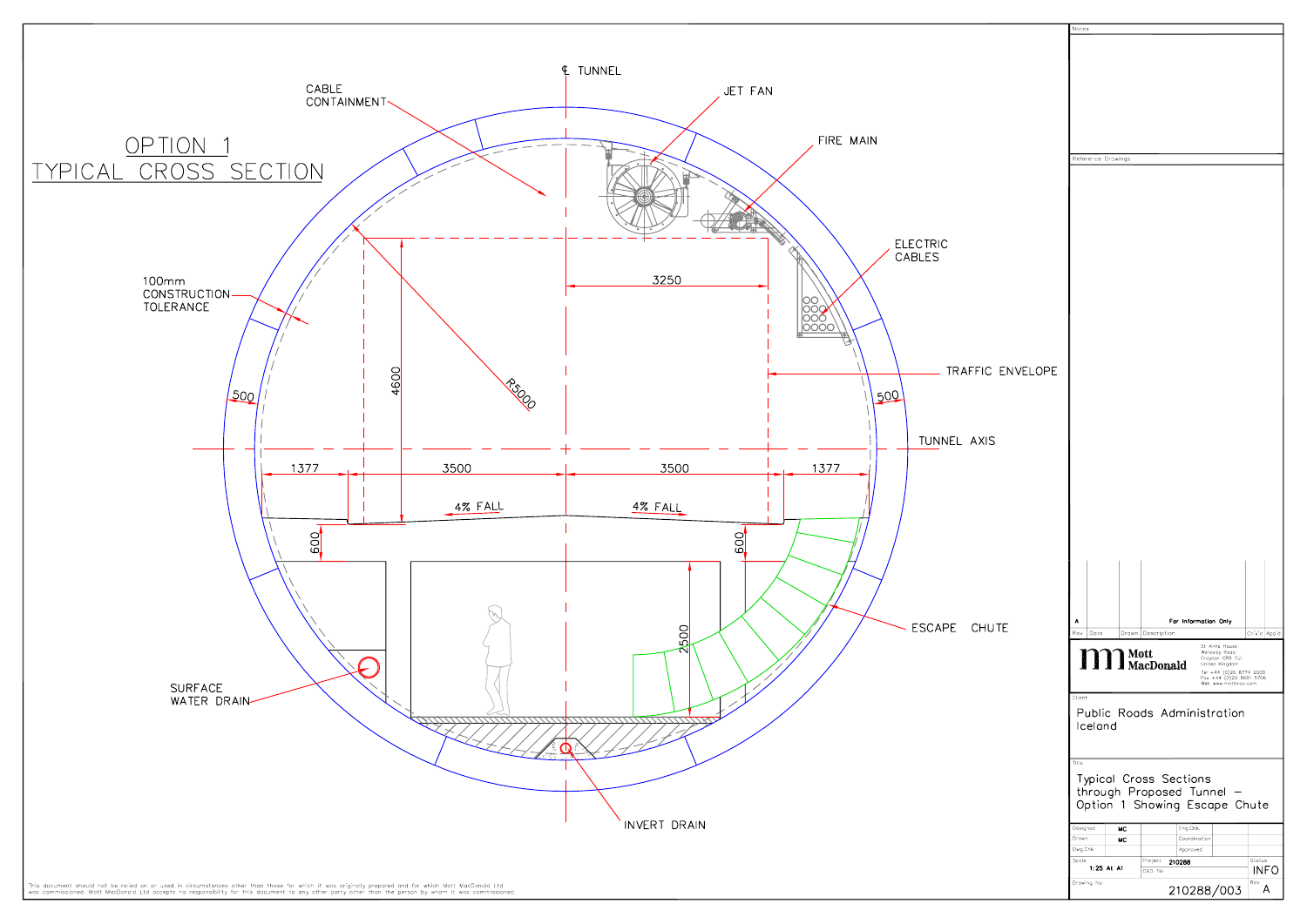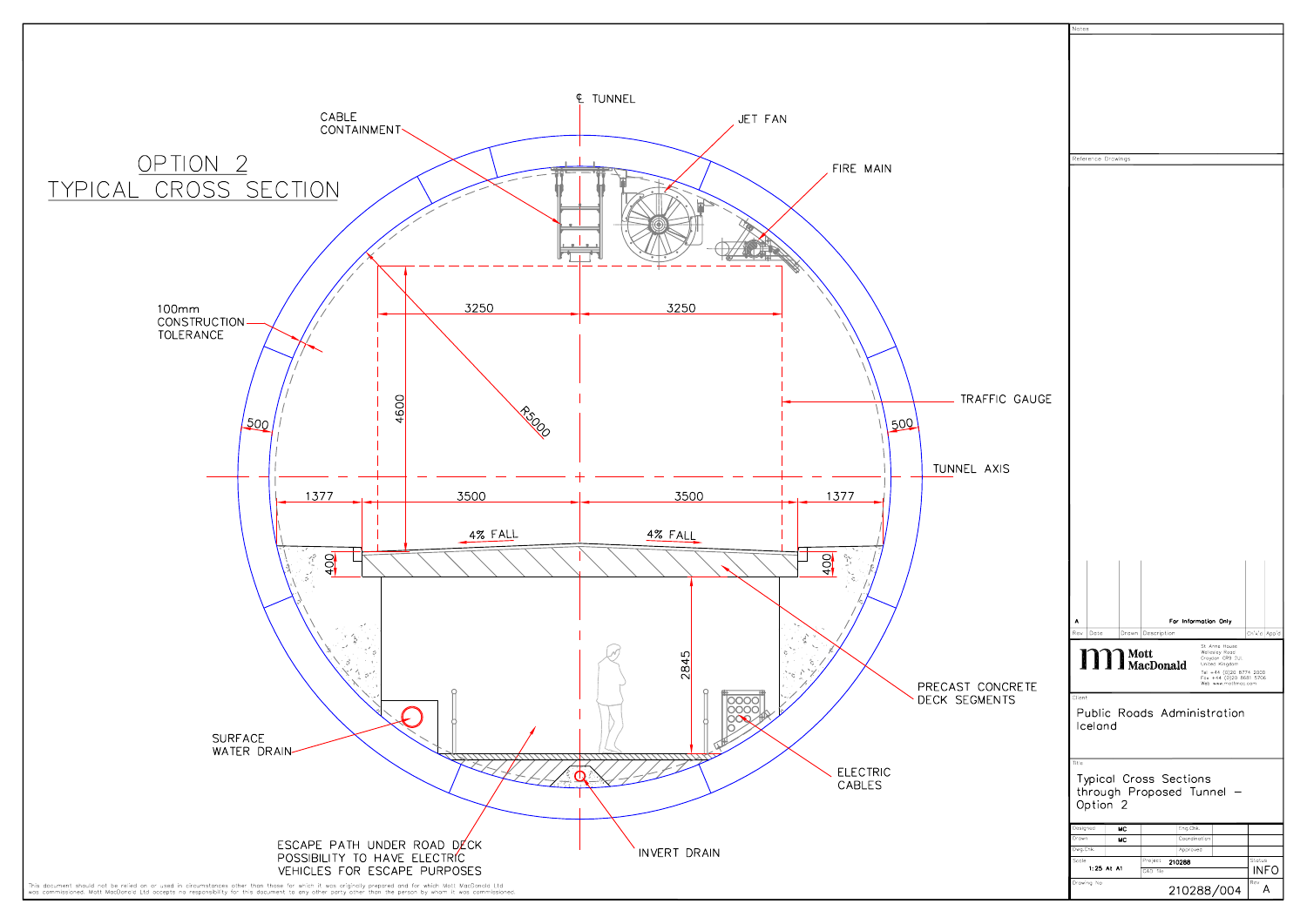

This document should not be relied on or used in circumstances other than those for which it was originally prepared and for which Mott MacDonald Ltd<br>was commissioned. Mott MacDonald Ltd accepts no responsibility for this

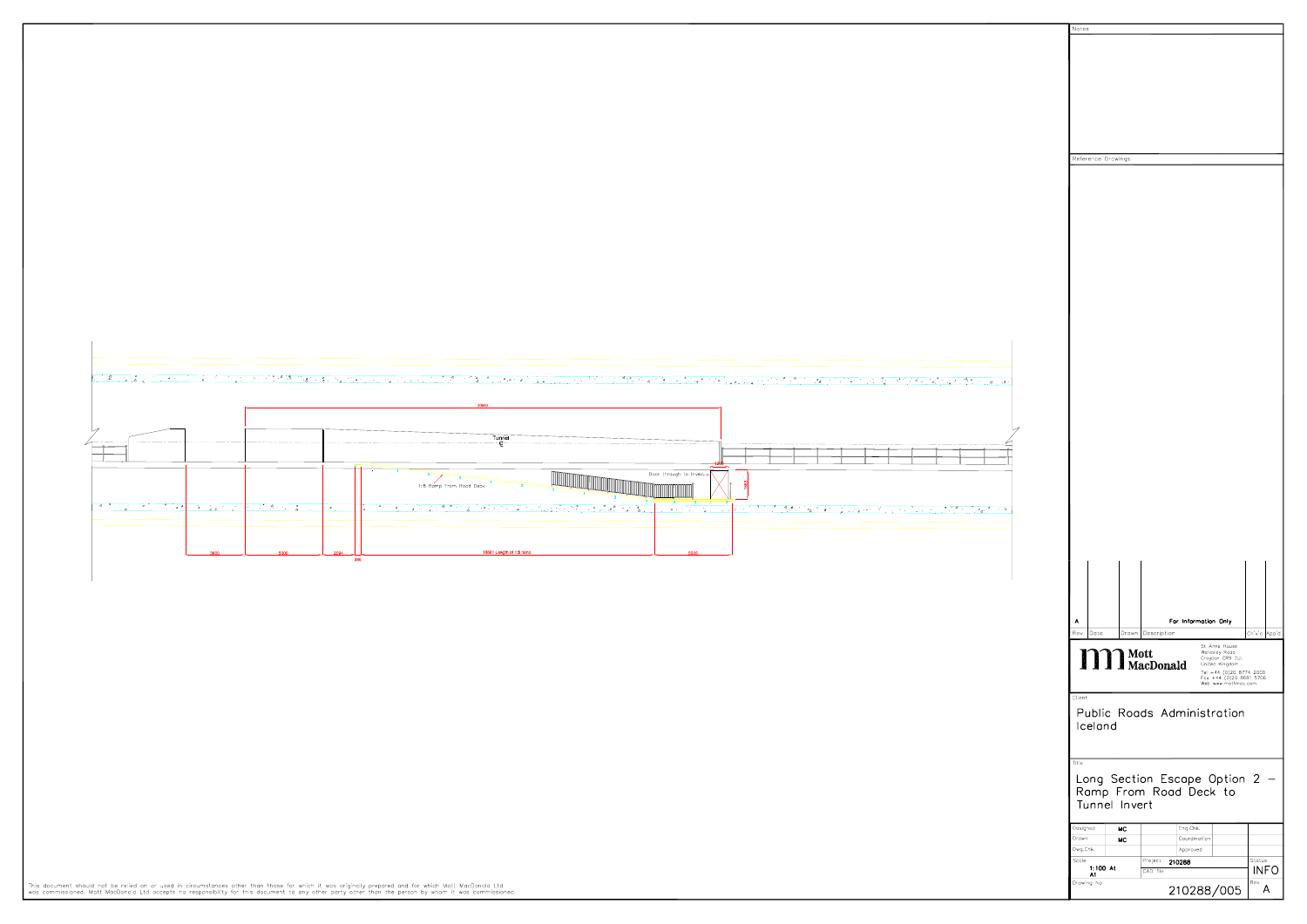### **Appendix C: Risk and Opportunity Register**

Risk Workshop held on 25 March 2003 at Línuhönnun Offices, Reykjavik.

Attendees:

Jón Haukur Steingrímsson Gareth Mainwaring (Facilitator) Línuhönnun Consulting engineers Mott MacDonald

Hreinn Haraldsson David Powell Public Road Administration. Mott MacDonald

Kristín S. Vogfjörð Matthew Cooke The Icelandic Meteorological Institute Mott MacDonald

Páll Imsland Ewan Bennett Independent Geologist Mott MacDonald

Ármann Höskuldsson Science Institute, University of Iceland.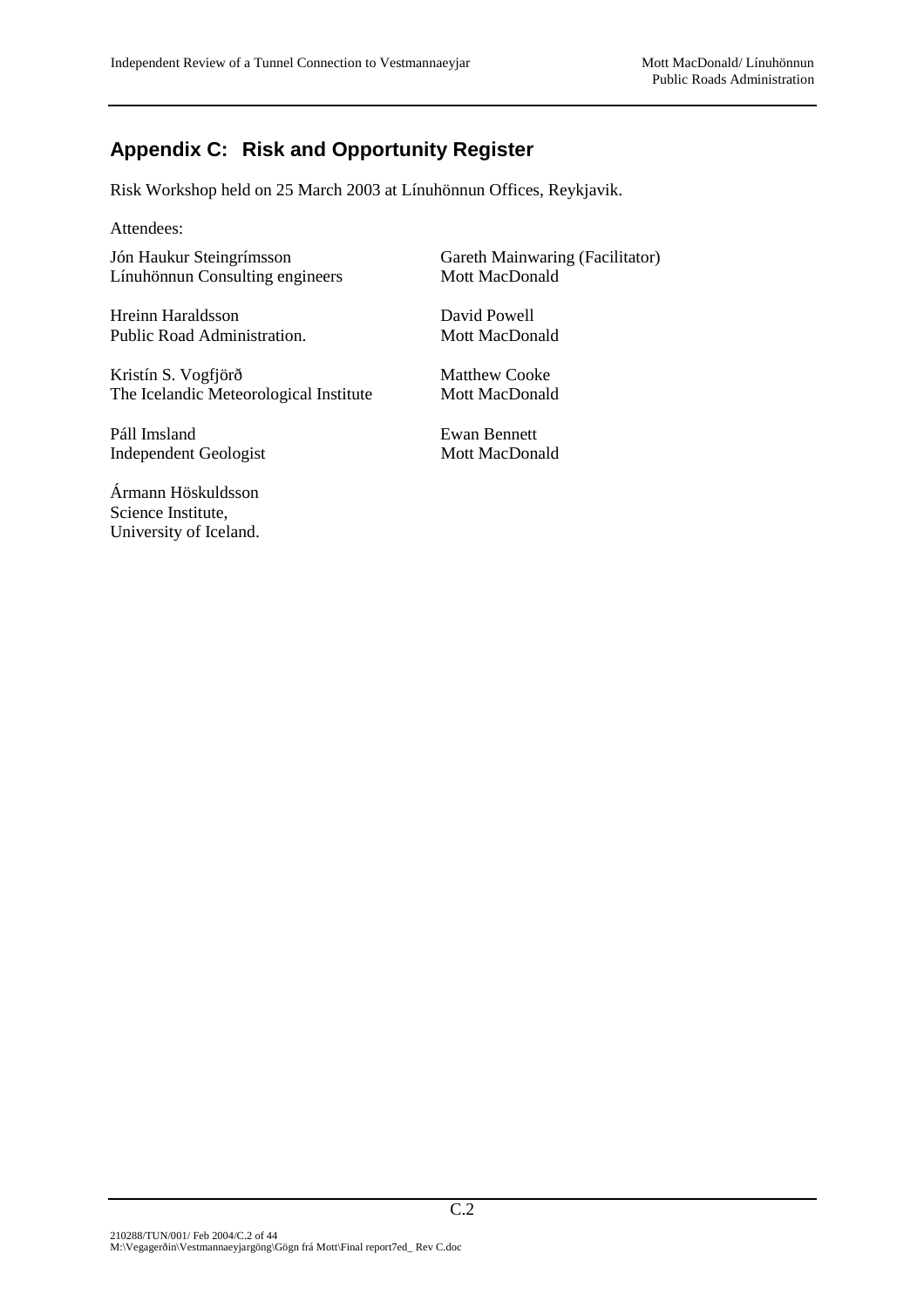|                | <b>Risk Category &amp; Potential</b><br><b>Risk Events</b> | Impact                                                                  | Likelihood<br>of  | <b>Severity</b> | <b>Risk</b><br>Ranking |                |              | <b>Initial Response Strategy</b> |                 |         |
|----------------|------------------------------------------------------------|-------------------------------------------------------------------------|-------------------|-----------------|------------------------|----------------|--------------|----------------------------------|-----------------|---------|
|                |                                                            |                                                                         | <b>Occurrence</b> |                 |                        | Avoid          | Reduce       | <b>Transfer</b>                  | Retain          | Analyze |
|                |                                                            |                                                                         | 1. Very Low       |                 |                        | A - Abort      | S - Share    | I - Insure                       | C - Contingency | Yes/No  |
|                |                                                            |                                                                         | 2. Low            | $\overline{2}$  |                        | D - Design Out | C - Control  | C - Allocate/                    |                 |         |
|                |                                                            |                                                                         | 3. Moderate       | 3               | LxS                    | O - Other      | M - Monitor  | Contract                         |                 |         |
|                |                                                            |                                                                         | 4. High           |                 |                        |                |              |                                  |                 |         |
|                |                                                            |                                                                         | 5. Very High      | 5               |                        |                |              |                                  |                 |         |
|                | <b>Regulatory/ Approvals &amp; Permits</b>                 |                                                                         |                   |                 |                        |                |              |                                  |                 |         |
|                | Environmental impact assessment                            | Delay in construction                                                   | 5                 |                 | 5                      |                |              |                                  | $\mathsf{C}$    |         |
|                | Compliance to EU legislation                               | Design changes                                                          | 3                 |                 | 3                      |                |              |                                  |                 | Yes     |
|                | Fire department requirements                               | Changes to fire safety                                                  | 3                 |                 | 3                      |                |              |                                  |                 | Yes     |
|                |                                                            |                                                                         |                   |                 |                        |                |              |                                  |                 |         |
| $\overline{2}$ | <b>Stakeholder Issues</b>                                  |                                                                         |                   |                 |                        |                |              |                                  |                 |         |
|                | 3 Planning and Design                                      |                                                                         |                   |                 |                        |                |              |                                  |                 |         |
|                | Insufficient ground information                            | Additional site investigations to develop stratigraphy<br>and tectonics | 5                 | $5\phantom{.0}$ | 25                     |                | $\mathsf{C}$ |                                  | $\mathsf{C}$    | Yes     |
|                | Concurrent geotechnical studies                            | Benefits to tunnel                                                      | 3                 | 3               | 9                      |                |              |                                  |                 |         |
|                | Changes to EU legislation                                  | Minor design changes may be required                                    | 3                 | $\overline{2}$  | 6                      |                |              |                                  |                 | Yes     |
|                | Lack of marine access for site investigation               | Delays in site investigation                                            | $\overline{2}$    | 2               | 4                      |                |              |                                  | $\mathsf{C}$    |         |
| 4              | <b>Financial/Commercial/Contractual</b>                    |                                                                         |                   |                 |                        |                |              |                                  |                 |         |
|                | Inadequate geotechnical data                               | High bid costs                                                          | 5                 | 5               | 25                     |                | ${\bf C}$    |                                  |                 | Yes     |
|                | Inadequate geological data                                 | Investors confidence is reduced                                         |                   | 5               | 25                     |                | $\mathsf{C}$ |                                  |                 | Yes     |
|                | Form of contract                                           | Risk sharing                                                            |                   |                 | 16                     | D              |              |                                  |                 |         |
|                | Funding terminated                                         | Project stopped                                                         |                   |                 |                        |                |              |                                  | $\mathsf{C}$    |         |
|                | Inexperienced contractor                                   | Construction delays                                                     |                   |                 | 16                     | D              |              |                                  |                 |         |
|                | Interest rates changes and inflation                       | Changes in project cost                                                 | 3                 | 3               | 9                      |                |              |                                  | $\mathsf C$     |         |
|                | Exchange rate fluctuations                                 | Changes in project cost                                                 | 3                 | 3               | 9                      |                |              |                                  | ${\bf C}$       |         |
|                | Poor/no return on investment                               | No impact                                                               |                   |                 | 5                      |                |              |                                  | $\mathsf{C}$    |         |
|                |                                                            |                                                                         |                   |                 |                        |                |              |                                  |                 |         |
| 6              | <b>Construction</b>                                        |                                                                         |                   |                 |                        |                |              |                                  |                 |         |
|                | Problems with logistics and access                         | Delays in construction                                                  |                   |                 | 16                     | D              |              |                                  |                 |         |
|                | Specialised/local labour unavailability                    | Delays in construction                                                  | ર                 |                 | 12                     |                | S            |                                  |                 |         |
|                | volcanic activity                                          | Project termination                                                     | $\overline{2}$    | 5               | 10                     |                | M            |                                  |                 | Yes     |
|                | Flooding due to glacial melt from volcanic activity        | Delays in construction                                                  |                   |                 |                        | D              |              |                                  |                 |         |
|                | Tsunami from sub-glacial volcanic activity                 | Delays in construction                                                  |                   |                 | 5                      | D              |              |                                  |                 |         |
|                | Ingress of very hot water                                  | Delays in construction                                                  |                   | 3               | 6                      |                | $C+M$        |                                  |                 |         |
|                | Water Ingress                                              | Delays in construction                                                  |                   |                 | 16                     |                | $C+M$        |                                  |                 |         |
|                | Rock Mass quality                                          | Increased cost and delays associated with extra<br>support required     |                   | 4               | 16                     |                | $C+M$        |                                  |                 |         |
|                | Interruption in power supply                               | Delays in construction                                                  | 3                 |                 | 12                     | D              |              |                                  |                 |         |
|                | <b>Industrial Unrest</b>                                   | Delays in construction through strikes                                  |                   | $\overline{2}$  |                        |                |              | $\mathsf{C}$                     |                 |         |
|                | Presence of toxic/volcanic gases                           | Delays in construction                                                  | $\overline{2}$    | 3               | 6                      |                | $C+M$        |                                  |                 |         |
|                | Incorrect TBM specification                                | Incorrect TBM spec may result in huge delays and<br>increases in cost   | 3                 | $5\phantom{.0}$ | 15                     | D              |              |                                  | ${\bf C}$       |         |